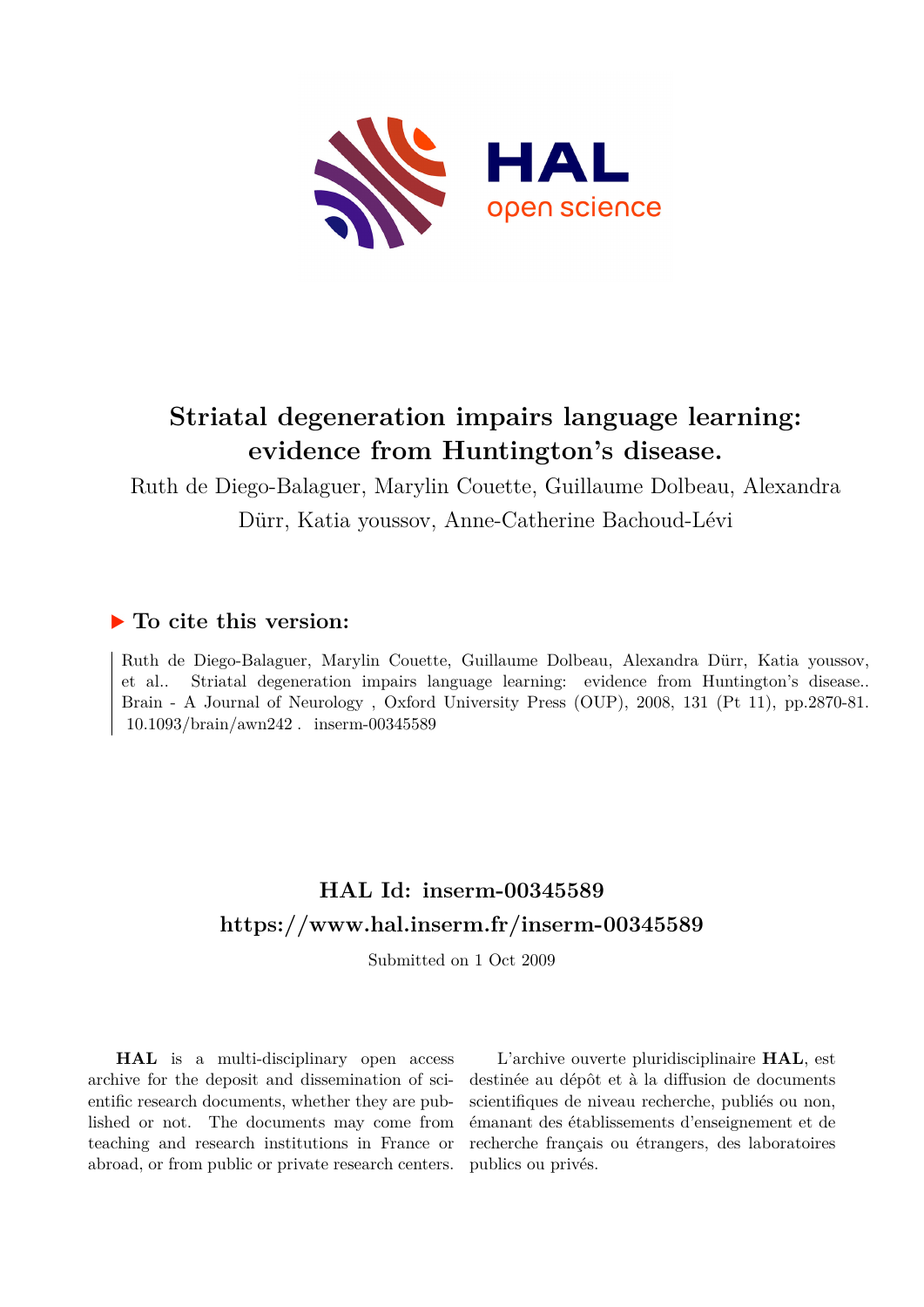

#### **Striatal Degeneration Impairs Language Learning: Evidence from Huntington's Disease**

| <b>Striatal Degeneration Impairs Language Learning: Evidence from</b><br><b>Huntington's Disease</b>                                                                                                                                                                                                                                                                                                                                                                                                                                                                                                                                                                                                                                                                                                                                                                                                                                                                                                                                                                                                                                                                                                                    |                                                  |
|-------------------------------------------------------------------------------------------------------------------------------------------------------------------------------------------------------------------------------------------------------------------------------------------------------------------------------------------------------------------------------------------------------------------------------------------------------------------------------------------------------------------------------------------------------------------------------------------------------------------------------------------------------------------------------------------------------------------------------------------------------------------------------------------------------------------------------------------------------------------------------------------------------------------------------------------------------------------------------------------------------------------------------------------------------------------------------------------------------------------------------------------------------------------------------------------------------------------------|--------------------------------------------------|
| Journal:<br><b>Brain</b>                                                                                                                                                                                                                                                                                                                                                                                                                                                                                                                                                                                                                                                                                                                                                                                                                                                                                                                                                                                                                                                                                                                                                                                                |                                                  |
| Manuscript ID:<br>BRAIN-2008-00120.R2                                                                                                                                                                                                                                                                                                                                                                                                                                                                                                                                                                                                                                                                                                                                                                                                                                                                                                                                                                                                                                                                                                                                                                                   |                                                  |
| Original Paper                                                                                                                                                                                                                                                                                                                                                                                                                                                                                                                                                                                                                                                                                                                                                                                                                                                                                                                                                                                                                                                                                                                                                                                                          | Manuscript Type:                                 |
| n/a<br>Author:                                                                                                                                                                                                                                                                                                                                                                                                                                                                                                                                                                                                                                                                                                                                                                                                                                                                                                                                                                                                                                                                                                                                                                                                          | Date Submitted by the                            |
| DE DIEGO-BALAGUER, Ruth; INSERM U841, Paris 12, Faculté de<br>Médecine; ICREA, University of Barcelona, Departament de<br>Psicologia Bàsica; Ecole Normale Supérieure, Departement d'Etudes<br>Cognitives<br>COUETTE, Maryline; INSERM U841, Paris 12, Faculté de Médecine;<br>AP-HP, Henri Mondor Hospital and Pitié Salpétrière Hospital, Centre<br>de référence maladie de Huntington; Ecole Normale Supérieure,<br>Departement d'Etudes Cognitives<br>Dolbeau, Guillaume; INSERM U841, Paris 12, Faculté de Médecine;<br>Ecole Normale Supérieure, Departement d'Etudes Cognitives<br>Dürr, Alexandra; AP-HP, Henri Mondor Hospital and Pitié Salpétrière<br>Hospital, Centre de référence maladie de Huntington<br>Youssov, Katia; INSERM U841, Paris 12, Faculté de Médecine; AP-<br>HP, Henri Mondor Hospital and Pitié Salpétrière Hospital, Centre de<br>référence maladie de Huntington; Ecole Normale Supérieure,<br>Departement d'Etudes Cognitives<br>BACHOUD-LEVI, Anne-Catherine; INSERM U841, Paris 12, Faculté<br>de Médecine; Ecole Normale Supérieure, Departement d'Etudes<br>Cognitives; AP-HP, Henri Mondor Hospital and Pitié Salpétrière<br>Hospital, Centre de référence maladie de Huntington | Complete List of Authors:                        |
| Key Words:                                                                                                                                                                                                                                                                                                                                                                                                                                                                                                                                                                                                                                                                                                                                                                                                                                                                                                                                                                                                                                                                                                                                                                                                              |                                                  |
| Striatum, executive control, Huntington's disease, language, Rule-<br>learning                                                                                                                                                                                                                                                                                                                                                                                                                                                                                                                                                                                                                                                                                                                                                                                                                                                                                                                                                                                                                                                                                                                                          | Please choose up to 5<br>keywords from the list: |
|                                                                                                                                                                                                                                                                                                                                                                                                                                                                                                                                                                                                                                                                                                                                                                                                                                                                                                                                                                                                                                                                                                                                                                                                                         |                                                  |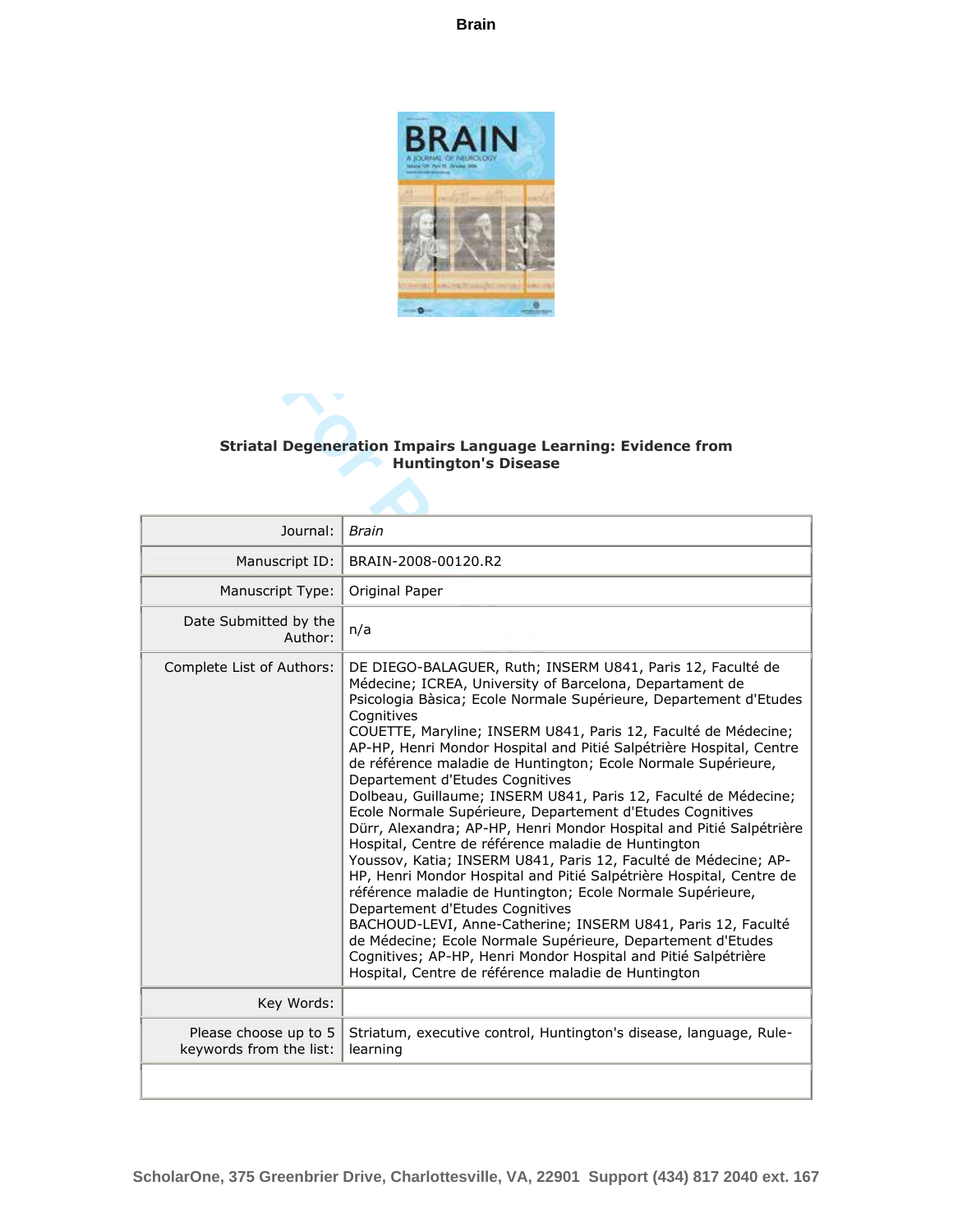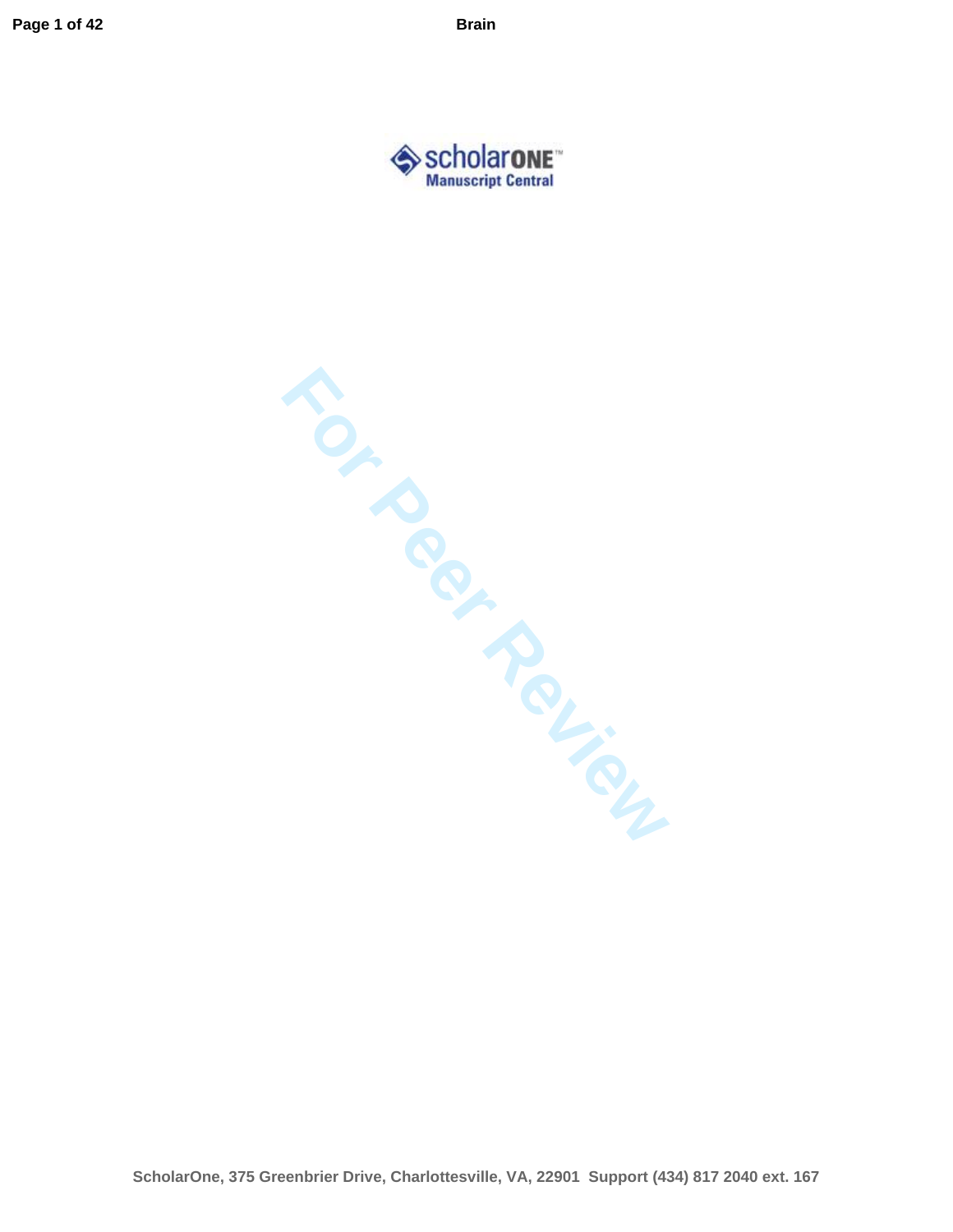Striatal Degeneration Impairs Language Learning: Evidence from Huntington's Disease

De Diego-Balaguer R.<sup>1,2,3</sup>, Couette M<sup>1,3,4</sup>., Dolbeau G<sup>1,3</sup>. Dürr A.<sup>4</sup>, Youssov K.<sup>1,3,4</sup>, Bachoud-Lévi A.-C.<sup>1,3,4,</sup>

<sup>1</sup> INSERM U841, Equipe 1 : Neuropsychologie Interventionnelle, IM3-Paris 12, Créteil, France;

<sup>2</sup> ICREA and Departament de Psicologia Bàsica, Universitat de Barcelona, Barcelona, Spain; 3 Département d'Études Cognitives, École Normale Supérieure, Paris, France; <sup>4</sup> AP-HP, Centre de référence maladie de Huntington, Henri Mondor Hospital and Pitié Salpétrière Hospital, Créteil and Paris, France.

**PL.**<br>Rev Running title: Striatum and language rule learning Keywords : Huntington's disease, striatum, language, rule learning, executive control Abbreviations:  $HD = Huntington's disease$ ;  $TFC = total functional capacity$ ;  $UHDRS = Unified$ Huntington's Disease Rating Scale Words: 6913

Corresponding author:

Ruth de Diego -Balaguer, Ph.D Departament de Psicologia Bàsica Universitat de Barcelona Pg. Vall d'Hebron, 171 ; 08035 Barcelona (Spain) Tel: + 34 93 312 51 46/ Fax: + 34 93 402 13 63 Email address: [ruth.dediego@icrea.cat](mailto:ruth.dediego@icrea.cat)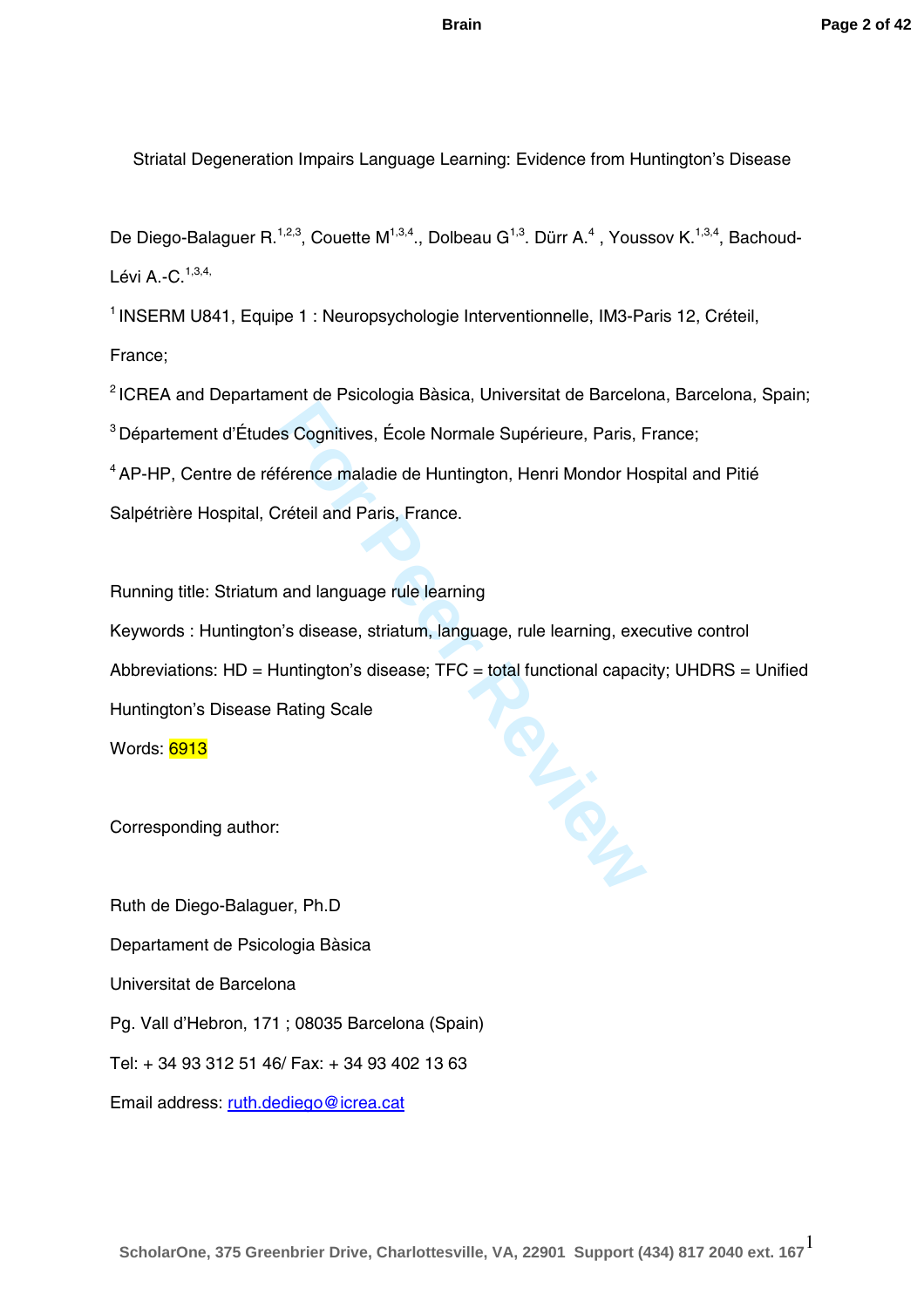#### **Abstract**

For Bategonics By means Britan Bathmigrides in non-language domains has been known to hypothesized that the striatum should play a prorearning a language. We studied 13 pre-symptomas of Huntington's disease (HD), both char Although the role of the striatum in language processing is still largely unclear, a number of recent proposals have outlined its specific contribution. Different studies report evidence converging to a picture where the striatum may be involved in those aspects of rule application requiring non-automatized behavior. This is the main characteristic of the earliest phases of language acquisition that require the online detection of distant dependencies and the creation of syntactic categories by means of rule learning. Learning of sequences and categorization processes in non -language domains has been known to require striatal recruitment. Thus, we hypothesized that the striatum should play a prominent role in the extraction of rules in learning a language. We studied 13 pre-symptomatic gene-carriers and 22 early stage patients of Huntington's disease (HD), both characterized by a progressive degeneration of the striatum and 21 late stage patients HD (18 stages II, 2 stage III and 1 stage IV) where cortical degeneration accompanies striatal degeneration. When presented with a simplified artificial language where words and rules could be extracted, early stage HD patients (stage I ) were impaired in the learning test, demonstrating a greater impairment in rule than word learning compared to the twenty age - and education - matched controls. HD patients at later stages were impaired both on word and rule learning. While spared in their overall performance, gene-carriers having learned a set of abstract artificial language rules were then impaired in the transfer of those rules to similar artificial language structures. The correlation analyses among several neuropsychological tests assessing executive function showed that rule learning correlated with tests requiring working memory and attentional control, while word learning correlated with a test involving episodic memory. These learning impairments significantly correlated with the bicaudate ratio. The overall results support striatal involvement in rule extraction from speech and suggest that language acquisition requires several aspects of memory and executive functions for word and rule learning.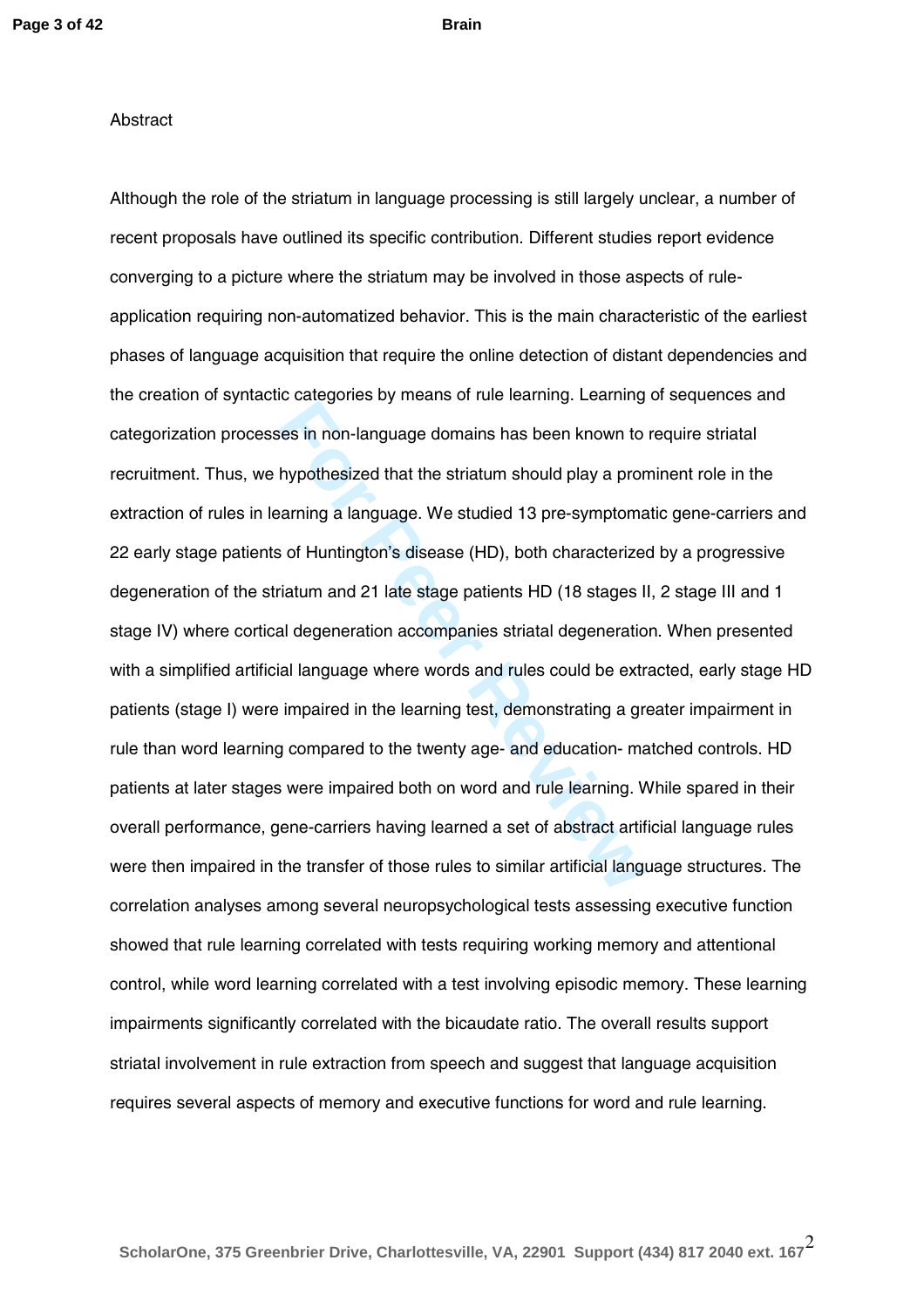In the last 20 years, the role of subcortical structures in higher brain functioning has become a major field of research. In particular, the role of the striatum in executive functions, such as attention, planning, and working memory is becoming better understood [see Brandt 1991 for a review]. However, its role in language remains a controversial and unresolved issue. Most of the classical evidence of the striatum's involvement in language learning comes from the study of patients with subcortical lesions. Still, the deficits observed in these patients are variable [Kumral *et al.,* 1999; Kreisler *et al.,* 2000; Frank *et al.,* 1996; Illes, 1989] and some deficits can be explained by their concomitant cortical abnormalities [Hillis *et al.,* 2004; Rowan et al., 2007]. Thus, the specific role of subcortical structures within the corticosubcortical network is still a challenging issue.

For 1999; Kreisler *et al.*, 2000; Frank *et al.*, 1996;<br>
ined by their concomitant cortical abnormalitie<br>
Thus, the specific role of subcortical structure<br>
still a challenging issue.<br>
ies have outlined the importance of t Indeed, several studies have outlined the importance of the fronto -striatal circuit in processing the rule -based knowledge of language. Recently, Ullman [, 2001] proposed that the striatum is implicated in the application of rules in a dichotomic model of language processing. According to this view, the knowledge of the words composing language relies on declarative memory handled by the temporo -parietal lobe. This information is dissociable from the knowledge of the rules that determine the way words are combined and how they change their form depending on the constituents of the sentence they relate to. In this approach, this rule-based knowledge relies on procedural memory handled by the frontostriatal circuit. Although this view does not differentiate the contribution of the striatum from that of the frontal lobe, more recent proposals have addressed this question. Related to this rule -based component, Friederici and colleagues [Friederici and Kotz 2003] have proposed a specific role of the striatum in late stages of syntactic processing involved in controlled reanalysis in ambiguous or incorrect sentences. In the same vein, Teichmann and colleagues [Teichmann *et al.,* 2005] have shown that striatal degeneration leads to impairments in rule application (morphology and syntax) only for non -automati zed rules,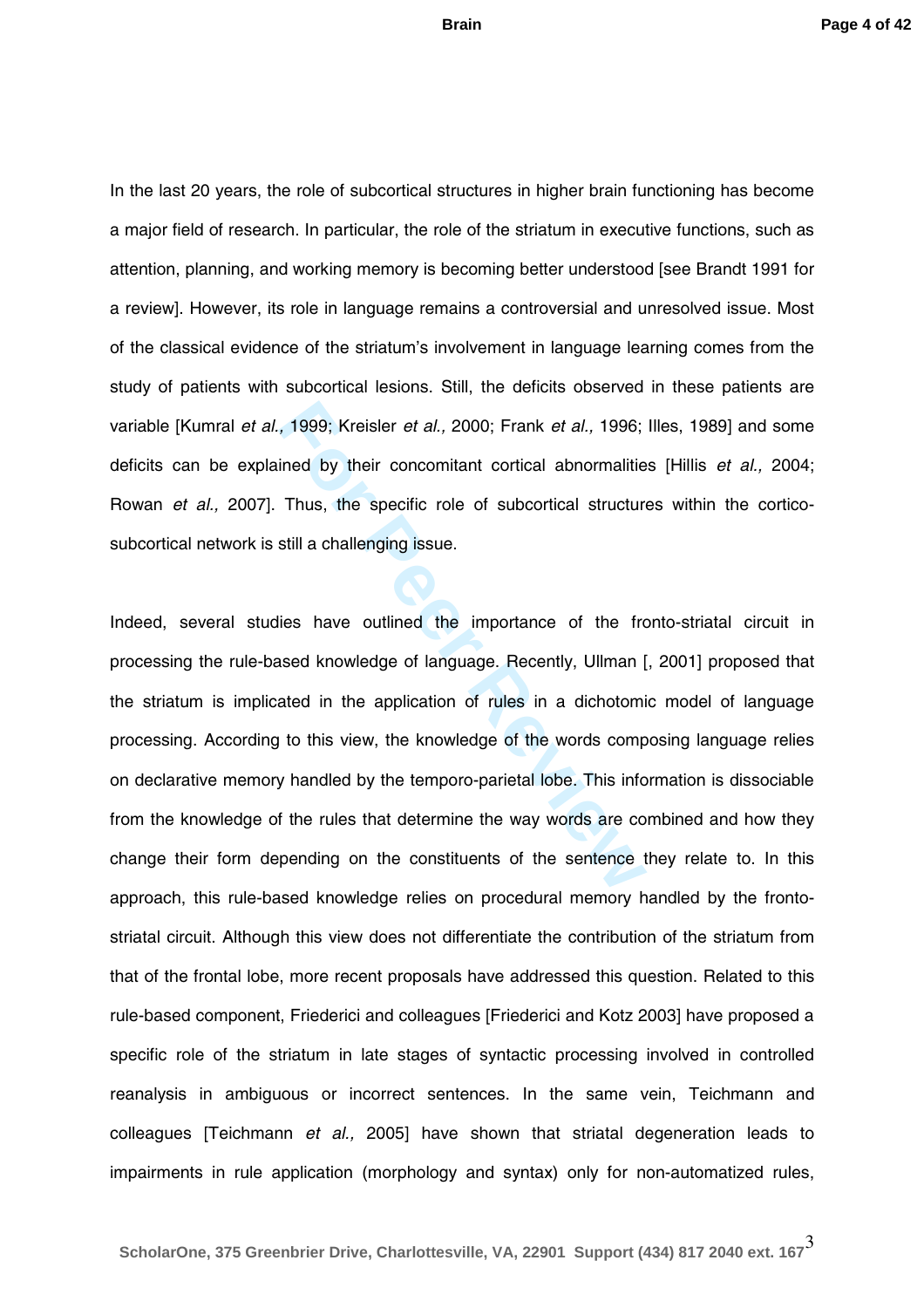For the theoretical of the theoretical original or the team and and any angle acquisition, when rules have to be learntriatum in language learning is limited. Language uage acquisition; however, current approaches to guage while sparing both the application of the default rules and the lexical knowledge. In contrast, similar work by Longworth and colleagues [Longworth *et al.,* 2005] has proposed that the relation between the striatum and language processing would not involve linguistics but, would involve executive functioning, such as lexical selection, requiring the inhibition between different related candidates [Copland 2003;Longworth, Keenan, Barker, Marslen - Wilson, and Tyler 2005]. Thus, the evidence so far sustains little relation of the striatum with lexical processing, aside from those aspects related to executive control; whereas it does sustain a prominent role for those features of language requiring the processing of rules when those rules are not automatized. Although it is clear that this is especially the case in the initial stages of language acquisition, when rules have to be learned, our knowledge of the implication of the striatum in language learning is limited. Language processing should be closely related to language acquisition; however, current approaches to the topic do not take into account that language processing and language acquisition may involve different cognitive demands. This is nevertheless an important issue not only because this may have implications for language development in infancy, but also because adults continue to learn new words throughout their lifespan, and are able to learn new rules when confronted with foreign languages.

The possibility that the striatum plays a major role in language acquisition is reinforced by the inherent characteristics of the language system. Language processing is sequential in nature and requires categorization processes to create syntactic classes (i.e., verb, noun, etc.). Research outside the language domain has shown that both abilities heavily rely on striatal functioning [Ashby *et al.,* 2007; Koechlin *et al.,* 2002; Smith and McDowall 2006]. Striatal degeneration in HD induces difficulties in procedural and sequence learning [Gabrieli *et al.,*  1997; Willingham *et al.,* 1996]. In the categorization domain the striatum seems to be required for information-integration tasks [Filoteo *et al.,* 2007; Filoteo *et al.,* 2005] where two stimulus dimensions have to be integrated to perform a task. These tasks rely on procedural learning [Ashby and O'Brien 2005], but they are often difficult to assimilate into language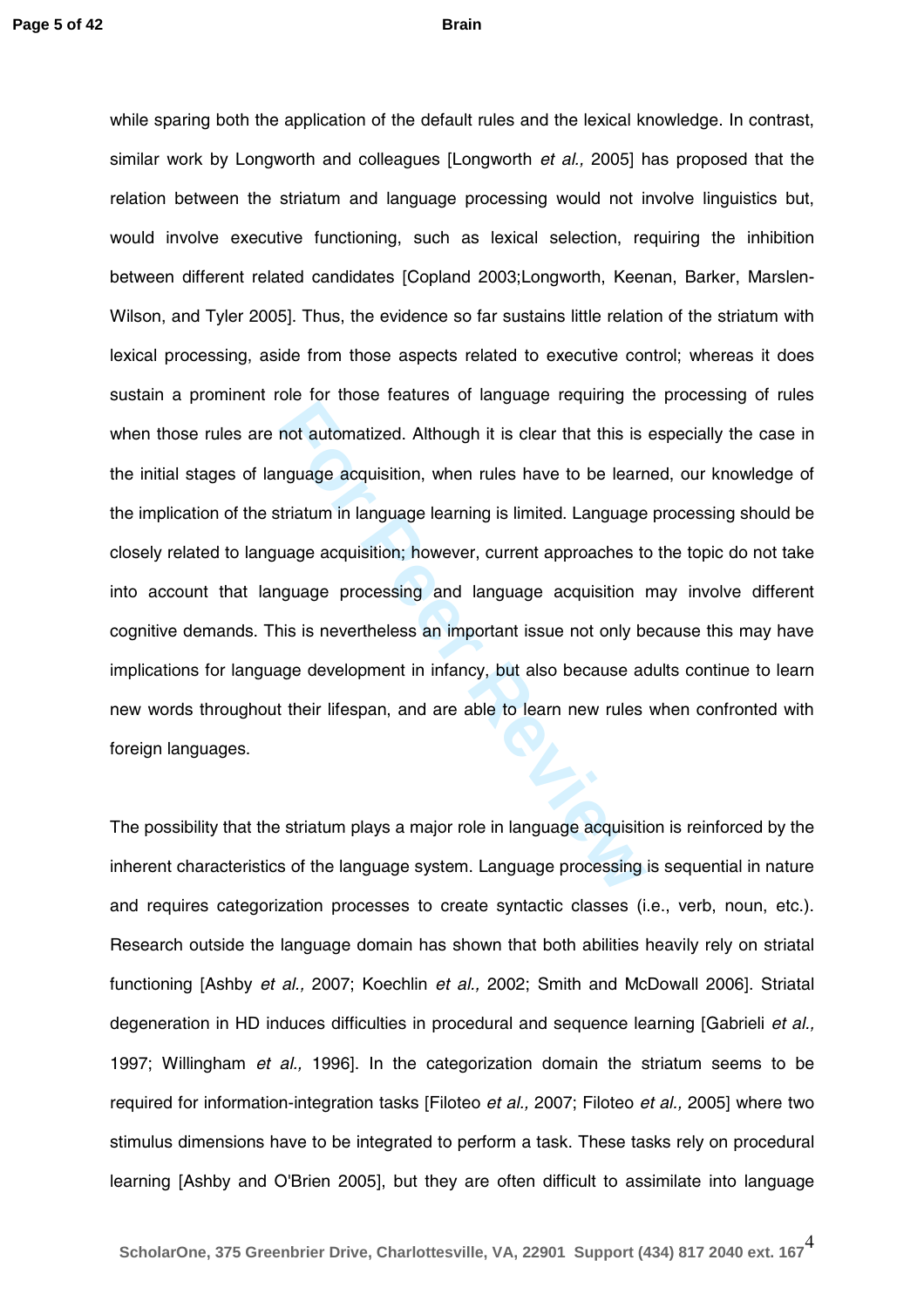For the tends of any 2002<sub>1</sub>. In additic, the order process and Bonatti 2007; Mintz 2003]. As previous are related to procedural learning and to rule-<br>g also requires tracking sequential informat [Aslin *et al.*, 1998; Saf learning because i.) they are most often tested in the visual domain, ii.) they often require a motor response, and iii.) they usually give feedback to the participants. These aspects do not necessarily characterize natural language acquisition. However, it is clear that learning sequential relations is necessary for the acquisition of various aspects of language. Sequential contingencies between phonemes are extracted for the acquisition of phonotactics [Chambers *et al.,* 2003; Onishi *et al.,* 2002], between adjacent syllables for word segmentation [Saffran *et al.,* 1996a], and between non -adjacent elements for morphosyntactic rules [Peña *et al.,* 2002]. In addition, the extraction of structural dependencies in a language guides the process of creating syntactic categories such as noun, verb, etc. [Endress and Bonatti 2007; Mintz 2003]. As previously mentioned, these aspects of language are related to procedural learning and to rule -based acquisition. In parallel, word learning also requires tracking sequential information during the early segmentation process [Aslin *et al.,* 1998; Saffran, Aslin, and Newport1996a]. However, once words have been segmented from speech, word consolidation might be less dependent on sequential information, but more dependent on progressive enhancement of memory traces by encountering repeated instances of those words [De Diego -Balaguer *et al.,* 2007].

In addition, cognitive functions such as executive control of attention and working memory are essential for both sequence and category learning [Ashby and O'Brien2005; Ashby, Ennis, and Spiering2007]. Little is known about the involvement of these functions in language acquisition, but the characteristics mentioned previously speak for their contribution. Classical theories have proposed a relevant role of working memory [Baddeley *et al.,* 1998] in language learning and there is evidence that this involvement may relate to both word learning [Baddeley *et al.,* 1988; Hansson *et al.,* 2004] and syntactic acquisition [Williams and Lovatt 2005]. In addition, recent evidence has pointed out that attentional control may have a specific role for the extraction of regularities from the speech stream [De Diego-Balaguer, Toro, Rodriguez-Fornells, and Bachoud-Levi2007; Pacton and Perruchet 2007; Toro *et al.,* 2005; Williams 2001]. Finally, in this context it is also relevant to note that,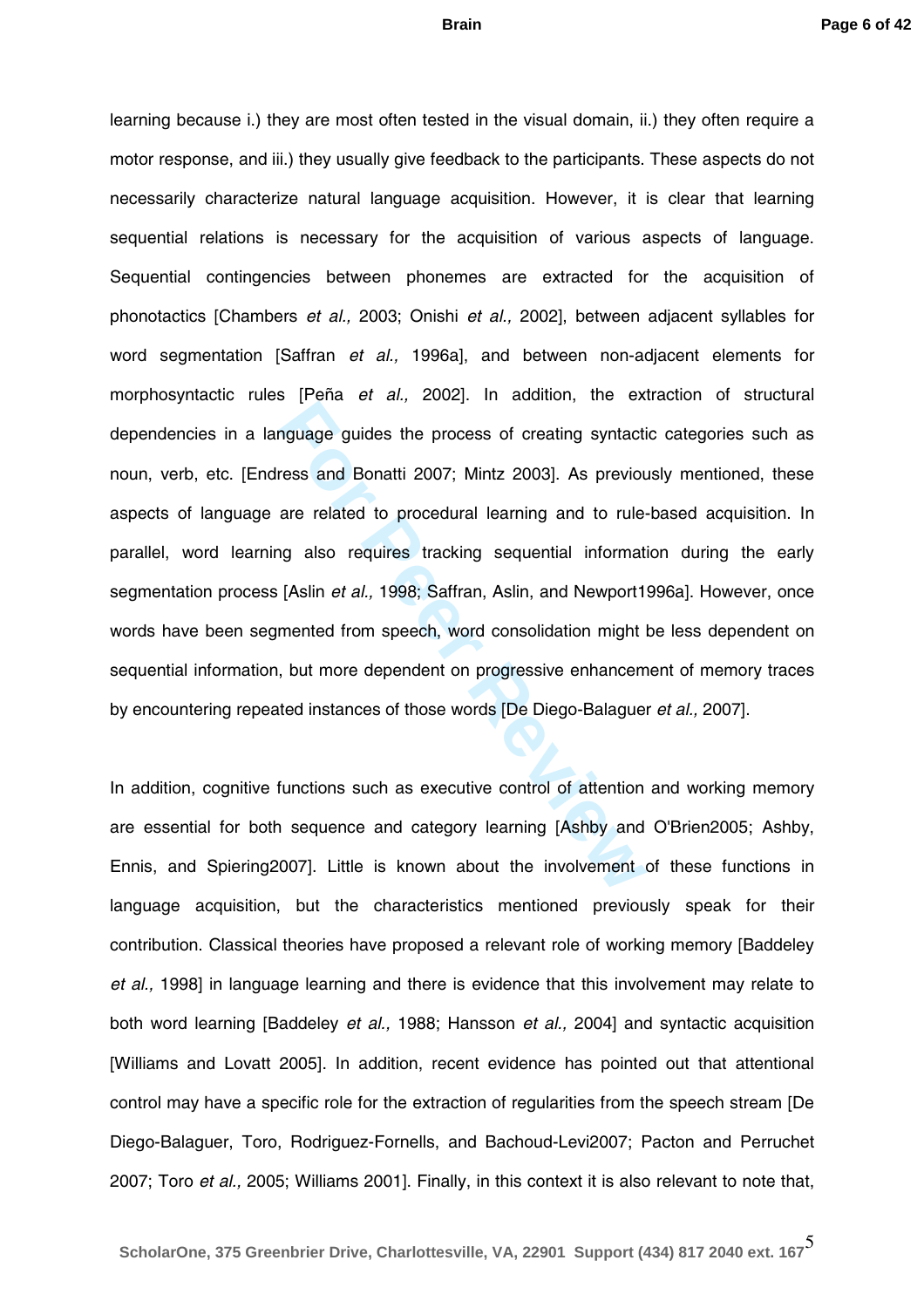several studies have outlined the importance of the striatum (caudate and putamen) in different aspects of cognitive control [Abutalebi *et al.,* 2007; Brandt1991; Hikosaka *et al.,*  1989]. Therefore, the position of the striatum as a convergent structure for different cognitive functions may be very relevant for this possible interaction between language learning and executive control.

In sequence dequalitient and dangementing (in functions and memory, and (iii) its key position<br>tions to practically all cortical areas, making it<br>ination of different cognitive functions required in<br>of the striatum in lang Thus, altogether many arguments plea for the fundamental role of the striatum in language acquisition; (i) its role in sequence acquisition and categorization, (ii) its role in language processing, executive functions and memory, and (iii) its key position in the brain, receiving and projecting connections to practically all cortical areas, making it a liable candidate for modulation and coordination of different cognitive functions required in the learning process. Surprisingly, the role of the striatum in language acquisition has been overlooked, and its implication in human language processing is just starting to be understood. Our goal in th e current study is to broaden our knowledge about the specific implications of the striatum in rule -based aspects of language acquisition. At the same time, we are interested in studying the possible contribution of executive control in language learning.

For this matter, in the present work we report data about the effects of striatal lesions in the acquisition of a new artificial language. We conducted a cross-sectional study with presymptomatic HD gene-carriers, early stage, and moderate to severe stages of HD to differentiate striatal from cortical dysfunction. HD is an inherited neurodegenerative disorder with primary neuronal dysfunction and death in the striatum (caudate and putamen) at early stages of the disease, making it a valuable model of striatal dysfunction [Myers *et al.,*  1988;Peschanski *et al.,* 1995;Vonsattel *et al.,* 1985], while later stages also include neuronal degeneration in cortical areas [Douaud *et al.,* 2006]. Although cortical abnormalities have also been reported in HD patients, including at a preclinical stage, these are , in early stages , rather inconsistent in the different studies compared to the reliable striatal atrophy reported systematically. At a preclinical stage , abnormal thin sulci and enlargement of gyral growns,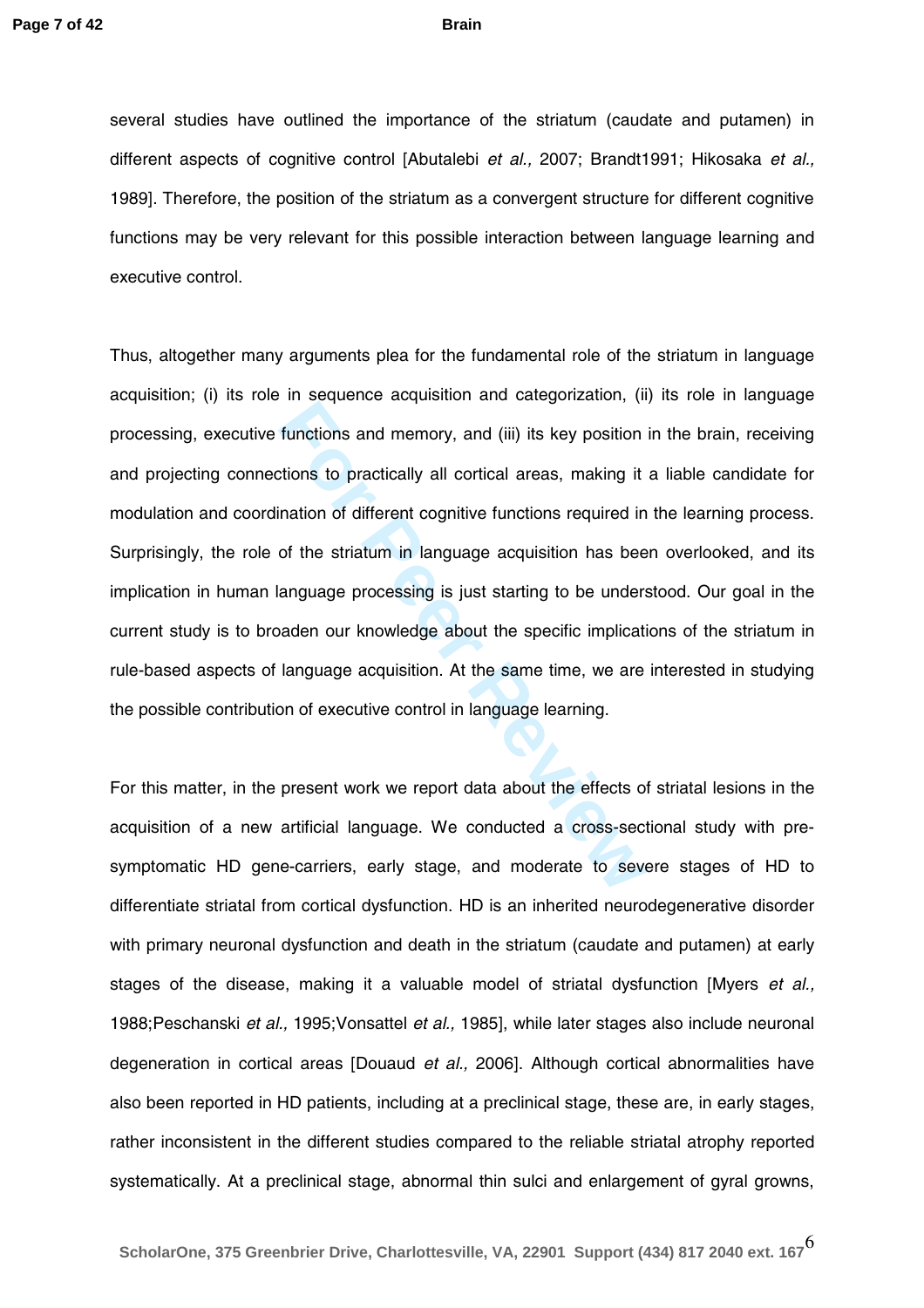For Preseason of any 1998, Hoster of any 1998.<br>
Hanalysed stage I and II patients together while Science is any 1998.<br>
Inalysed stage I and II patients together while Science is also ideal cells in layers II, IV, and V of broader and flatter than healthy controls have been reported in a study [Nopoulos *et al.*, 2007] with no difference in overall cortical volume [Nopoulos *et al.*, 2007; Beglinger *et al.,* 2005] suggesting a neurodevelopmental rather than neurodegenerative aetiology , while another study has reported reductions in bilateral intra -parietal sulcus and insula compared to gene -negative controls [Thieben *et al.,* 2002]. In early stage patients, although some studies report unremarkable differences in nonstriatal structures [Vonsattel and DiFiglia, 1998], one recent study has found atrophy in the opercular and right paracentral cortex [Kassubek *et al.*, 2004], two [Kassubek *et al.*, 2004; Rosas *et al.,* 2003] in the hypothalamus and one widespread degeneration in the cortex [Rosas *et al.,* 2003] . Studies showing early cortical atrophy have analysed stage I and II patients together while Sotrel *et al* [1991] found a loss in large pyramidal cells in layers II, IV, and V of prefrontal cortices in stage II and Vonsattel and DiFiglia [1998] report no cortical abnormalities at stage I . In contrast, all studies [Harris *et al.* 1999;Kassubek *et al.* 2004;Nopoulos *et al.* 2007;Rosas *et al.* 2003;Rosas *et al.* 2005;Thieben *et al.* 2002], using different techniques have systematically found atrophy in striatal structures more prominent in dorsal caudate and putamen, starting in the head of caudate in preclinical individuals , and cortical atrophy in moderate to late stages of the disease [Douaud *et al.,* 2006; Vonsattel and DiFiglia, 1998]. Thus , in order to avoid effects of cortical atrophy as much as possible: our early stage patients were only stage I patients, later stages were studied aside and the bicaudate ratio, calculated as an index of striatal degeneration , took into account cortical atrophy.

In order to study language learning abilities, we presented participants with a simplified artificial language [De Diego -Balaguer, Toro, Rodriguez -Fornells, and Bachoud - Levi2007;Peña, Bonatti, Nespor, and Mehler2002] containing new words that followed specific rules. The same material allowed us to assess both the ability of the same patients to learn the words, repeatedly presented in the language stream, and the rules characterizing those words in the artificial language. We wanted to contrast the ability to extract patterns of regularities to that of progressive rote memori zation. As we previously mentioned,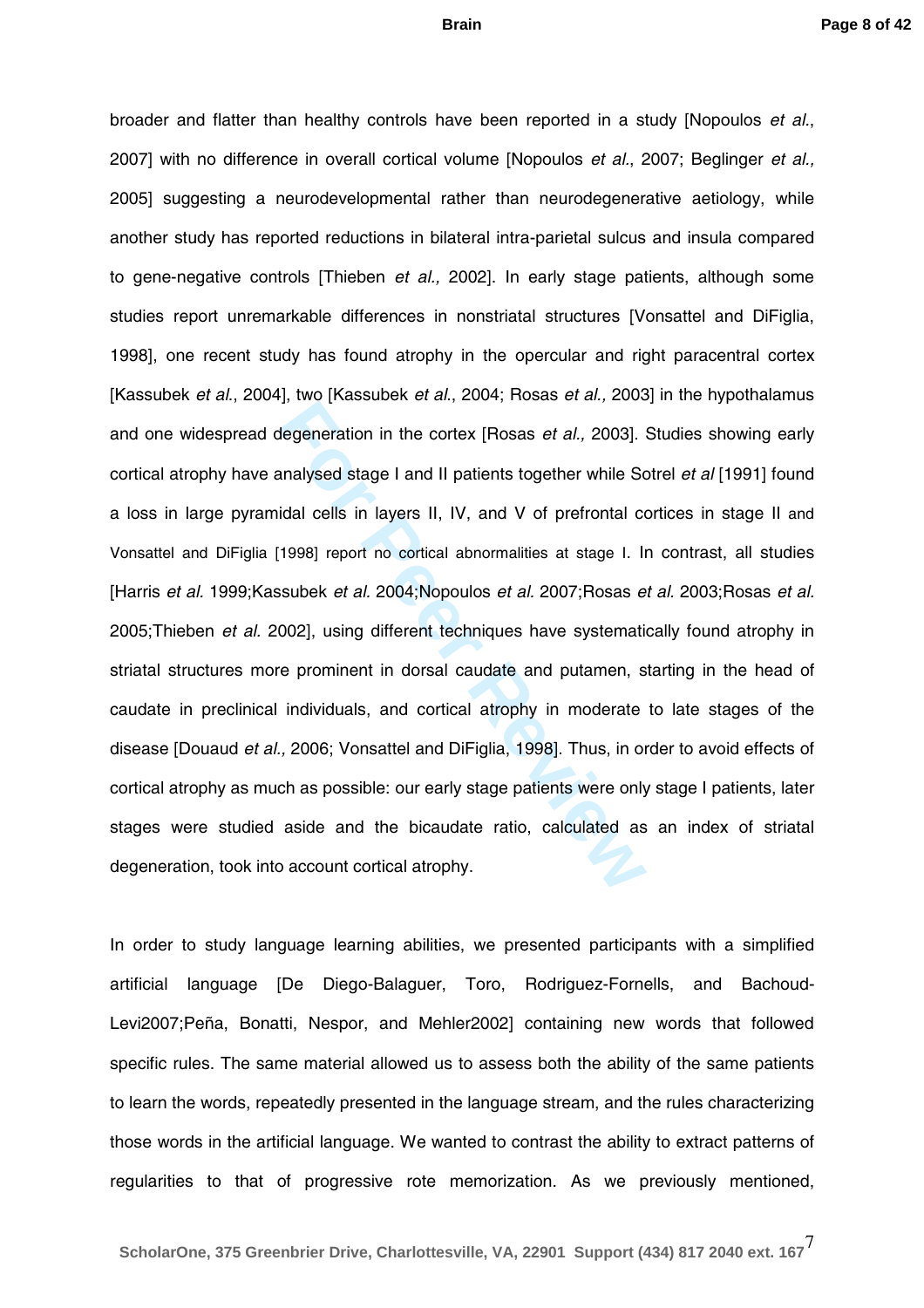**For Peer Review** segmentation of words from the speech stream requires the extraction of sequential information between syllables when no other information is available [Aslin, Saffran, and Newport1998; Saffran, Aslin, and Newport1996a; Saffran *et al.,*  1996b]. Thus, in order to avoid word learning's performance dependence on this initial segmentation learning, language streams were already segmented by the introduction of subtle pauses between words. This ensured that word segmentation could be overcome by simple detection of syllable sequences between pauses, not requiring any rule -extraction. Thus, word acquisition would be more likely to be successful through enhancement of memory traces owing to repetition of already segmented words, than through sequence learning. This manipulation aimed to test whether rule learning alone or both rule and word learning are compromised in progressive striatal degeneration. In addition, the correlation of the performance in these tasks with results from various neuropsychological tests of executive function (memory and attention) allowed us to assess the possible relation between language learning and other cognitive processes.

Material and Methods

#### **Participants**

Fifty-nine genetically tested HD gene-carriers (mean CAG repeat values are summarized in Table 1) at different stages of the disease were tested. According to the Shoulson [1981] classification, following the Total Functional Capacity score [The Huntington Study Group 1996], 24 were at an early stage of the disease (stage I:  $HD_1$ ), and 22 were at a later stage (18 stage II, 3 stage III, 1 stage IV:  $HD_2$ ). Thirteen additional HD participants were presymptomatic HD gene-carriers (pre-HD). Pre-HD participants were carriers of the genetic mutation following a pre -symptomatic diagnostic demand, with absence of functional or psychiatric signs and UHDRS score equal to 0 or for whom their follow -up neurologist has scored a motor sign  $\leq$  5, non specific from HD, with a lower than 50% certainty. HD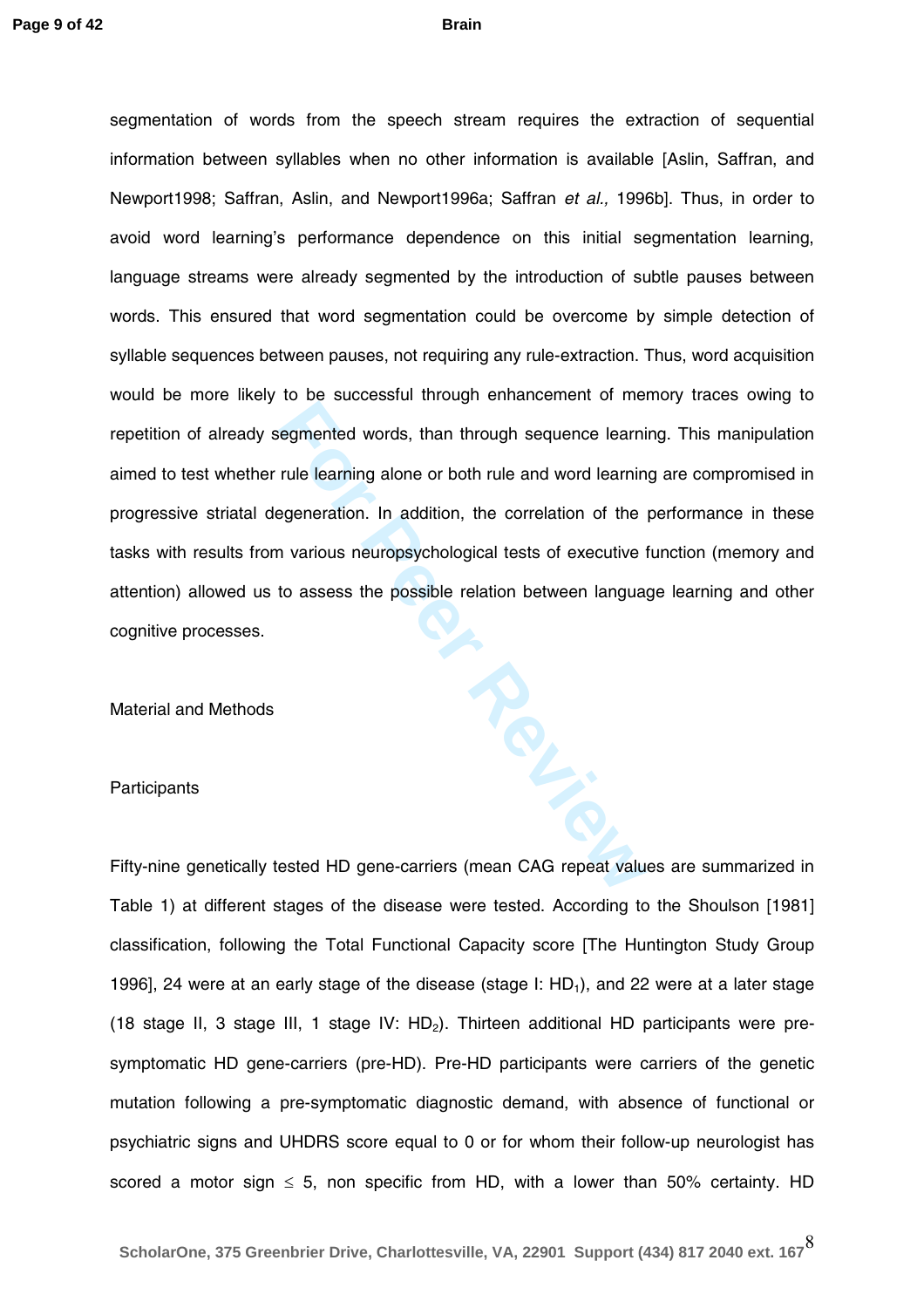participants were recruited from an out-patient clinic follow-up program approved by the ethical committee of the Henri Mondor hospital. Twenty healthy control participants were also tested. They were matched in age and educational background with the stage I and later stages patient groups (all  $Ps > .1$ ) but were older than the pre-HD group ( $t(31) = -2.95$ ,  $p <$ .01). Three HD patients were excluded from the study (two  $HD_1$  patients due to comprehension problems; one  $HD<sub>2</sub>$  patient due to severe articulatory, motor problems causing ambiguity in response interpretation). Table 1 summarizes the demographic data from participants included in the analyses. None reported hearing problems, nor previous history of neurological or severe psychiatric disorders, aside from HD for the patient groups.

#### Clinical Evaluation

For severe psychiatric disorders, aside from HD for severe psychiatric disorders, aside from HD for the Mattis Dementia Rating Scale (UHDRS; The Hu [Golden 1978], the verbal letter fluency test [But [Wechler *et al.*, 1981 All patients were evaluated using the Mattis Dementia Rating Scale (MDRS; [Mattis 1976] and the United Huntington Disease Rating Scale (UHDRS; The Huntington Study Group 1996); the Stroop test [Golden 1978], the verbal letter fluency test [Butters *et al.,* 1986], and the Symbol Digit Test [Wechler *et al.*, 1981]. In addition, patients completed the Hopkins Verbal Learning Test [Rieu *et al.,* 2006] and the Trail Making Test parts A and B (TMT; Tombaugh 2004). The data are summarized in Table 2. Furthermore, atrophy of the caudate nucleus was assessed in 18 of the patients who had an MRI scan performed within three months of the clinical evaluation (Table 1). Caudate atrophy was calculated from the MRI scans with an adjusted bicaudate ratio, which took into account cortical atrophy. It was calculated from the MRI scans by measuring the minimal distance between the caudate indentations of the frontal horns divided by the width of the brain along the same line multiplied by 100 [Aylward *et al.,* 1991]. All the measurements were performed on 5mm thick T2 weighted images obtained in orbito-meatal plane. The retained value was the one on the slice were the bicaudate distance was minimal.

#### Stimuli and Procedure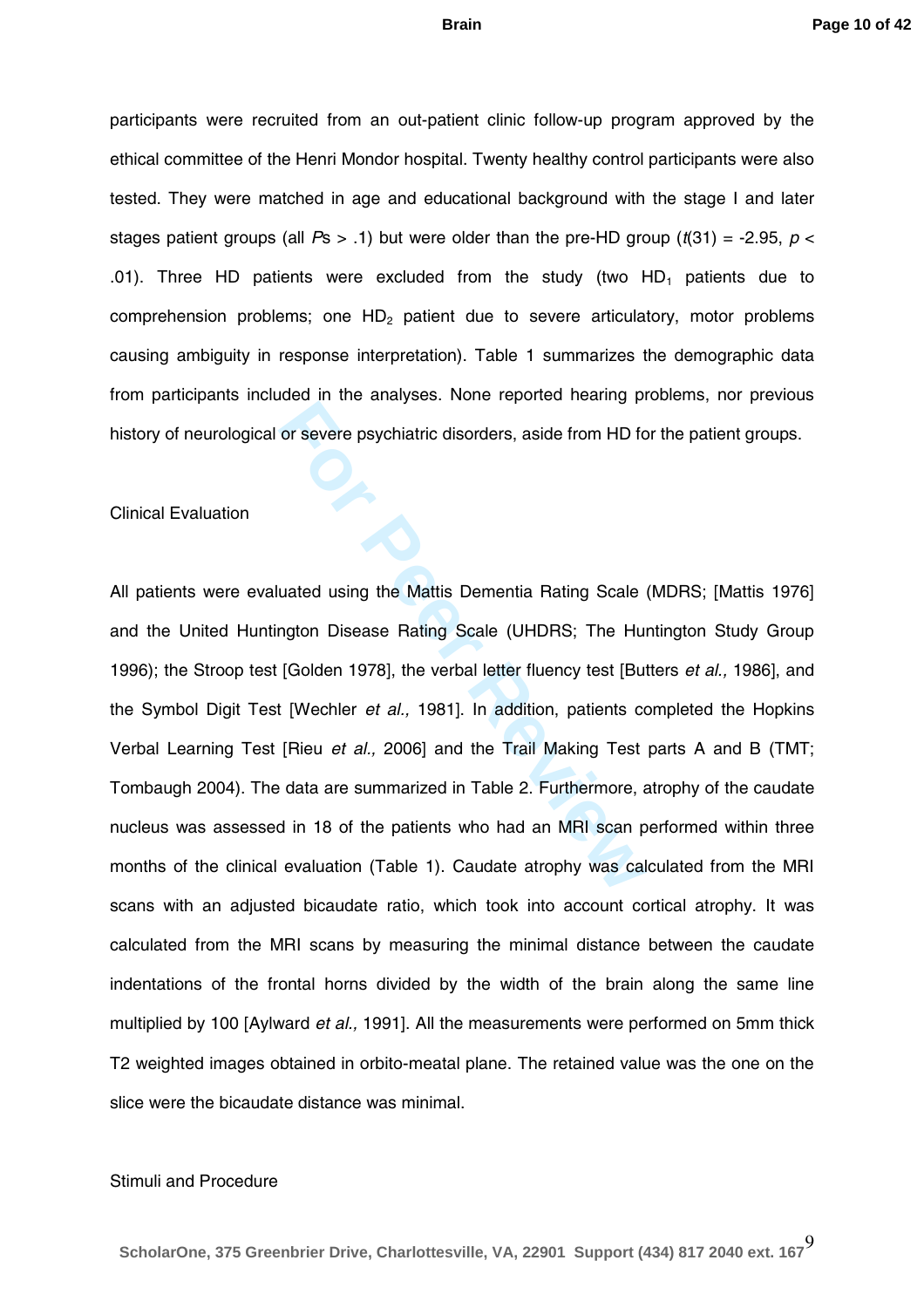Fundation if our protocolocal, if itself, purinciply<br>guez-Fornells, and Bachoud-Levi2007]. Thus, we<br>from all the language streams. Within the same is<br>ugh the repetition of the same systematic trisylla<br>ly from the rules. Th Four artificial language streams were used. The simplified artificial language used [De Diego - Balaguer, Toro, Rodriguez-Fornells, and Bachoud-Levi2007;Peña, Bonatti, Nespor, and Mehler2002] consisted in the concatenation of trisyllabic items following a rule that established that their initial syllable determined their ending irrespective of the middle element (e.g., **le**ka**di**, **le**fi**di**, **le**ro**di**), thus forming a structure similar to some morphosyntactic rules (**is**play**ing**, **is**work**ing is**walk**ing; un**treat**able, un**bear**able, un**believe**able**, etc.) . The materials were already validated in our previous study in healthy participants [De Diego - Balaguer, Toro, Rodriguez-Fornells, and Bachoud-Levi2007]. Thus, we knew that words and rules could be learned from all the language streams. Within the same materials, words could be identified through the repetition of the same systematic trisyllabic sequences (see Figure 1) independently from the rules. There were three different structures and the intervening middle syllable could take up to three values, for a total of nine different words per language (see Appendix 1). None of the syllables were repeated across languages. Streams and test items were synthesized using the MBROLA speech synthesizer software [Dutoit *et al.,* 1996] concatenating diphones at 16 kHz from [http://tcts.fpms.ac.be/synthesis/mbrola.html.](http://tcts.fpms.ac.be/synthesis/mbrola.html) Words were separated by 25 ms pauses. Their duration in the language streams was 696 ms each. They were concatenated in pseudorandom order such that the same word was never repeated immediately in the stream.

The experiment involved a *learning* and *recognition* phase. Each participant heard the four languages. The order of presentation of the languages and the order of the learning test (word or rule learning) was counterbalanced across subjects. During the *learning phase* of the experiment, each language was presented for 4 minutes leading to 333 word expositions (37 presentations of each specific word, thus 111 presentations of each structure). Participants were told that they would hear a nonsense language, and that their task was simply to pay attention to it because after listening they would be asked to recognize the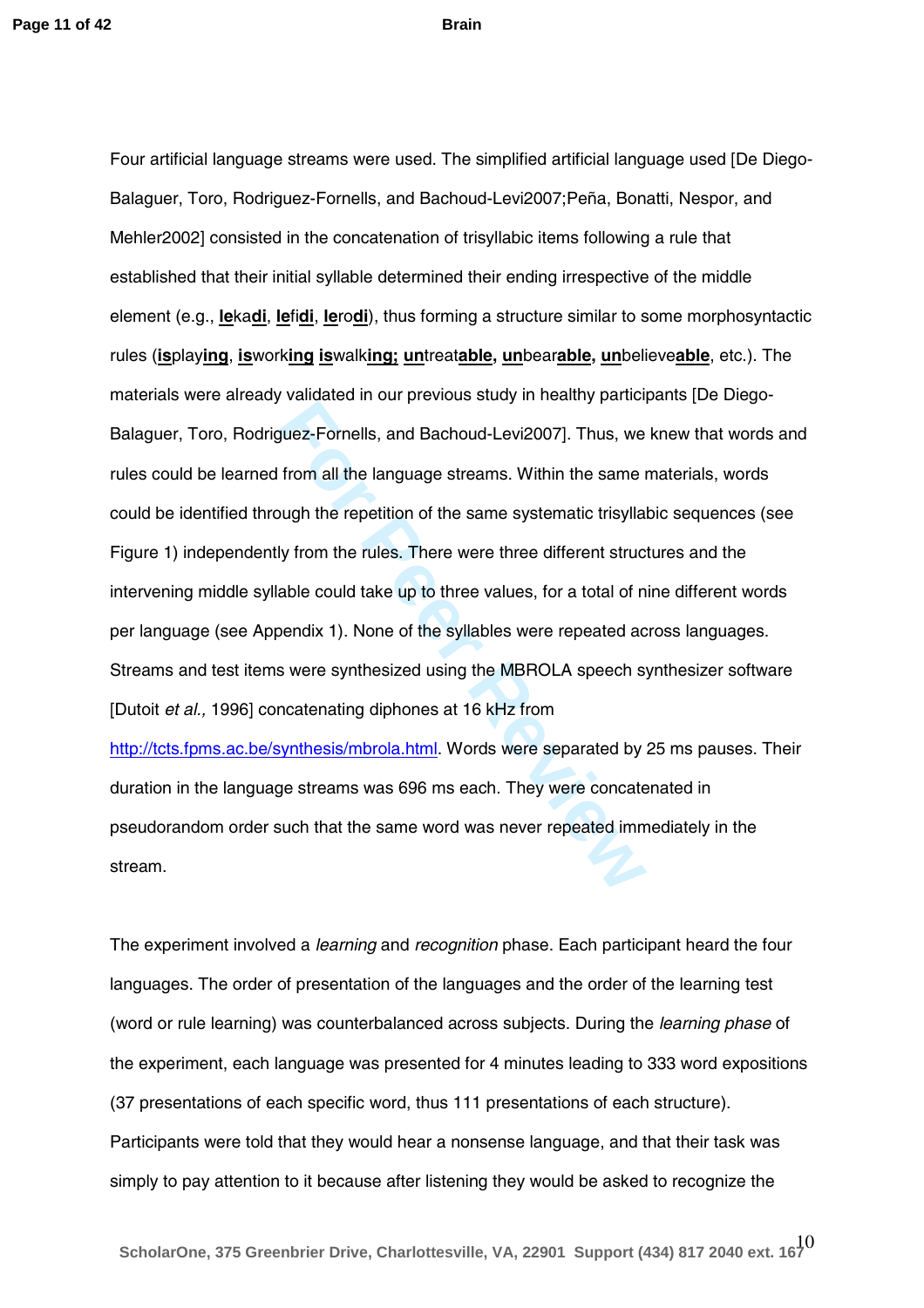nonsense words forming this language. Participants were not informed of the presence of rules in the languages, and no feedback was offered at any time in the experiment.

End addenture in the teater three dequations, in<br>
toose between a word from the exposed language<br>
tems formed with the same three syllables of a p<br>
pr: The first and last syllables were placed in the independent<br>
or the de After listening to each stream, participants were behaviorally tested using a two-alternative forced choice *recognition* test*.* Isolated test items were created for this matter and presented in pairs. The two test items of each trial were separated by 704 ms. Test items were 9 words, 9 rule -words, 18 non -words. Two of the language streams were tested for *word acquisition* and the other two for *rule acquisition.* In the test for word acquisition, in each trial, participants had to choose between a word from the exposed language and a non -word. Non -words were new items formed with the same three syllables of a previously exposed word in the wrong order: The first and last syllables were placed in the inverse order (e.g., **di**ka**le** from the word **le**ka**di**, see Appendix 1). For the other two language streams, *rule*  learning was evaluated and participants had to choose between a non-word and a rule-word. Rule -words were new words maintaining the same initial and final syllable of a word from the exposed language while inserting a syllable corresponding to another word in the middle position (e.g., **le**bo**di** for the le\_\_di structure, see Appendix 1). Thus, even though they followed the structure of words in the artificial language, the participants never heard these rule -words before. In order to distinguish between non -words and rule -words participants must encode both the co -occurrence of the first and last syllable at the boundary position in their precise order and the relation of dependency between initial and final syllables irrespective of the syllable in the middle. If subjects learned the rule they should be able to generalize the rule to new words ands thus, discriminate rule -words from non -words. Each test item appeared twice. Participants were instructed to listen to the two alternative stimuli before responding. In order to avoid response errors due to the motor impairments of the patients, all participants were instructed to respond orally whether the first or the second word of the presented pair of stimuli was a possible word in the exposed language. Each subsequent test trial was manually triggered by the experimenter once the participant gave a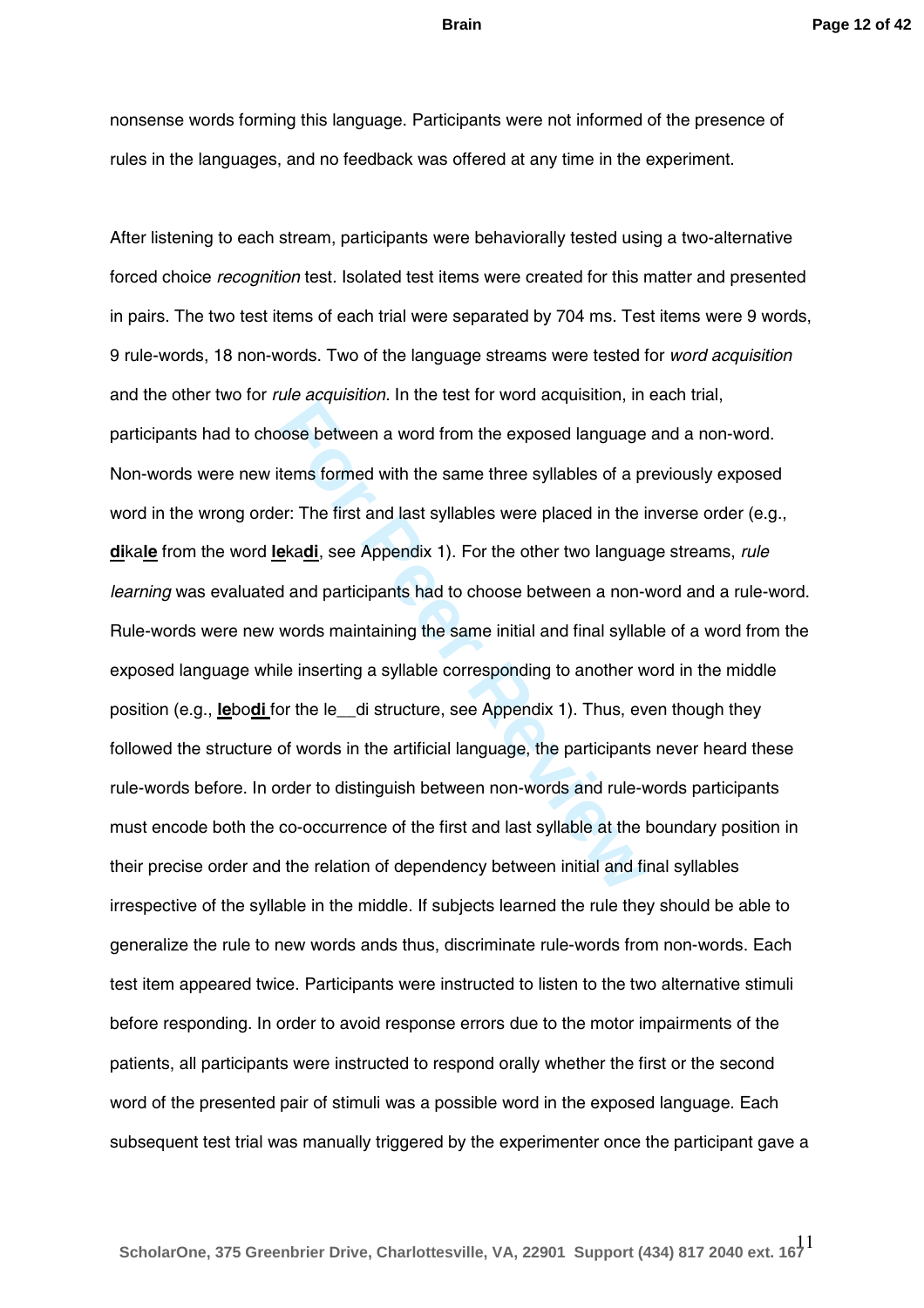response. The overall performance in the two learning tests measured the ability to extract the underlying words and rules in the specific languages exposed.

**Example 20 Excession Excession**, the interest of the first language reflects the and all transferring the previously extracted structure to effect is more abstract than the generalization, we essary to learn during the fi In addition, having two different languages for each type of learning (words and rules) allowed us to assess also the extent of the rule learning ability. During the second learning test, participants should benefit from the previous exposition to a language: They should improve their performance when listening to a new language that follows the same structural dependency (first syllable determining the last syllable). Thus, the improvement in performance in the second compared to the first language reflects the ability to apply the rule at a more abstract level transferring the previously extracted structure to completely new material. This *transfer* effect is more abstract than the generalization, within the same specific language, necessary to learn during the first language presented. The abstract nature of this transfer effect has been shown with similar materials not only within the<br>language modality, but also to non-linguistic stimuli following presentation of a language with the same structural dependencies as the non -linguistic stimuli [Marcus *et al.,* 2007].

The experiment was run individually on a portable computer using the Presentation Software (http://nbs.neuro -bs.com/). Stimuli were played through headphones connected to the computer, via a SigmaTel Audio SoundCard.

**Results** 

#### **Learning Effects**

Success rates were log-transformed for statistical analyses [Winer *et al.,* 1991]. For the learning effects, an ANOVA was performed for each group of subjects (pre-HD, HD<sub>1</sub> and HD 2). Each ANOVA included one within factor (word learning vs. rule learning test), and one between factor (presentation order of learning tests). In addition, each group of patients was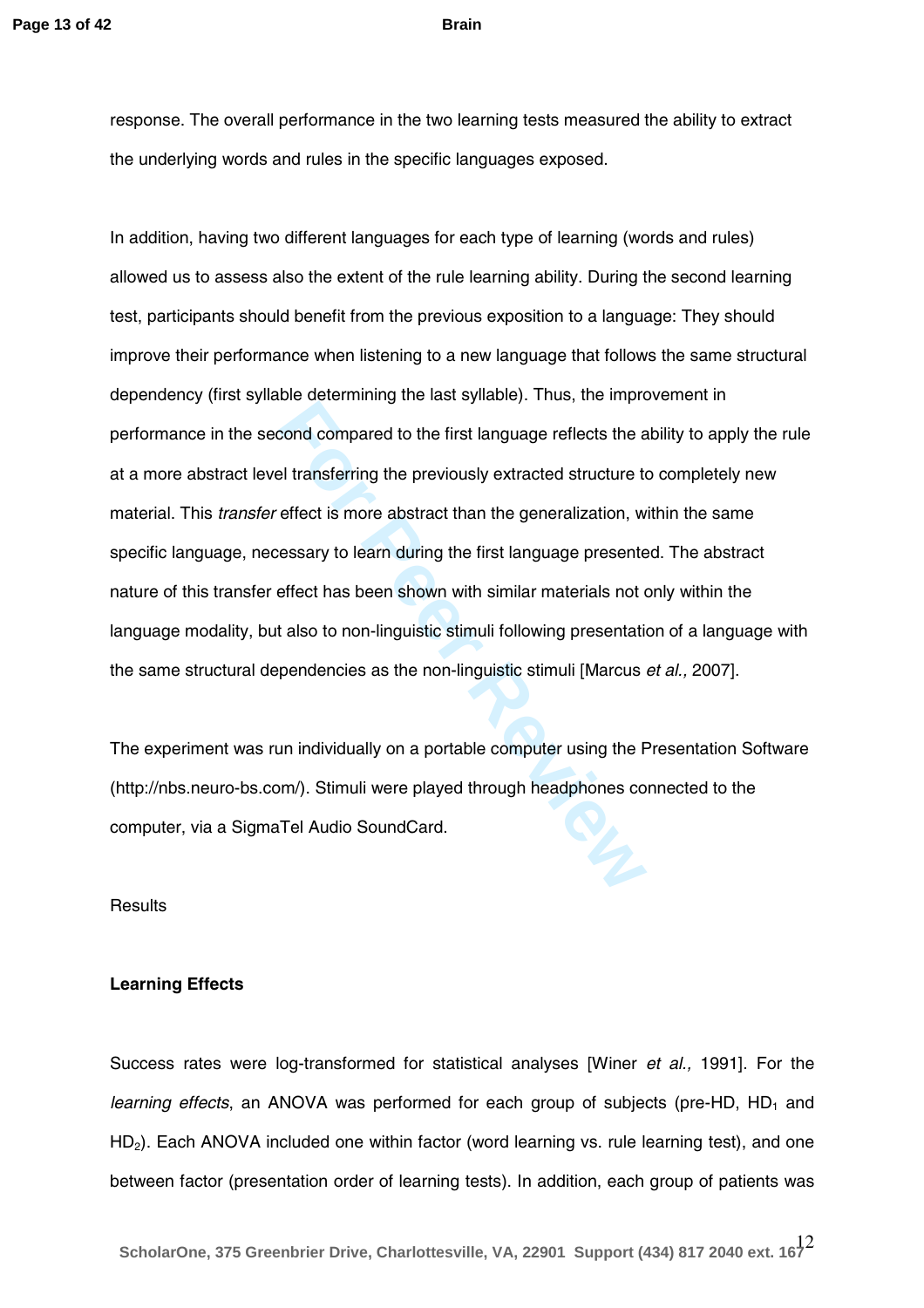compared to the healthy control group in a separate ANOVA adding in the factor group (HD vs. controls). Pair -wise *t-test* comparisons between the HD and healthy control groups for both learning tests (word and rule learning) were then performed.

Figure 2 A shows the performance in the word and rule learning test for each group of HD gene -carriers and the healthy control group. In the healthy control group the performance for word learning was better than for rule learning in agreement with previous research using the same material [De Diego -Balaguer, Toro, Rodriguez -Fornells, and Bachoud -Levi2007] (effect of test:  $F(1,18) = 7.32$ ,  $p < 0.014$ ) and both types of information were extracted from the languages better than chance (rules:  $t(19) = 6.74$ ,  $p < 0.0001$ ; words:  $t(19) = 7.53$ ,  $p<$ 0.0001).

**For Perronnian** and both types of information we<br> **For Peer Reviews** contently, and both types of information we<br> **Figure 2A, the pre-HD group showed the exactle exactle in Figure 2A, the pre-HD group showed the exactle** As can be observed in Figure 2A, the pre-HD group showed the exact same pattern as the healthy control group (Group effect and Group x Test: *P*s < .2). Both groups were able to extract the words and rules of the languages in both tests (rules:  $t(12) = 4.78$ ,  $p < .0001$ ; words:  $t(12) = 12.6$ ,  $p < .0001$ ) with better performance for word than rule learning (effect of test: *F*(1,11) = 15.28, *p*< .002).

In contrast, performance in the HD<sub>1</sub> group was worse than in the healthy control group (Group effect:  $F(1,38) = 4.99$ ,  $p < .03$ ) showing a general drop in the learning abilities of these patients. The overall profile of performance in the two groups was comparable (Group  $x$  Test:  $F < 1$ ), nevertheless, it is crucial to highlight that whereas the groups did not differ in the word learning test  $(t(40) = 1.71, p < 1)$ , critically, they differed for rule learning  $(t(40) =$ 2.18,  $p$  < .035). Patients were still able to learn both the words  $(t(21) = 3.96, p < .001)$  and the rules of the language (*t*(21) = 2.57, *p* <.02) better than chance, however, as the scores in the HD<sub>1</sub> group were closer to a floor effect (50% chance level), the difference between conditions was slightly reduced. Thus, the advantage for word compared to rule learning previously described did not reach significance ( *F*(1,20) = 3.1, *p* < .095).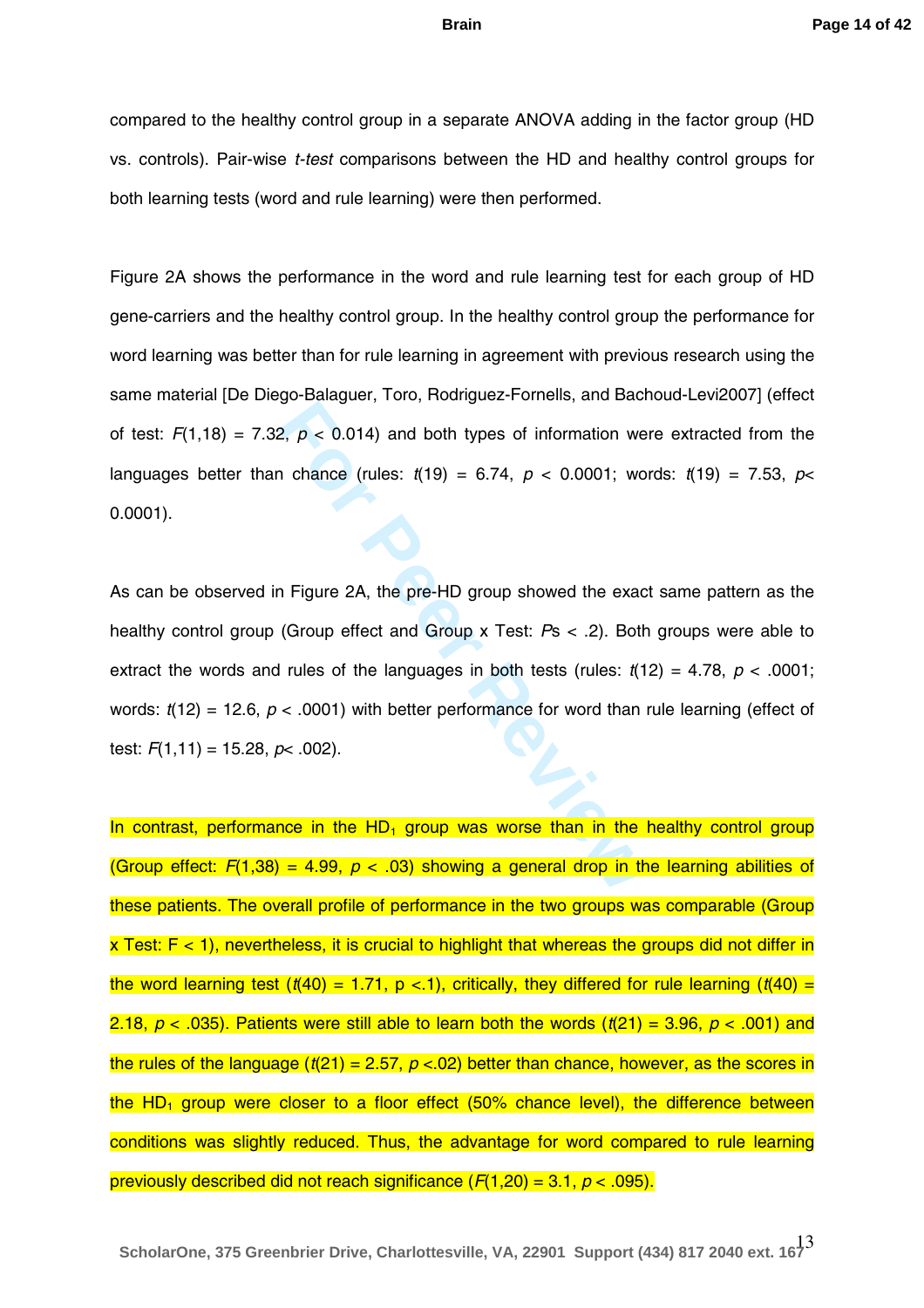The absence of differences between word and rule learning ( *F* < 1; Figure 2A) was much clearer in the case of HD<sub>2</sub>. And in this case, HD<sub>2</sub> patients demonstrated performance at chance for both word and rule learning tests (both *Ps* < .5). Although their profile was not different from the healthy control group (Group x Test: *F*(1,37) = 2.36, *p* < .2), controls clearly had a better learning performance overall (Group effect: *F*(1,37) = 25.8, *p* < 0.0001). Indeed, pair -wise comparisons for the two learning tests revealed that patients at later stages of the disease had a reduced performance in both word  $(t(39) = 3.9, p < .0001)$  and rule learning  $(t(39) = 3.23, p < .003)$  compared to the healthy control group (Figure 2A).

**Example 3** and the healthy control group (Figure 2<br> **Examples 2** analysis, while pre-HD patients showed a compare<br> **For Peer Reviewald Although there was an overall decrease in**<br> **For Peer Reviewald Although there was an** According to this first analysis, while pre -HD patients showed a comparable performance to the healthy control group, as the disease progresses an overall decrease in language learning ability is observed. Although there was an overall decrease in learning performance, the pair -wise comparisons suggested that the disease may have a greater impact on rule than word learning, hinted at by the worse performance in HD 1 compared to the healthy control group in this specific condition.

Thus, to confirm this result, we performed a post -hoc analysis in a subgroup of patients, matched for their word learning abilities to the control group, in order to see if their rule learning ability would demonstrate a comparable or impaired profile. Twelve participants were matched from these groups. Thus, we discarded one participant with the greatest word learning performance from the pre-HD group and kept the 12 HD<sub>1</sub> patients with the greatest word learning performance to match the control group (respectively *p* > .8 and *p* < .7). The resulting subgroups were all matched in age and educational background ( *p* > .2). As is noticeable in Figure 2B, the results of this second analysis support a specific impairment of rule acquisition when groups were matched for their word learning ability. Pre -HD and healthy control groups still displayed a comparable profile (Group x Test: F < 1). In contrast, the HD 1 group showed reduced rule learning compared to the healthy control group despite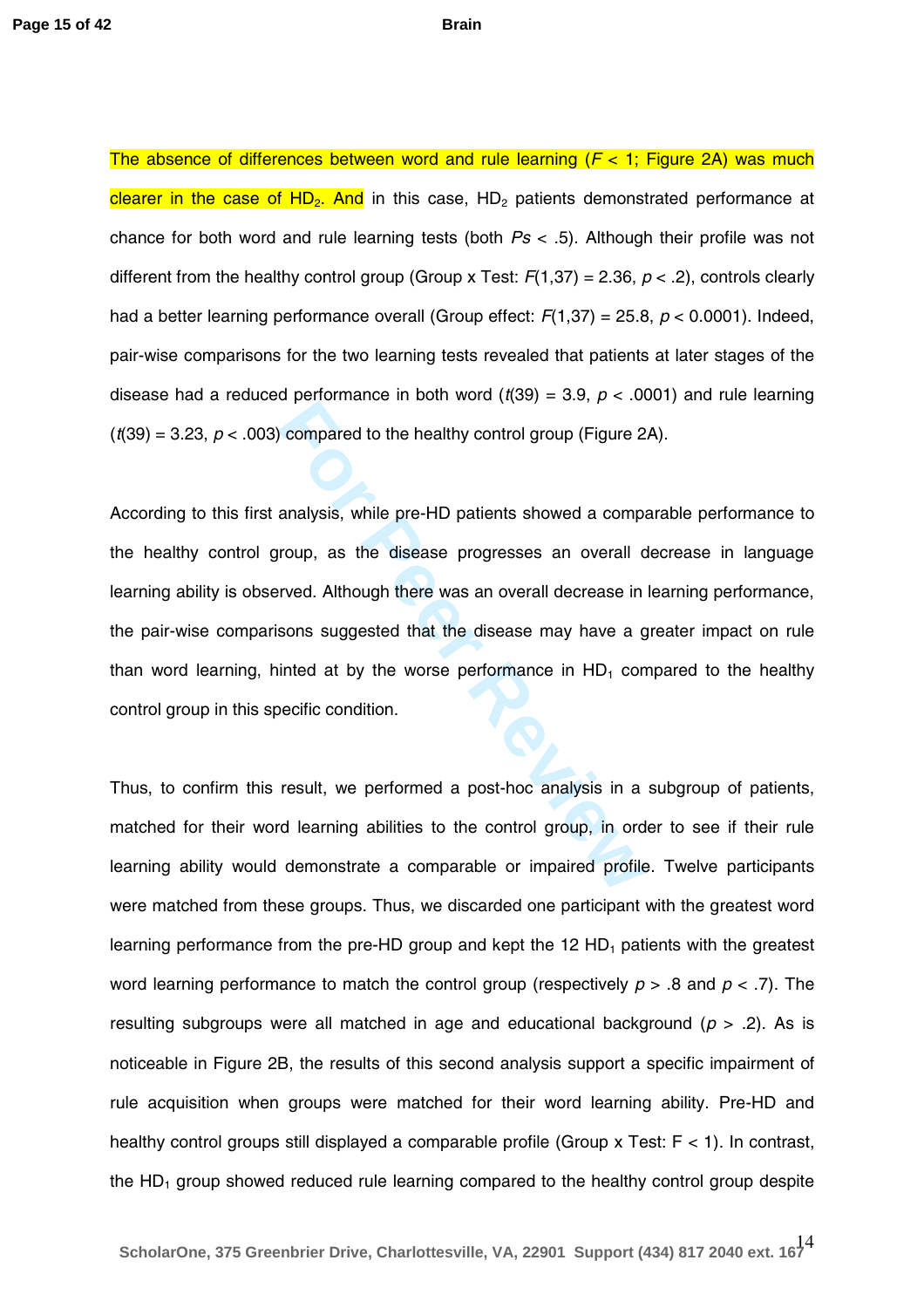their spared word learning ability (Group x Test :  $F(1,22) = 4.96, p < .036$ ). While HD<sub>1</sub> patients learned the words of the language  $(t(11) = 8.87, p< .0001)$ , performance for rule learning was at chance level  $(t(11) = 1.51, p < .2)$ , differing from the healthy control group  $(t(22) = 2.24, p < .035)$ . HD<sub>2</sub> participants were excluded from this analysis because even a subgroup of HD 2 patients with the greatest scores showed a reduced performance compared to the healthy control participants  $(t(22) = 5.03, p < .0001)$ .

Thus, the results of the learning tests as a whole showed a progressive decrease in language learning starting as soon as the disease manifests (HD<sub>1</sub>). The rule learning capacity showed a specific impairment in patients compared to healthy control participants when matched on their spared word learning ability. This deficit was not present in the pre-HD group.

#### **Transfer Effects**

Internal as soon as the disease manifests (HD<br>
For Peer Reviewal and a soon as the disease manifests (HD<br>
For Peer Space Reviewal in patients compared to health<br>
For Peer Capacity was calculated by the difference between<br> In addition, the *transfer* capacity was calculated by the difference between the scores in the second block of word and rule learning tests compared to the first block of tests [transfer =  $(2^{nd} - 1^{st}$  word learning test) +  $(2^{nd} - 1^{st}$  rule learning test)]. The analyses from this abstract rule generalization measure revealed that transfer capacity was compromised even earlier than learning ability (Figure 3). Analyzing the entire sample of participants, the capacity to transfer the structural rule learned in the first exposition to a new instance, sharing the same structural dependency, was impaired in all patient groups, including the pre -HD group. While the healthy control group showed a significant transfer effect  $(F(1, 18) = 6.02, p < .02)$ , the transfer effect was not significant in any of the HD groups ( *p* > .4), including the pre -HD group (Figure 3). This point is especially relevant considering that pre -HD patients did not differ from healthy control participants in their rule learning ability ( *p* > .7). Like the overall learning ability  $(F(1,75) = 33,0 \, p < .0001)$ , the slope of the transfer capacity showed a lineal decline as a function of disease progression  $(F(1,75) = 4.65, p < .034)$ .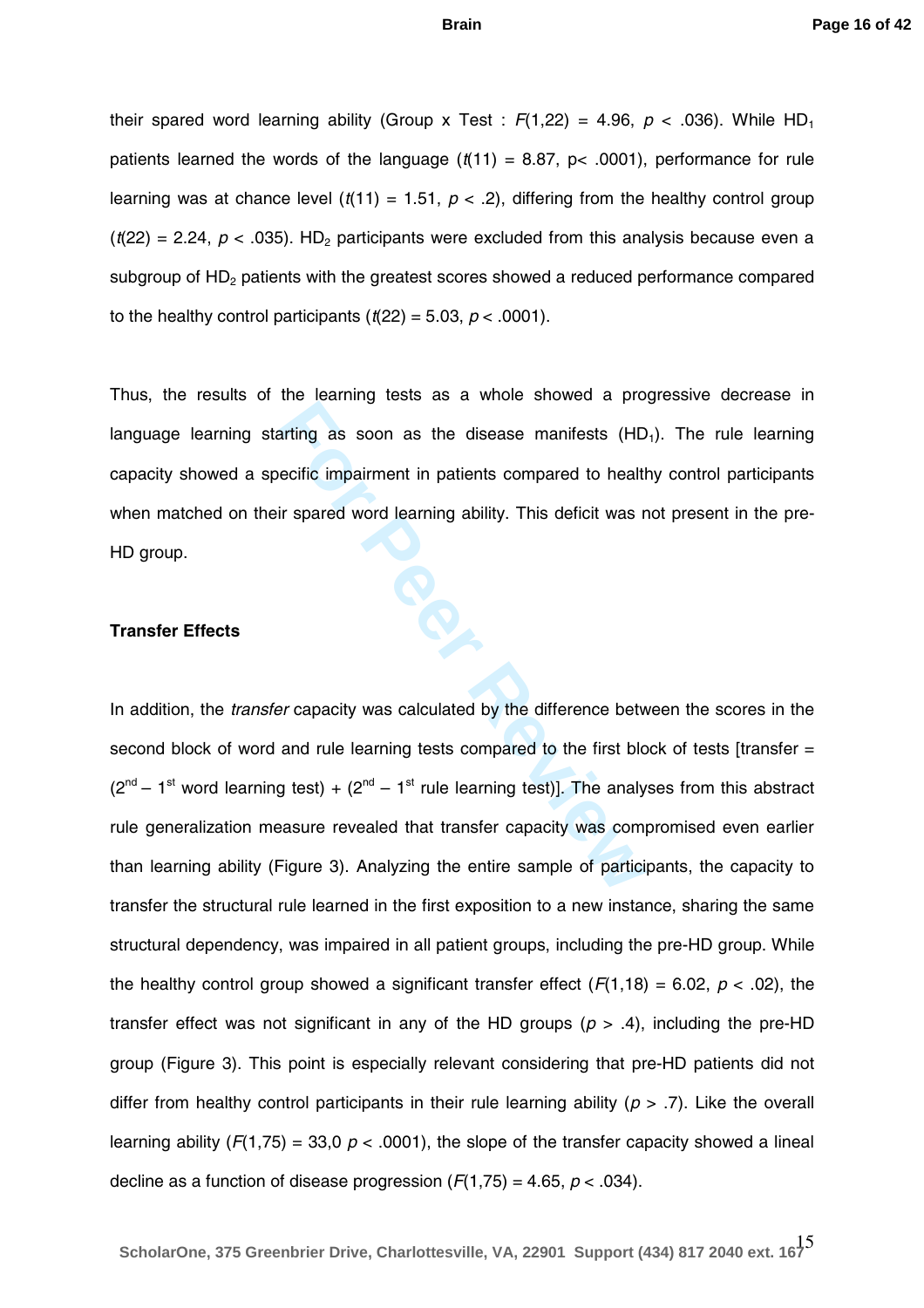For the innertial interact of the claiming permitted energy<br>decrease with the progression of the disease<br>transfer effect( $t(19) = 2.1$ ,  $p < .05$ ). Transfer ca<br>significant ( $p > .2$ ) and  $HD_2$  patients showed wor<br>ne first bloc Note however that, surprisingly, pre -HD patients had a greater, although non -significant, learning ability in the first language test compared to healthy control participants (Figure 3). Presumably, pre -HD patients' greater performance in the first block of tests gave less room for transfer than those with lower scores and could have masked their transfer capacity. Thus, we performed a second analysis to control for this possibility. The residual value of the regression between the scores in the first block and the transfer capacity provided us with a transfer measure in which the influence of the starting point was partialled out. These values displayed the linear decrease with the progression of the disease previously observed (*F*(1,75) = 14.84, *p* < .0001) and healthy control participants were again the only group showing a significant transfer effect( $t(19) = 2.1$ ,  $p < .05$ ). Transfer capacity for pre-HD and HD<sub>1</sub> patients was not significant ( $p > .2$ ) and HD<sub>2</sub> patients showed worse performance in the second compared to the first block  $(t(20) = -3.2, p < .001)$ .

#### **Correlations with Clinical Assessment Scores**

The neuropsychological results across the different HD groups, depicted in Table 2, showed that the performance of the HD<sub>1</sub> and HD<sub>2</sub> groups was pathological in all the tests (all p < .05). One -sample t -tests were performed for this matter comparing the performances of each group with the mean of the corresponding normative data (from The Huntington Study Group [1996] for the UHDRS motor score, Mattis [1976] for the MDRS, Rieu *et al.* [2006] for the Hopkins Verbal Learning Test, Cardebat *et al.,* [1990] for Letter Fluency, Golden [1978] for the Stroop test, Wechsler [1981] for the Symbol Digit Code test and Tombaugh [2004] for the TMT). The performances of the pre-HD group were significantly better than the normative means on all tests according to the published norms for each test, except for the Hopkins C and the TMT A and B where pre -HDs performed within the normative range . This improved performance might be due to the strong motivation of this specific group to demonstrate good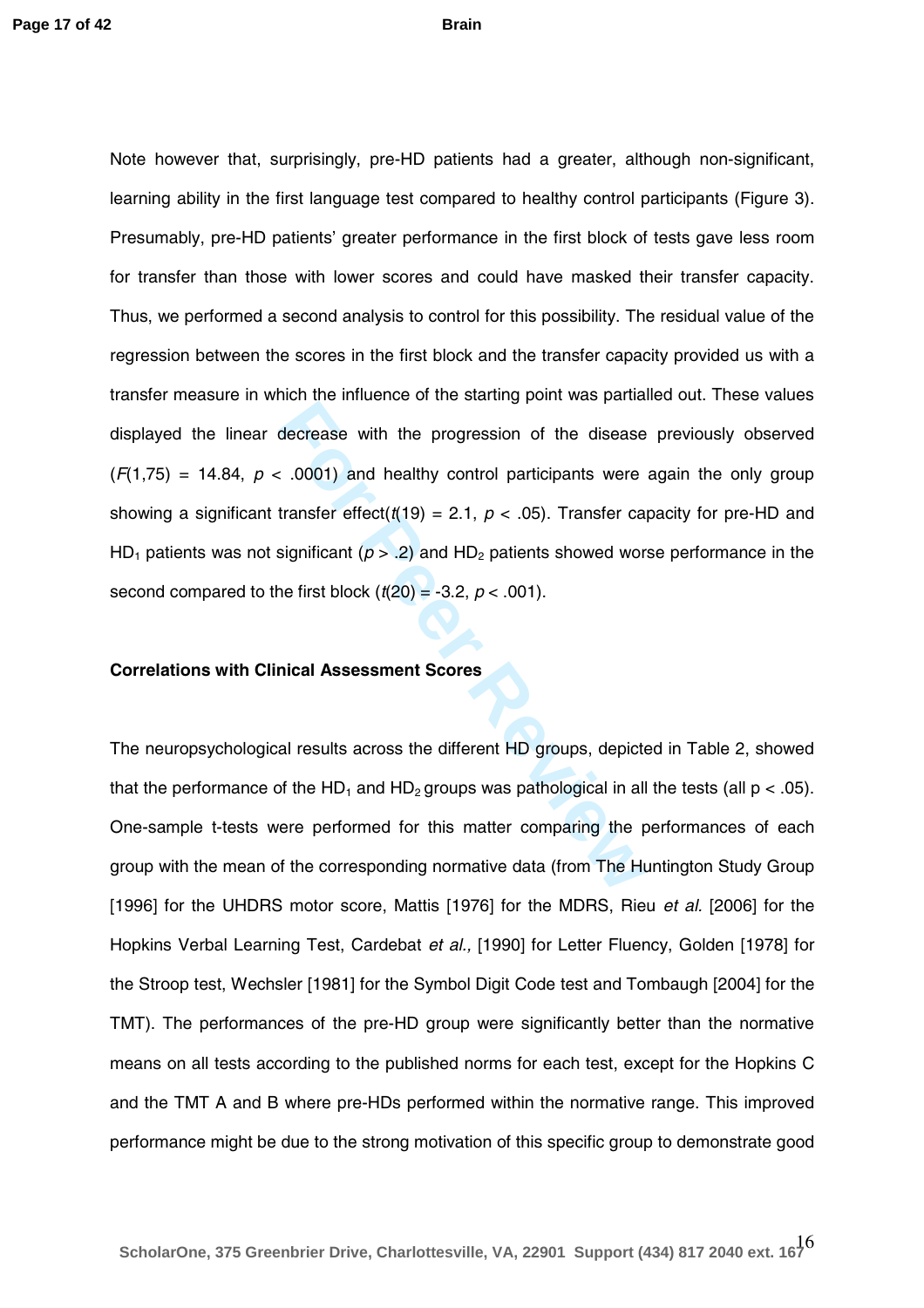cognitive abilities and due to the presence of some subjects in this group that were younger than the normative age range available.

**Example 12 Formal Algebra Sessensment, was selected for these analyses (me**<br>**Learning Test; executive function and sequencionflict:** Stroop interference score; attention: MDR<br>-score for 2 minutes-). The UHDRS-motor sco<br>co In order to evaluate the relationship between executive function and word and rule acquisition we performed a partial correlation analysis between the results of the language learning tests and the tests for clinical assessment. The partial correlation analyses controlled for the effect of rule learning ability in the word learning correlations, and for word learning ability in the rule learning correlations. A subset from the neuropsychological tests, specific for cognitive assessment, was selected for these analyses (memory: MDRS-memory scale, Hopkins Verbal Learning Test; executive function and sequencing: TMT A -B, Symbol Digit Test; cognitive conflict: Stroop interference score; attention: MDRS -attention scale; and Verbal letter fluency -score for 2 minutes-). The UHDRS-motor score and UHDRS-Total Functional Capacity Score, as indexes of HD progression; and the bicaudate ratio values, as an index of striatal degeneration, were also included in the correlation analyses (Table 3).

The partial correlations between the cognitive tests and the language learning tests showed similarities, but also differences, between the tests related to word and rule learning (see Table 3). Although both language learning tasks correlated with neuropsychological tests involving sequencing (TMT A -B, Symbol digit code) and cognitive conflict (Stroop interference score), some tests correlated only with one of the language tasks. The rule learning test specifically correlated with the MDRS -Attention subscale, with tests involving working memory (immediate free recall from the Hopkins Verbal Learning Test), and with the Letter Fluency test. The word learning test did not correlate with these tests, but did correlate with the MDRS -memory scale, tapping episodic memory, perhaps demanding less working memory capacity than the Hopkins Verbal Learning Test immediate re call (Table 3). The word learning, but not the rule learning performance, correlated with the UHDRS -motor score. In addition, as suggested by the previous results, both the rule and word learning performance correlated with the progression of the disease (TFC). Finally, the index of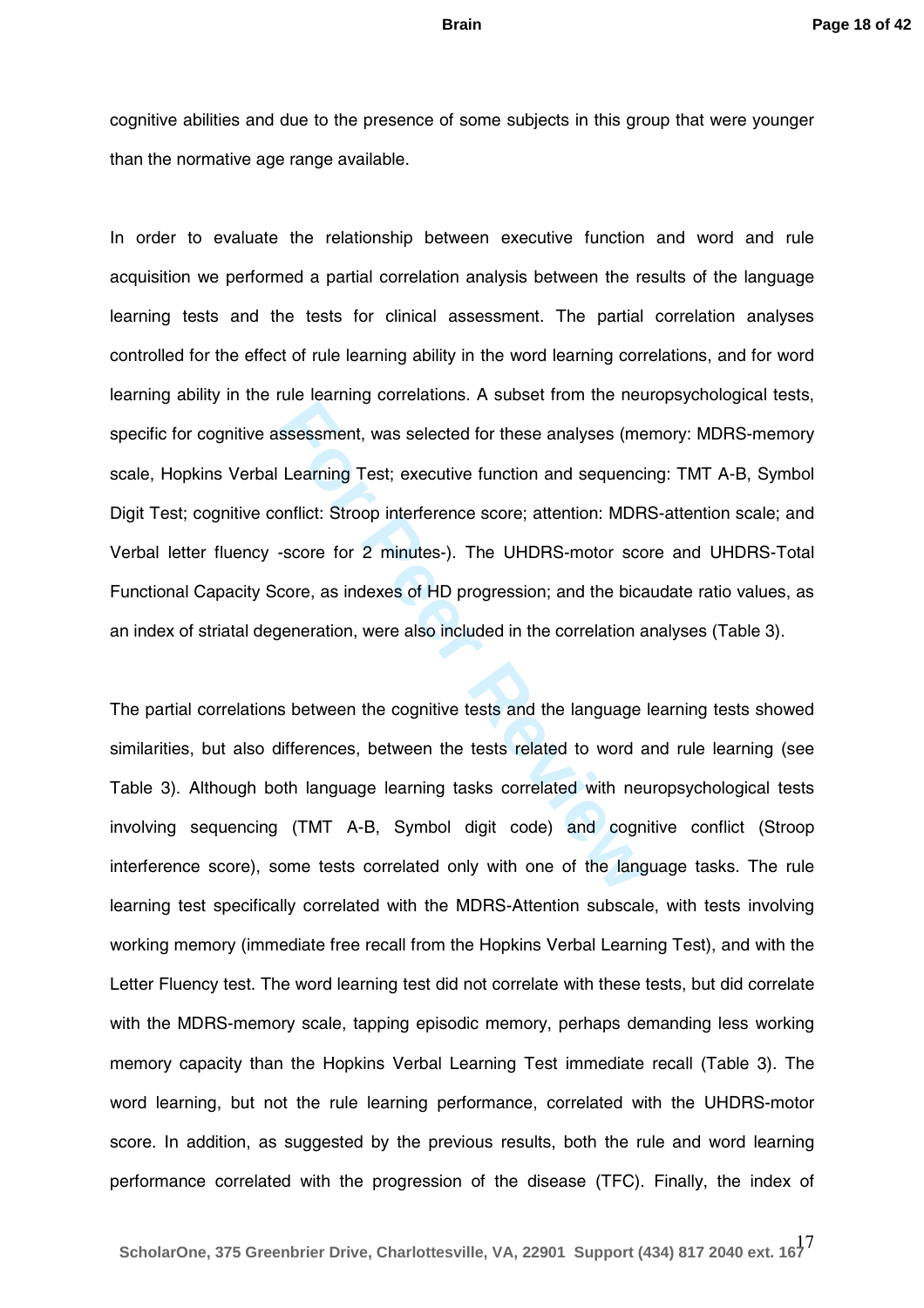striatal degeneration (bicaudate ratio) tended to correlate with the rule learning performance (*r*(15) = -.44, *p* < .07), but it did not correlate with word learning performance (*r*(15) = -.38, *<sup>p</sup>*  $\le$  .2). Actually, striatal atrophy correlated with the overall learning capacity ( $r(18)$  = -.48,  $p$   $\le$ .044) while it did not correlate with the transfer scores  $(p > .8)$ .

#### General Discussion

bught to study the role of the striatum in the earliender and the striature information is available. In a novel approvement test the two main components of language learly stages of the disease (HD<sub>1</sub>), striatal degenerat In this research, we sought to study the role of the striatum in the earliest stages of language acquisition when no semantic information is available. In a novel approach, we used exactly the same material to test the two main components of language learning; rule and word extraction from speech. By testing HD patients at different phases of the disease, we have shown that even at early stages of the disease (HD 1), striatal degeneration in Huntington's disease impairs language learning. This language impairment progresses along with the disease showing a correlation with striatal degeneration. Moreover, due to the sequential nature of rule -based information in language and its importance for the creation of syntactic categories, we hypothesized that the striatum would be more relevant to learn the rules characterizing the language than the words composing it. In agreement with this hypothesis, HD progression and striatal degeneration seemed to affect more strongly the rule -based acquisition of language than purely word learning abilities. This result was made even clearer when we matched a subset of HD patients and healthy control participants on their word learning ability. Patients at the earliest stages of HD (HD<sub>1</sub>), when neural degeneration is mostly confined to the striatum, showed only a poor rule learning ability, whereas both word and rule learning abilities were compromised at later stages of HD (HD 2) when cortical degeneration may also have been present [Douaud, Gaura, Ribeiro, Lethimonnier, Maroy, Verny, Krystkowiak, Damier, Bachoud-Levi, Hantraye, and Remy2006; Rosas *et al.,* 2003].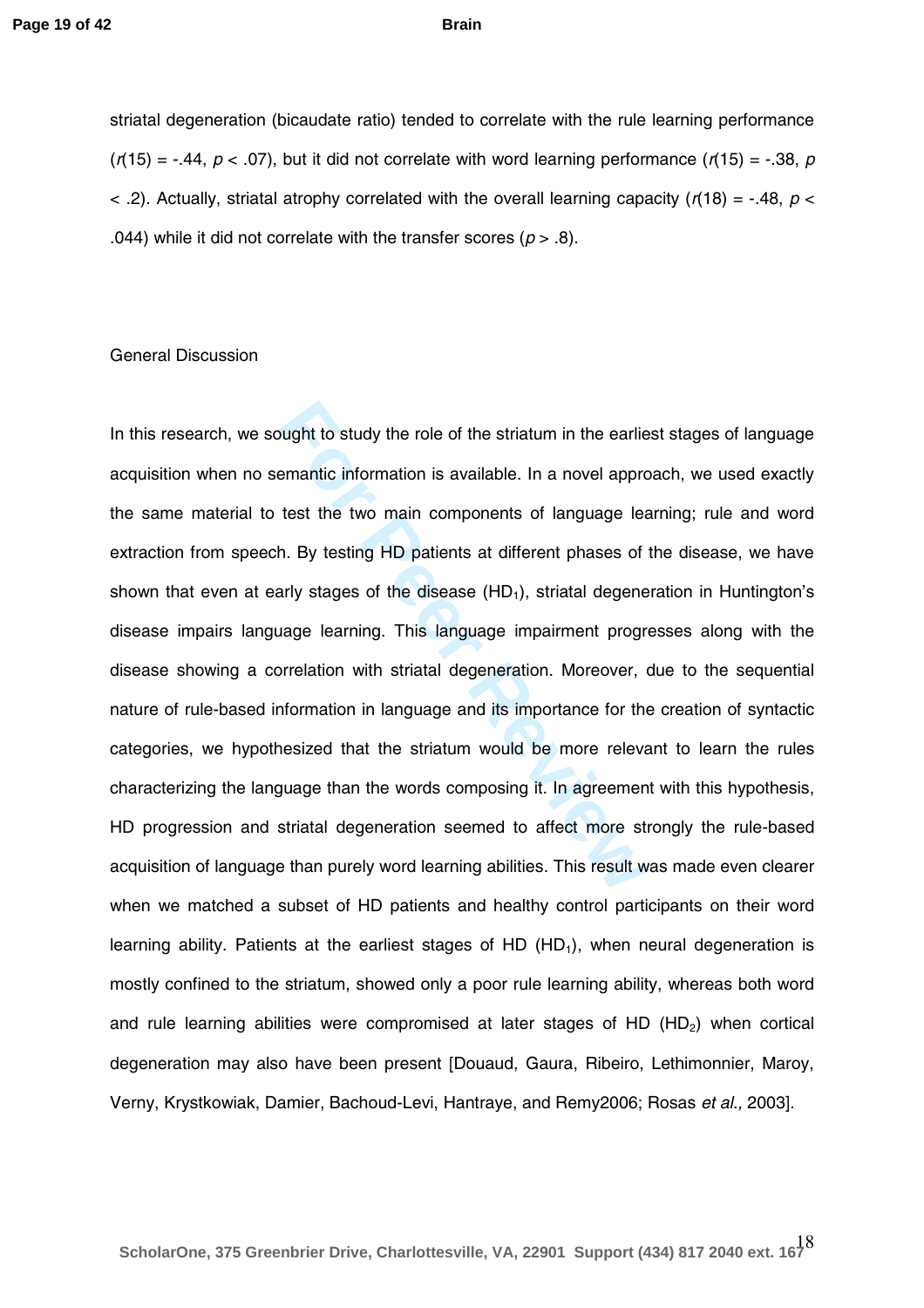Framment econocal delaytive of explosive terms in the eralize the rule within the specific language learn limited transfer abilities, while the  $HD_2$  group shass have reported grey-matter loss in the left stratured dopami Interestingly, although the pre -symptomatic gene -carriers (pre -HD) showed a spared performance in the learning tests, a qualitative difference was observed compared to healthy control participants. The rule acquired by the latter was more abstract than that of the pre -HD group. The degree of abstractness of the rule acquired was assessed by the data from the *transfer* capacity, representing the ability to transfer acquired structural knowledge from one language to a completely new one when rules are organized in the same manner. This transfer capacity also showed a linear decline throughout the progression of the disease. More importantly, its impairment seemed to appear even earlier in the course of the disease than the ability to generalize the rule within the specific language learned. Both pre-HD and  $HD_1$  patients showed limited transfer abilities, while the  $HD_2$  group showed an interference effect. Previous studies have reported grey-matter loss in the left striatum [Thieben *et al.,* 2002] in addition to reduced dopamine D<sub>1</sub> and D<sub>2</sub> receptor binding in this structure [Lawrence et al., 1998]. It is possible that in pre-HD patients the striatum could already be compromised before clinical onset of HD. Unfortunately, the bicaudate ratios for the healthy control participants and for all but one pre-HD patient were not available and these groups contained more subjects showing transfer effects. Lacking these bicaudate ratios reduced our chances of observing a correlation between striatal degeneration and transfer capacities; however the limited transfer result in pre-HD and  $HD_1$  patients suggests that transfer impairments can be present at a preclinical stage of HD.

In addition, the results of the correlation analyses supported the involvement of executive functions in language learning. Word and rule learning performances in the current study showed a large correlation with various aspects of executive functions. The partial correlation analyses pointed, also, to a functional dissociation between the two types of learning. The scores from the rule learning test, when controlling for the influence from performance in the word learning test, correlated with working memory and with tests requiring sequencing ability. In contrast, the largest correlation for word learning arose with a test engaging episodic memory. These relations cannot be fully accounted for by a simple overall cognitive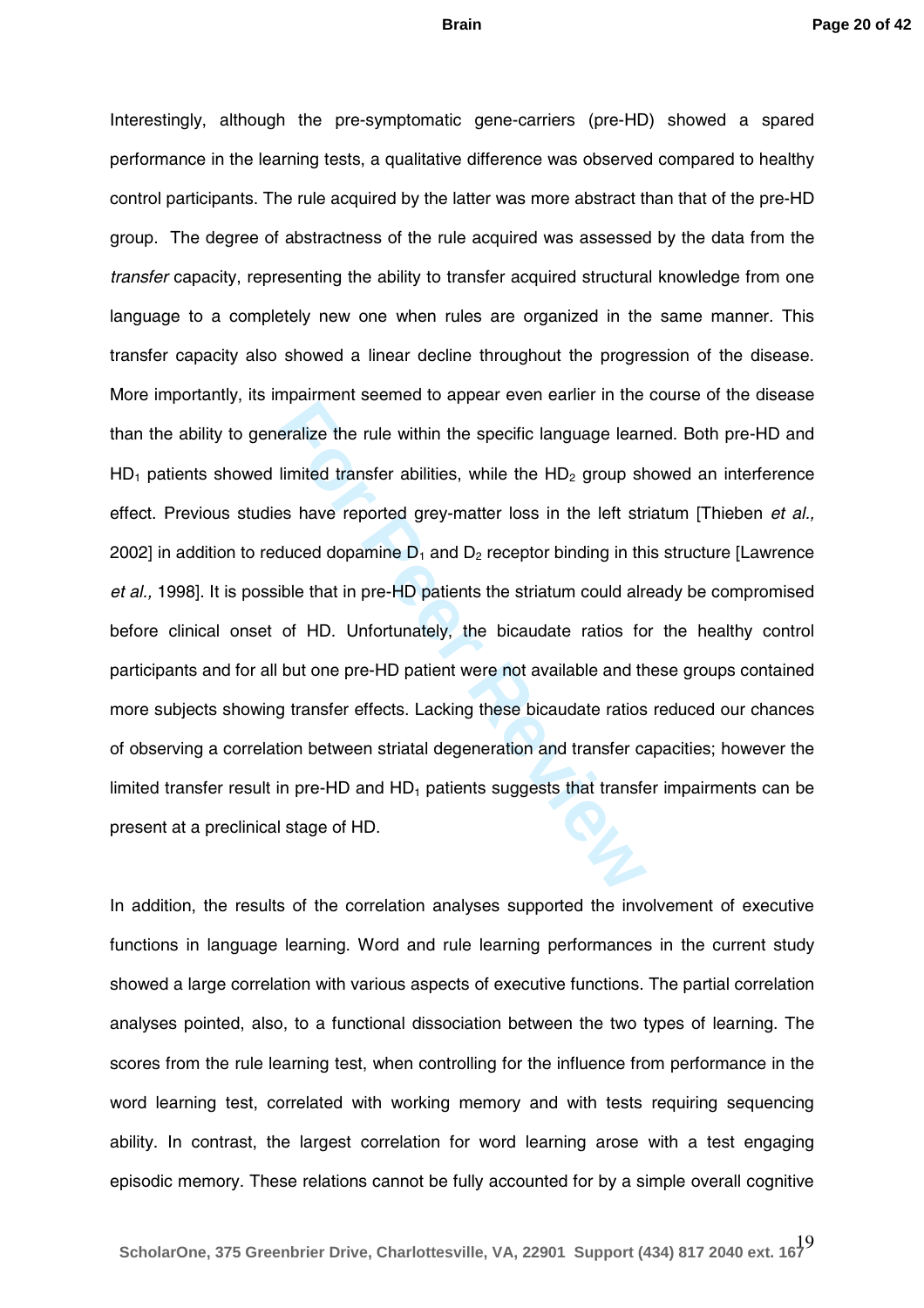decline in HD because there were differences in the way the neuropsychological tests correlated with one type of learning test and not the other. It is also unlikely that the effects reflect only drug therapy. Antipsychotic medication, such as sulpiride or haloperidol, is sometimes prescribed at low doses for relieve of choreic movements [Bonelli and Wenning 2006]. These drugs tend to affect attention and working memory. However, because these drugs have side effects that may exacerbate parkinsonian symptoms or may produce sedative effects [Handley *et al.,* 2006], this treatment was present in only seven of our HD 1 patients and eleven of the HD<sub>2</sub>. In post-hoc analyses for each group, the medicated and unmedicated group s did not differ in their word and rule learning abilities (all *P*s > .1) . In addition, impairments in the ability to transfer the acquired rule were detected even in pre-HD patients whereas none of them were under medication .

For the High their word and rule learning abdid not differ in their word and rule learning ab<br>in the ability to transfer the acquired rule were de<br>e of them were under medication.<br>processing had already pointed out a close Studies on syntactic processing had already pointed out a close relation between working memory and grammatical processing for the processing of syntactic dependencies [Fiebach *et al.,* 2001; Santi and Grodzinsky 2007b;Santi and Grodzinsky 2007a]. Our results may suggest that this relation is necessary in the early stages of language acquisition and may apply at different levels of language processing (i.e., phonotactics, morphology, and syntax) as a function of the need to track sequential information for the learning of distant dependencies within the material. This functional relation is in agreement with Baddeley's proposal of a prominent role of working memory in language learning [Baddeley, Gathercole, and Papagno1998]. Moreover, correlations between tests requiring attentional control were also found for our rule learning test. These relationships add support for the involvement of attentional control in language learning already suggested by our previous electrophysiological results in healthy individuals [De Diego -Balaguer, Toro, Rodriguez - Fornells, and Bachoud -Levi2007]. This explanation is also consistent with recent work showing that early HD patients display impairment in the reorienting of attention due to a deficit in attentional disengagement from previously cued locations [Couette *et al.,* in press]. Thus, in the language learning tests, HD patients might be unable to disengage their focus of

20 **ScholarOne, 375 Greenbrier Drive, Charlottesville, VA, 22901 Support (434) 817 2040 ext. 167**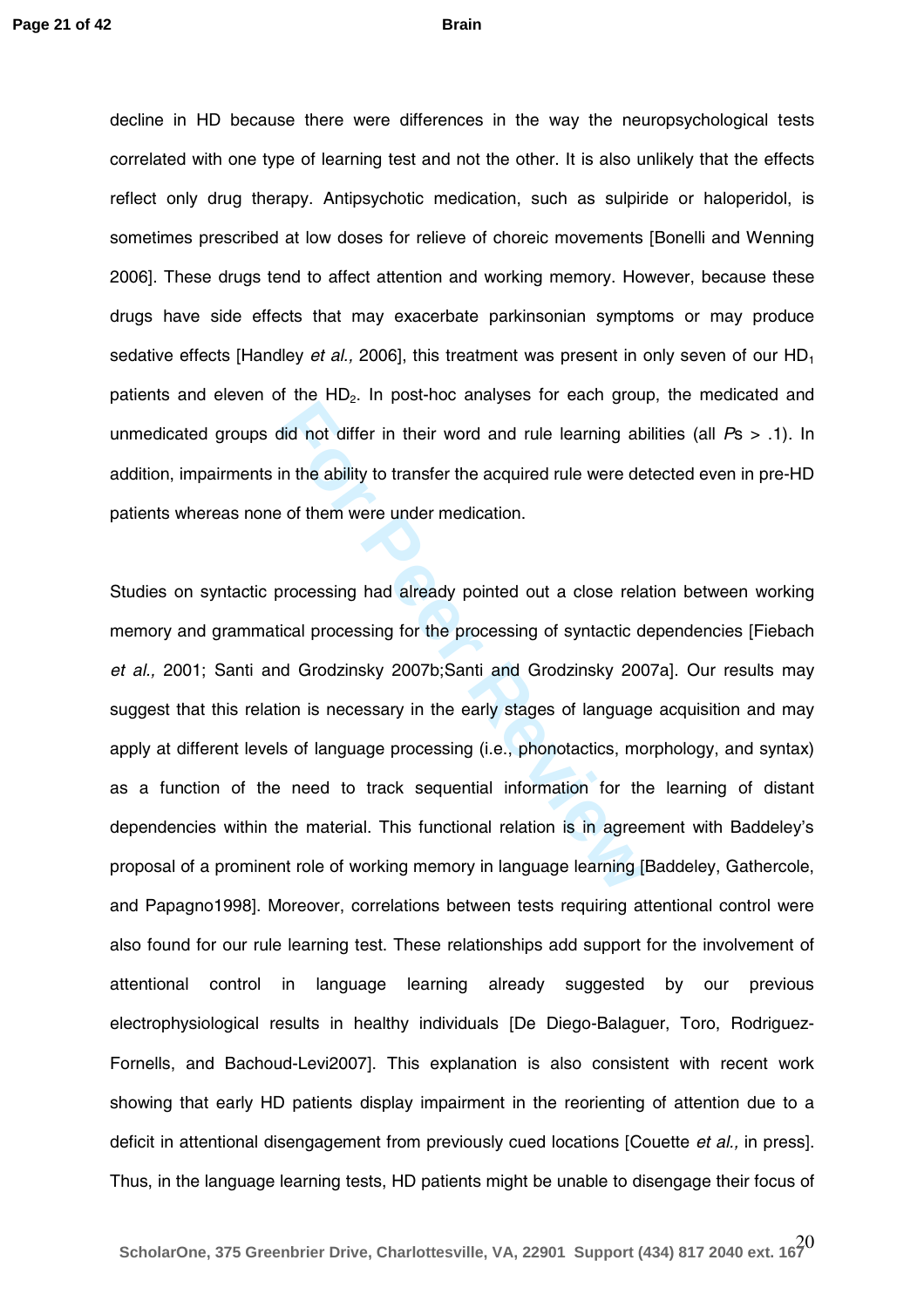attention from the whole word, disrupting the acquisition of intraword initial -final syllable dependencies characterizing the rules of those words.

France Broadcast of minities, account probabilities mostly on the hippocampal and parahige<br>ther structures have been related to word learn<br>[Breitenstein *et al.,* 2005]. Such a neurofunction<br>ients having an early degenerat The results are also consistent with the neurofunctional distinction between different memory systems. Working memory and executive control processes, necessary for sequence learning [Curtis and D'Esposito 2003; Hikosaka, Sakamoto, and Usui1989], are sustained by the fronto -striatal loop connecting the lateral prefrontal cortex and the caudate. Episodic memory, necessary for the creation of memory traces, [Fernandez *et al.,* 1998; Vargha - Khadem *et al.,* 1997] relies mostly on the hippocampal and parahippocampal structures. Consistently, these latter structures have been related to word learning ability in previous brain imaging studies [Breitenstein *et al.,* 2005]. Such a neurofunctional dichotomy fits with the profile of HD patients having an early degeneration of the caudate while preserving temporal areas [Douaud, Gaura, Ribeiro, Lethimonnier, Maroy, Verny, Krystkowiak, Damier, Bachoud -Levi, Hantraye, and Remy2006; Vonsattel, Myers, Stevens, Ferrante, Bird, and Richardson, Jr.1985; although see also Rosas *et al*., 2003 for reports of hippocampal degeneration in early and mid-stages of HD]. The functional role of the striatum, as a structure managing the interaction between executive functions and rule learning in language, resonates with the anatomical overlap between the areas of the caudate connecting to the lateral prefrontal cortex related to executive functions, and those connecting to BA 45, closely related to syntactic processing [Lehericy *et al.,* 2004b]. These convergent projections on the striatum could uphold the coordination between these two functions. The obtained correlations within this study may extend the declarative/procedural model [Ullman2001] to the word/rule model of language learning with an additional contribution from executive control during this early process of language acquisition.

It is worth noting that, in addition to the learning deficits reported here, previous results have shown that rule application is impaired in a comparable sample of early HD patients [Teichmann *et al.,* 2006;Teichmann, Dupoux, Kouider, Brugieres, Boisse, Baudic, Cesaro,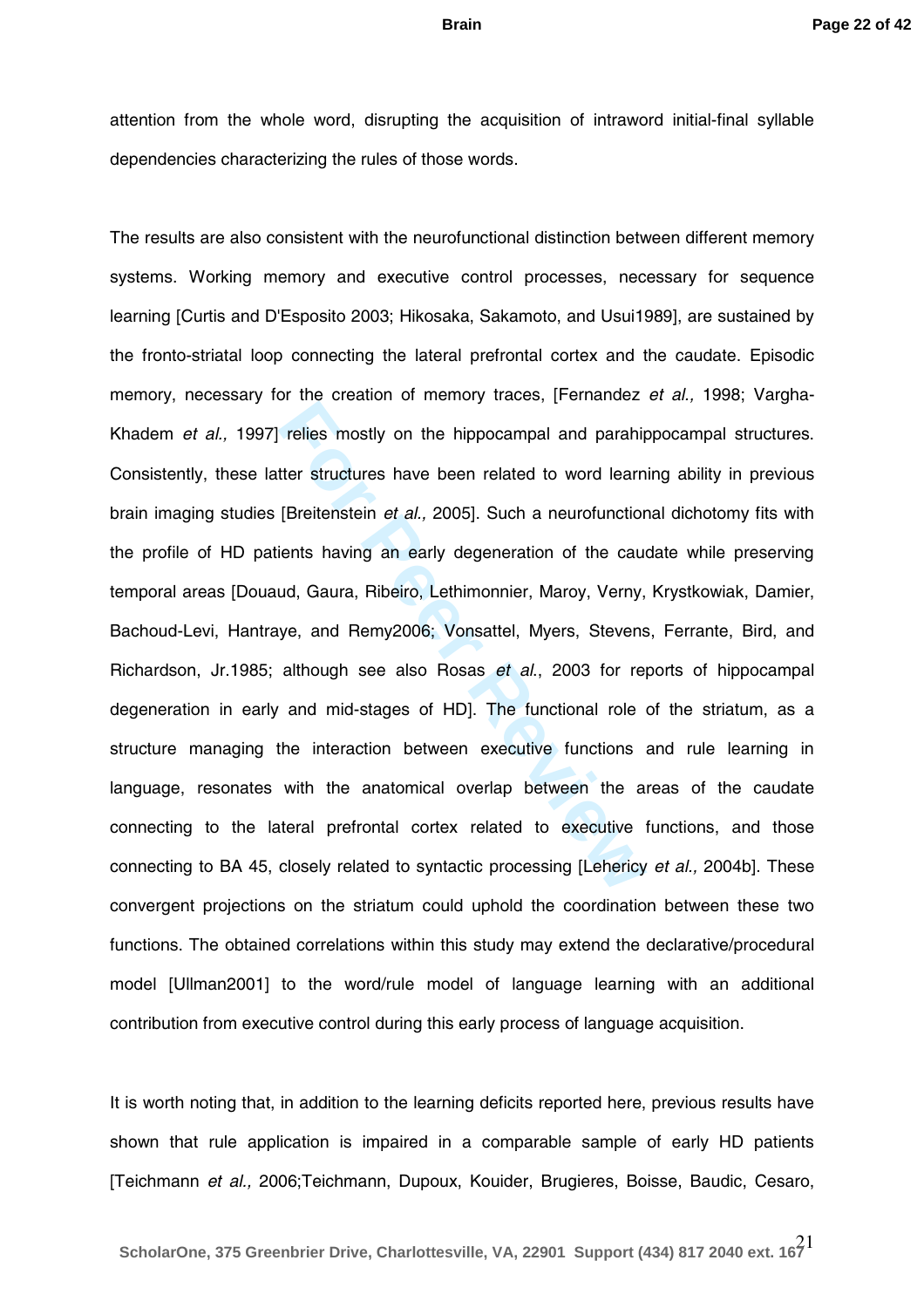For Peer Peerly stages of acquisition of goal-<br> **For Peerly Stages of acquisition of goal-**<br> **For Peerly Stages of acquisition of goal-**<br> **For Peer Reviews** and *For Peer Reviews*, Duckeyer Peer Reviews, Duckeyer Peer Peer Peschanski, and Bachoud -Levi2005]. It is thus necessary to better understand how learning interacts with various cognitive functions and to better distinguish the different brain structures that are responsible for early stages of learning and that are responsible for the application of automatized rules. Our results suggest that both the acquisition and application of acquired rules implicate the striatum, within the fronto -striatal loop. From this view, either the exact same structures are involved throughout the learning process or there might be a shift from anterior to more dorsal parts of the striatum during the learning process [Mair *et al.,*  2002; Yin and Knowlton 2006]. Studies on habit formation have shown that the anterior part of the striatum is needed in the early stages of acquisition of goal -directed associations. When responses become automatized habits, the putamen seems to take over control [Williams and Eskandar 2006; Yin *et al.,* 2004; Yin *et al.,* 2006]. This anatomical dissociation is consistent with the differences in connectivity, plasticity and distribution of receptors in the caudate and the putamen [Joel and Weiner 2000;Lehericy, Ducros, Van de Moortele, Francois, Thivard, Poupon, Swindale, Ugurbil, and Kim2004b;Lehericy *et al.,*  2004a;Partridge *et al.,* 2002]. Although this anatomical data comes mostly from animal studies and bridging the gap to the language domain may be difficult, such a hypothesis would accommodate the results from acquisition and application of consolidated rules. However, outside the language domain an alternative account has been proposed for a putative shift between brain structures (within the same fronto -striatal circuit) involved in acquisition versus application of a rule. Reports on single -cell recordings in monkeys have shown that the acquisition of simple associations induce an early rapid response from the striatum followed by gradual implication of the dorsolateral prefrontal cortex [Pasupathy and Miller 2005] leading to frontal engagement for the application of automatized rules [Wallis *et al.,* 2001]. The same dichotomic dynamic has been proposed in studies on category learning [Ashby, Ennis, and Spiering2007]. This alternative hypothesis would be consistent with proposals of language processing indicating that rule -application impairments by striatal lesions are associated with concomitant deficits in those aspects requiring executive control [Longworth, Keenan, Barker, Marslen -Wilson, and Tyler2005;Kotz *et al.,* 2002;Friederici and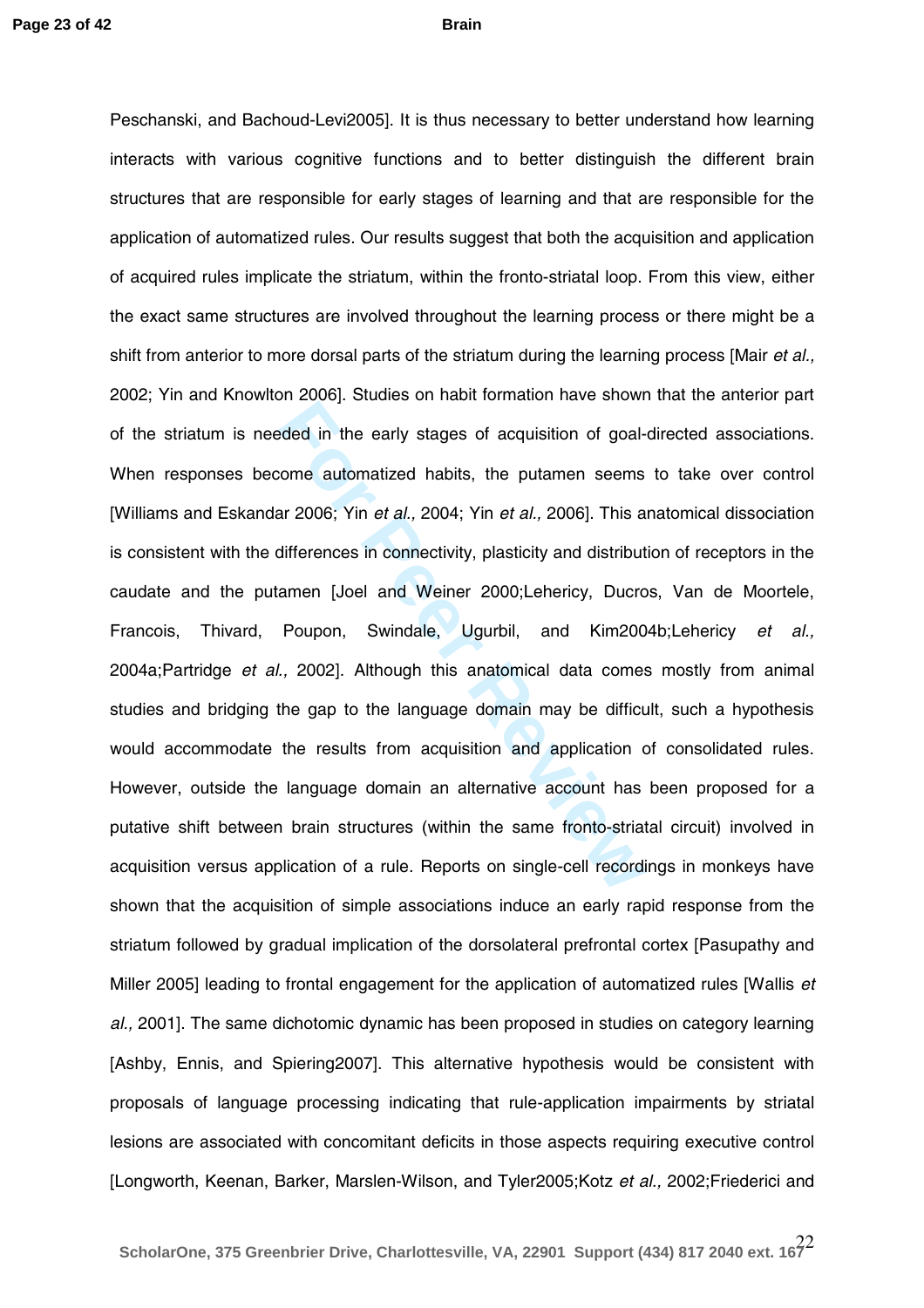Kotz2003]. If this were to be the case, once rules have been automatized, the striatum may only be needed when executive control is necessary, in terms of working memory demands or changes in attentional focus. Follow -up studies with high resolution structural and functional imaging in patients and healthy control participants could disentangle the possible neural and functional differences within the fronto -striatal loops in the course of learning.

#### **Conclusions**

For Personal study highlights the role of the striatum<br> **For Personal standard in the conduct of the striature**<br> **For Personal Standard Standard in the control of standard in the structure impact rule lea<br>
<b>For Personal St** In conclusion, the present study highlights the role of the striatum in language learning showing that learning declines with striatal degeneration in the course of Huntington's disease, beginning in its earliest stages. Indeed, the prominent role of the striatum in sequence and category learning, processes related to rule -based knowledge in language acquisition, suggests that deficits within this structure impact rule learning more than word learning. Our results enhance the hypothesis of cooperation between language and other cognitive functions, namely the control of attention and working memory within the early stages of language acquisition.

#### Acknowledgements

This study was supported by a post-doctoral Grant from the Association Huntington France, High Q and from the Ministerio de Educación y Ciencia from Spain (EX2005 -0404) to R de Diego -Balaguer, a contract interface, Gis-maladies rares (A04159JS) and an Avenir grant to A.-C. Bachoud-Lévi. We are thankful to Pierre Brugières for the MRI images and Patrick Maison for the management of the database. We are indebt to A. Rodriguez-Fornells for helpful comments throughout the development of this research.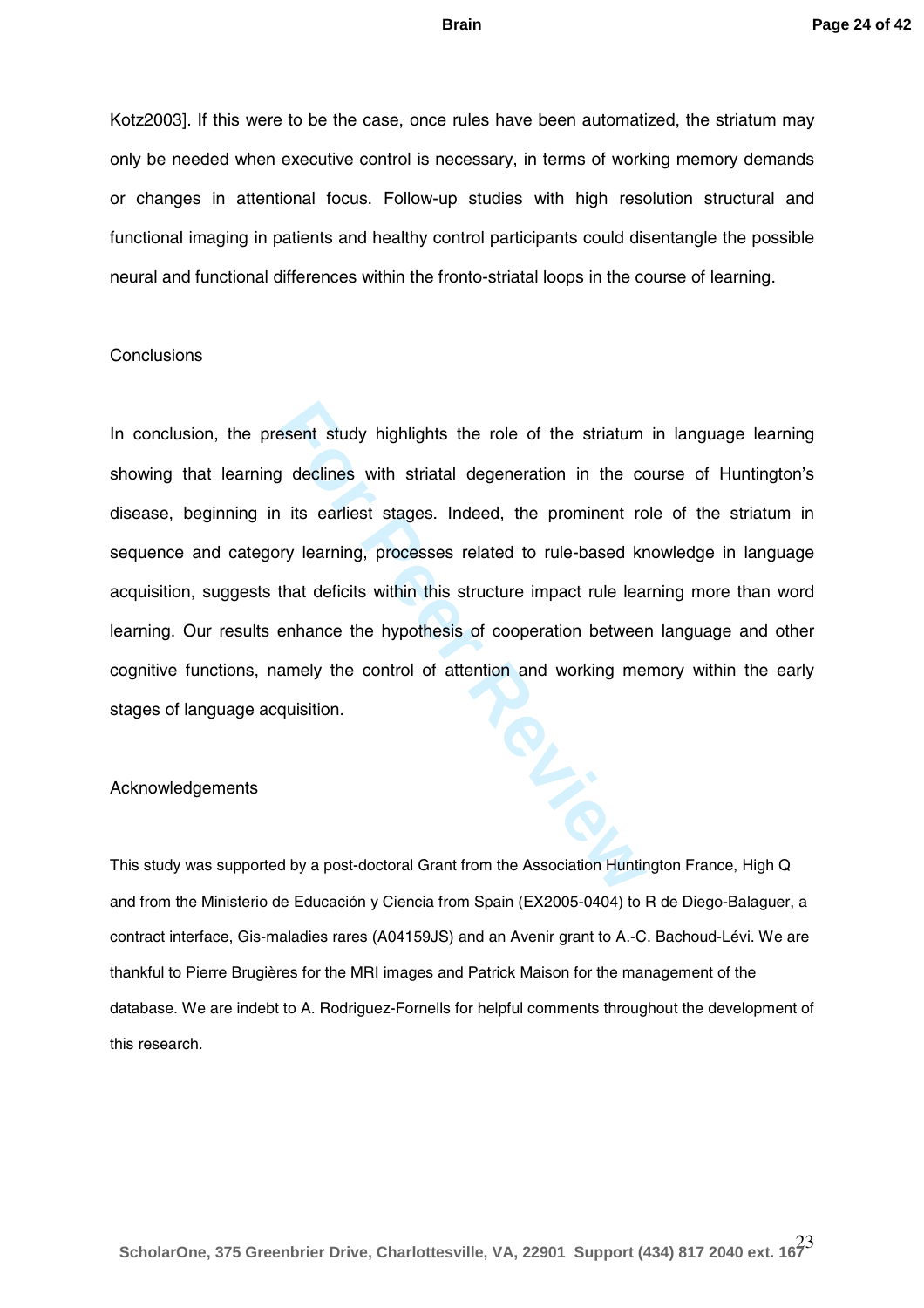#### References

Abutalebi J, Annoni JM, Zimine I *et al.,* Language Control and Lexical Competition in Bilinguals: An Event -Related fMRI Study. Cereb.Cortex 2007.

Ashby FG, Ennis JM, Spiering BJ. A neurobiological theory of automaticity in perceptual categorization. Psychol.Rev. 2007; 114: 632 -656.

Ashby FG, O'Brien JB. Category learning and multiple memory systems. Trends Cogn Sci. 2005; 9: 83 -89.

Example 12001, 1991 and multiple memory systems<br> **For Peer Reviews 1201**<br> **For Peer Reviews 1201**<br> **For Peer Reviews 12012**<br> **For Peer Reviews 12014**<br> **For Peer Reviews 12014**<br> **For Peer Reviews 12014**<br> **For Peer Reviews 1** Aslin RN, Saffran JR, Newport EL. Computation of conditional probability statistics by 8month -old infants. Psychol .Sci 1998; 9: 321 -324.

Aylward EH, Schwartz J, Machlin S, Pearlson G. Bicaudate ratio as a measure of caudate volume on MR images. AJNR Am.J.Neuroradiol. 1991; 12: 1217 -1222.

Baddeley A, Gathercole S, Papagno C. The phonological loop as a language learning device. Psychol.Rev. 1998; 105: 158 -173.

Baddeley A, Papagno C, Vallar G. When Long -Term Learning Depends on Short -Term Storage. J.Mem.Lang. 1988; 27: 586 -595.

Brandt J. Cognitive impairments in Huntington's disease: insights into the neuropsychology of the striatum. In: Boller F, Grafman J, editors. Handbook of neuropsychology. New York: Elsevier, 1991: 241 -64.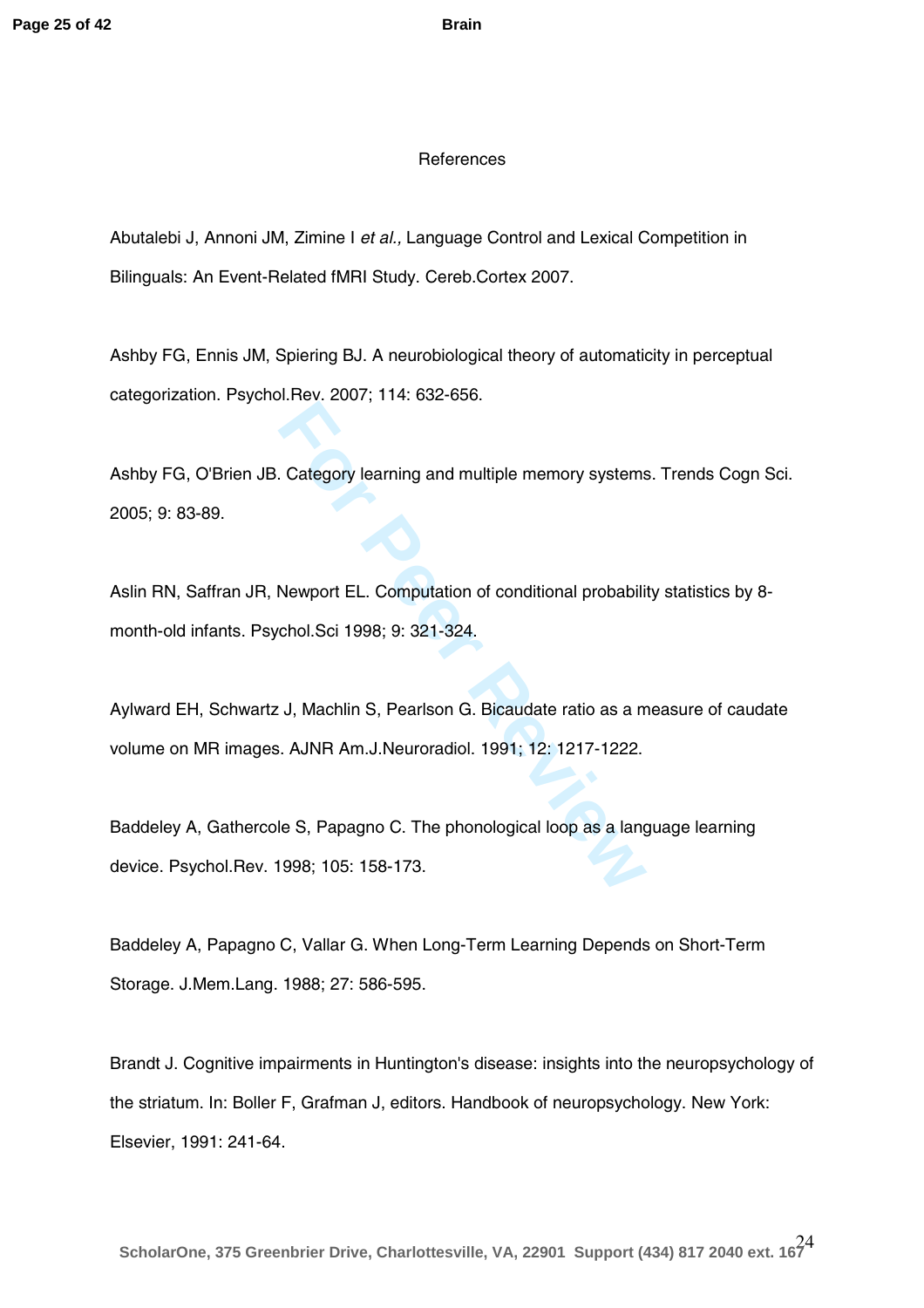Breitenstein C, Jansen A, Deppe M *et al.,* Hippocampus activity differentiates good from poor learners of a novel lexicon. Neuroimage 2005; 25: 958 -968.

Bonelli RM, Wenning GK. Pharmacological management of Huntington's disease: an evidence -based review. Curr.Pharm.Des 2006; 12: 2701 -2720.

Butters N, Wolfe J, Granholm E, Martone M. An assessment of verbal recall, recognition and fluency abilities in patients with Huntington's disease. Cortex 1986; 22: 11 -32.

Frame Mark Handley, Joannette Y. [Formal and semant<br>**Formance and dynamics of production as a funct**<br>a Neurol.Belg. 1990; 90: 207-217.<br>KH, Fisher C. Infants learn phonotactic regularitie<br>2003; 87: B69-B77.<br>ganglia and sema Cardebat D, Doyon B, Puel M, Goulet P, Joanette Y. [Formal and semantic lexical evocation in normal subjects. Performance and dynamics of production as a function of sex, age and educational level]. Acta Neurol.Belg. 1990; 90: 207 -217.

Chambers KE, Onishi KH, Fisher C. Infants learn phonotactic regularities from brief auditory experience. Cognition 2003; 87: B69 -B77.

Copland D. The basal ganglia and semantic engagement: potential insights from semantic priming in individuals with subcortical vascular lesions, Parkinson's disease, and cortical lesions. J.Int.Neuropsychol.Soc. 2003; 9: 1041 -1052.

Couette M, Bachoud -Levi AC, Brugieres P, Sieroff E, Bartolomeo P. Orienting of spatial attention in Huntington's Disease. Neuropsychologia 2008; 46: 1391 -1400.

Curtis CE, D'Esposito M. Persistent activity in the prefrontal cortex during working memory. Trends Cogn Sci. 2003; 7: 415 -423.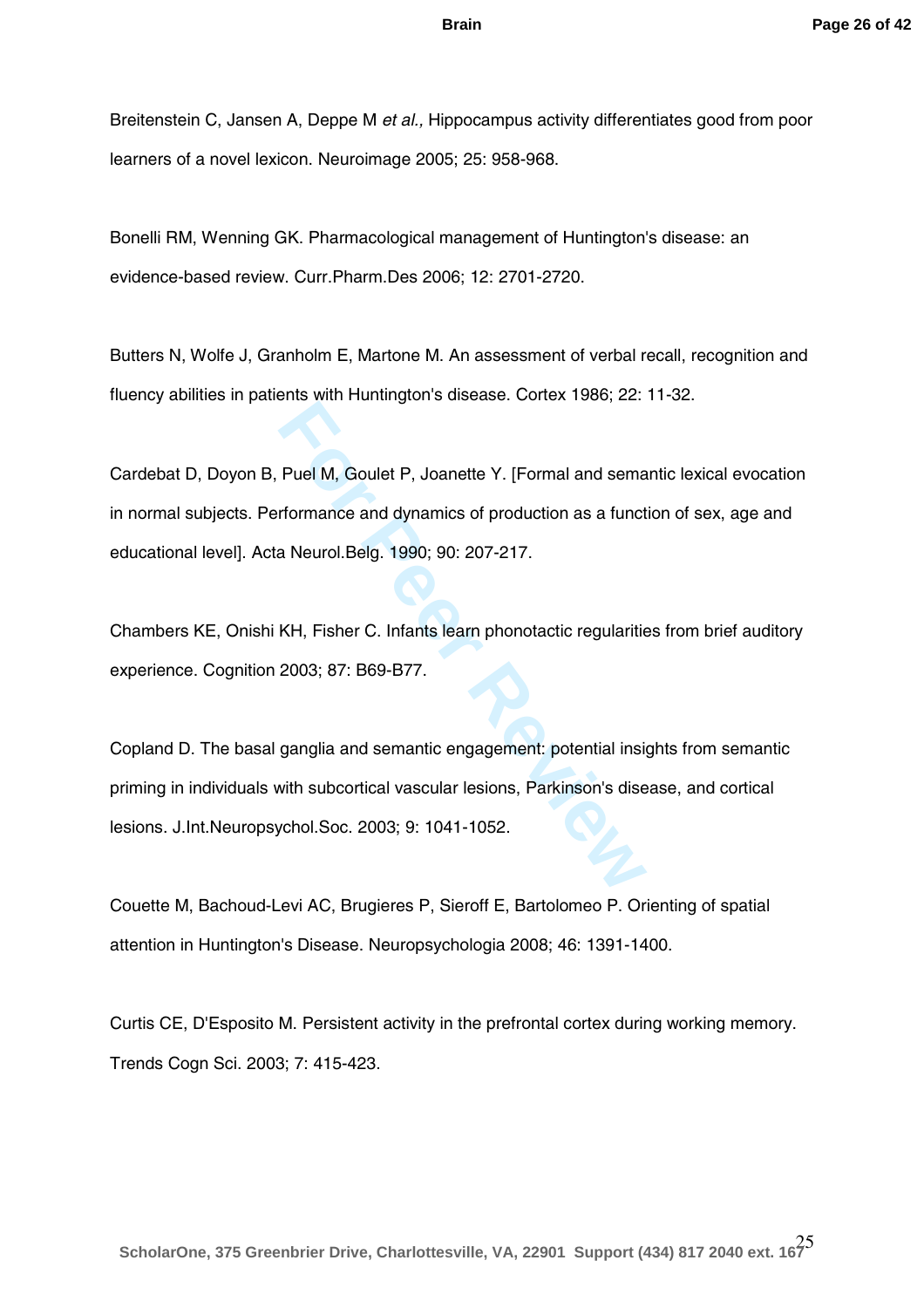De Diego-Balaguer R, Toro JM, Rodriguez-Fornells A, Bachoud-Levi AC. Different neurophysiological mechanisms underlying word and rule extraction from speech. PLoS.ONE. 2007; 2: e1175.

Douaud G, Gaura V, Ribeiro MJ *et al.,* Distribution of grey matter atrophy in Huntington's disease patients: a combined ROI -based and voxel -based morphometric study. Neuroimage. 2006; 32: 1562 -1575.

Dutoit, T., Pagel, N., Pierret, F., Bataille, O., and van der Vreken, O. The MBROLA Project: Towards a Set of High-Quality Speech Synthesizers Free of Use for Non-Commercial Purposes. 3, 1393 -1396. 1996. **Philadelphia**. **ICSLP'96**.

Endress AD, Bonatti LL. Rapid learning of syllable classes from a perceptually continuous speech stream. Cognition 2007; 105: 247 -299.

**For Peer Review** Fernandez G, Weyerts H, Schrader -Bolsche M *et al.,* Successful verbal encoding into episodic memory engages the posterior hippocampus: a parametrically analyzed functional magnetic resonance imaging study. J.Neurosci. 1998; 18: 1841 -1847.

Fiebach CJ, Schlesewsky M, Friederici AD. Syntactic working memory and the establishment of filler -gap dependencies: insights from ERPs and fMRI. J.Psycholinguist.Res. 2001; 30: 321 -338.

Filoteo JV, Maddox WT, Ing AD, Song DD. Characterizing rule -based category learning deficits in patients with Parkinson's disease. Neuropsychologia 2007; 45: 305 -320.

Filoteo JV, Maddox WT, Simmons AN *et al.,* Cortical and subcortical brain regions involved in rule -based category learning. Neuroreport 2005; 16: 111 -115.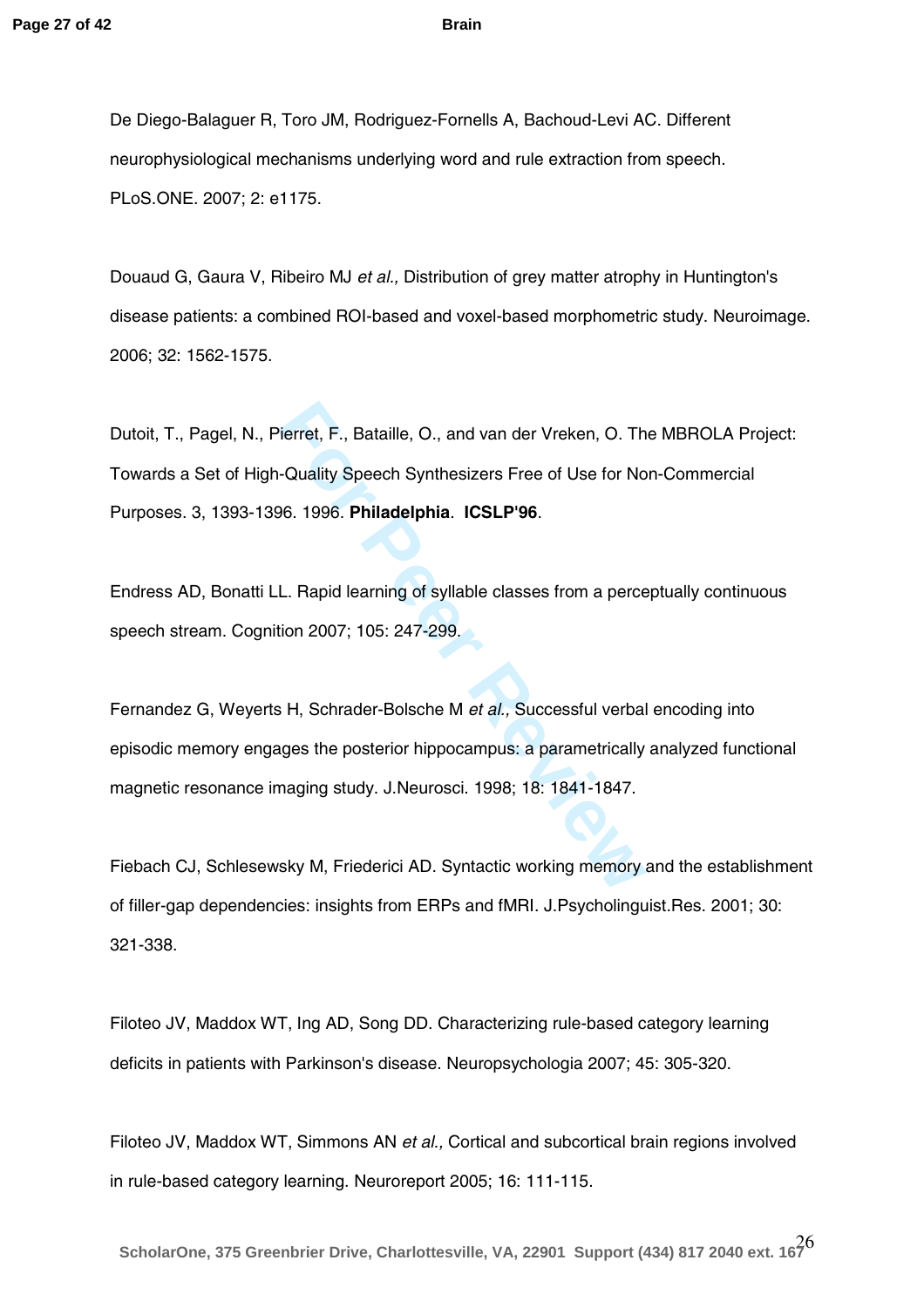Frank EM, McDade HL, Scott WK. Naming in dementia secondary to Parkinson's, Huntington's, and Alzheimer's diseases. J.Commun.Disord. 1996; 29: 183 -197.

Friederici AD, Kotz SA. The brain basis of syntactic processes: functional imaging and lesion studies. Neuroimage. 2003; 20 Suppl 1: S8 -17.

Gabrieli JD, Stebbins GT, Singh J, Willingham DB, Goetz CG. Intact mirror -tracing and impaired rotary -pursuit skill learning in patients with Huntington's disease: evidence for dissociable memory systems in skill learning. Neuropsychology. 1997; 11: 272-281.

Golden CJ. Stroop color and word test. Chicago: Stoelting, 1978.

Handley OJ, Naji JJ, Dunnett SB, Rosser AE. Pharmaceutical, cellular and genetic therapies for Huntington's disease. Clinical Science 2006; 110: 73 -88.

**Formally, Manufarther, Manufarther, 1981)**<br> **Formally example in patients with Huntington's diseased stems in skill learning. Neuropsychology. 1997;<br>
or and word test. Chicago: Stoelting, 1978.<br>
<b>Property 1978.**<br> **Propert** Hansson K, Forsberg J, Löfqvist A, Mäki -Torkko E, Sahlén B. Working memory and novel word learning in children with hearing impairment and children with specific language impairment. Int.J.Lang.Comm.Dis . 2004; 39: 401 -422.

Harris GJ, Codori AM, Lewis RF, Schmidt E, Bedi A, Brandt J. Reduced basal ganglia blood flow and volume in pre-symptomatic, gene-tested persons at-risk for Huntington's disease. Brain 1999; 122 (Pt 9): 1667 -1678.

Hikosaka O, Sakamoto M, Usui S. Functional properties of monkey caudate neurons. III. Activities related to expectation of target and reward. J.Neurophysiol. 1989; 61: 814 -832.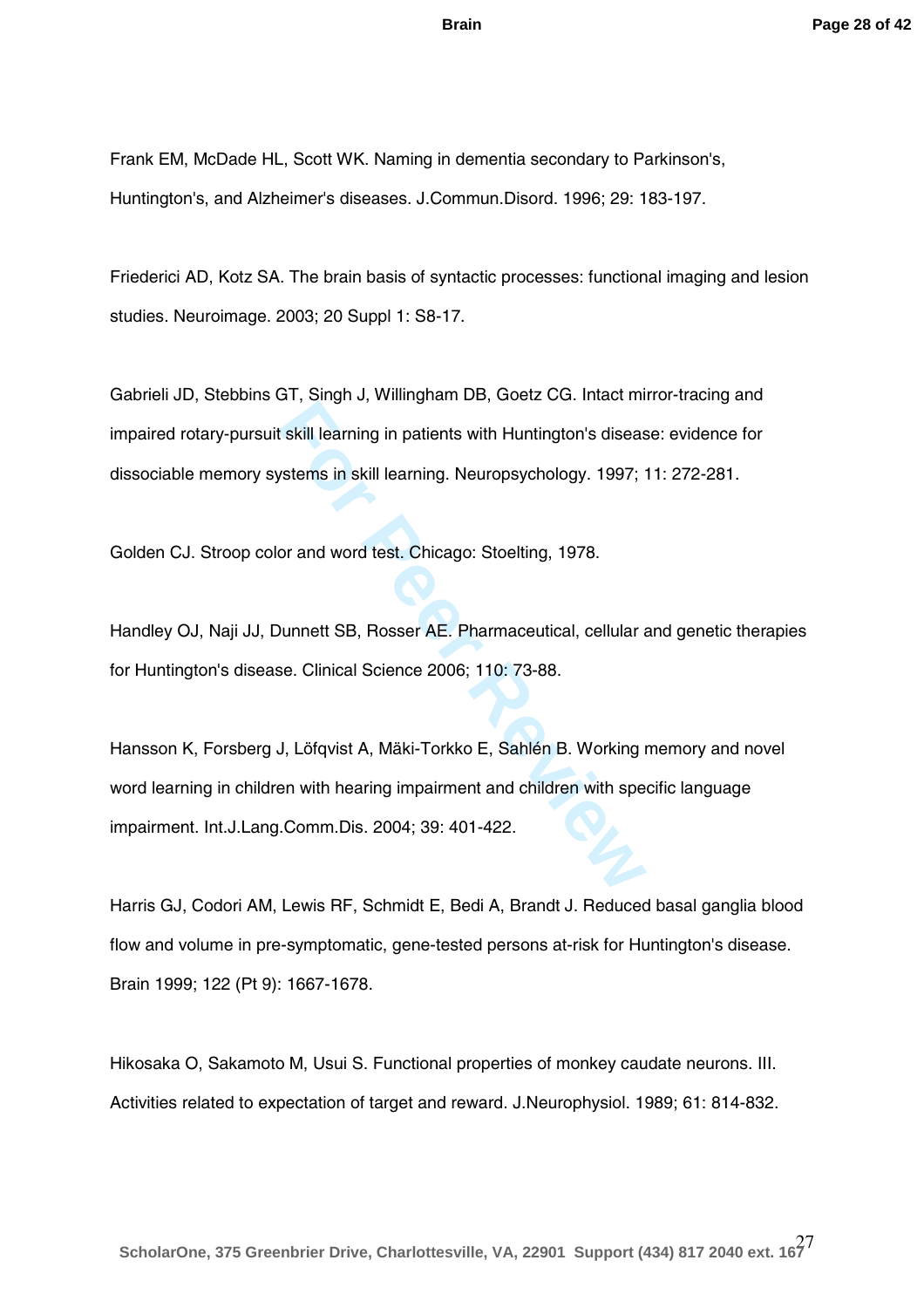Hillis AE, Barker PB, Wityk RJ *et al.,* Variability in subcortical aphasia is due to variable sites of cortical hypoperfusion. Brain Lang 2004; 89: 524 -530.

Illes J. Neurolinguistic features of spontaneous language production dissociate three forms of neurodegenerative disease: Alzheimer's, Huntington's, and Parkinson's. Brain Lang 1989; 37: 628 -642.

Joel D, Weiner I. The connections of the dopaminergic system with the striatum in rats and primates: an analysis with respect to the functional and compartmental organization of the striatum. Neuroscience 2000; 96: 451 -474.

Kassubek J, Juengling FD, Kioschies T *et al*. Topography of cerebral atrophy in early Huntington's disease: a voxel based morphometric MRI study. J.Neurol.Neurosurg.Psychiatry 2004; 75: 213 -220.

For Peer Revised on the functional and compartmental<br>
For Peer Revised on the functional and compartmental<br>
For Kioschies T *et al.* Topography of cerebral at<br>
a voxel based morphometric MRI study.<br>
Sychiatry 2004; 75: 213 Koechlin E, Danek A, Burnod Y, Grafman J. Medial prefrontal and subcortical mechanisms underlying the acquisition of motor and cognitive action sequences in humans. Neuron 2002; 35: 371-381.

Kotz SA, Frisch S, Werheid K, Hein G, von Cramon DY, Friederici AD. The role of the basal ganglia in syntactic language processing: Event -related potential evidence from different patient populations and syntactic paradigms. Brain Lang 2002; 83: 68 -70.

Kreisler A, Godefroy O, Delmaire C *et al.,* The anatomy of aphasia revisited. Neurology 2000; 54: 1117 -1123.

Kumral E, Evyapan D, Balkir K. Acute caudate vascular lesions. Stroke 1999; 30: 100 -108.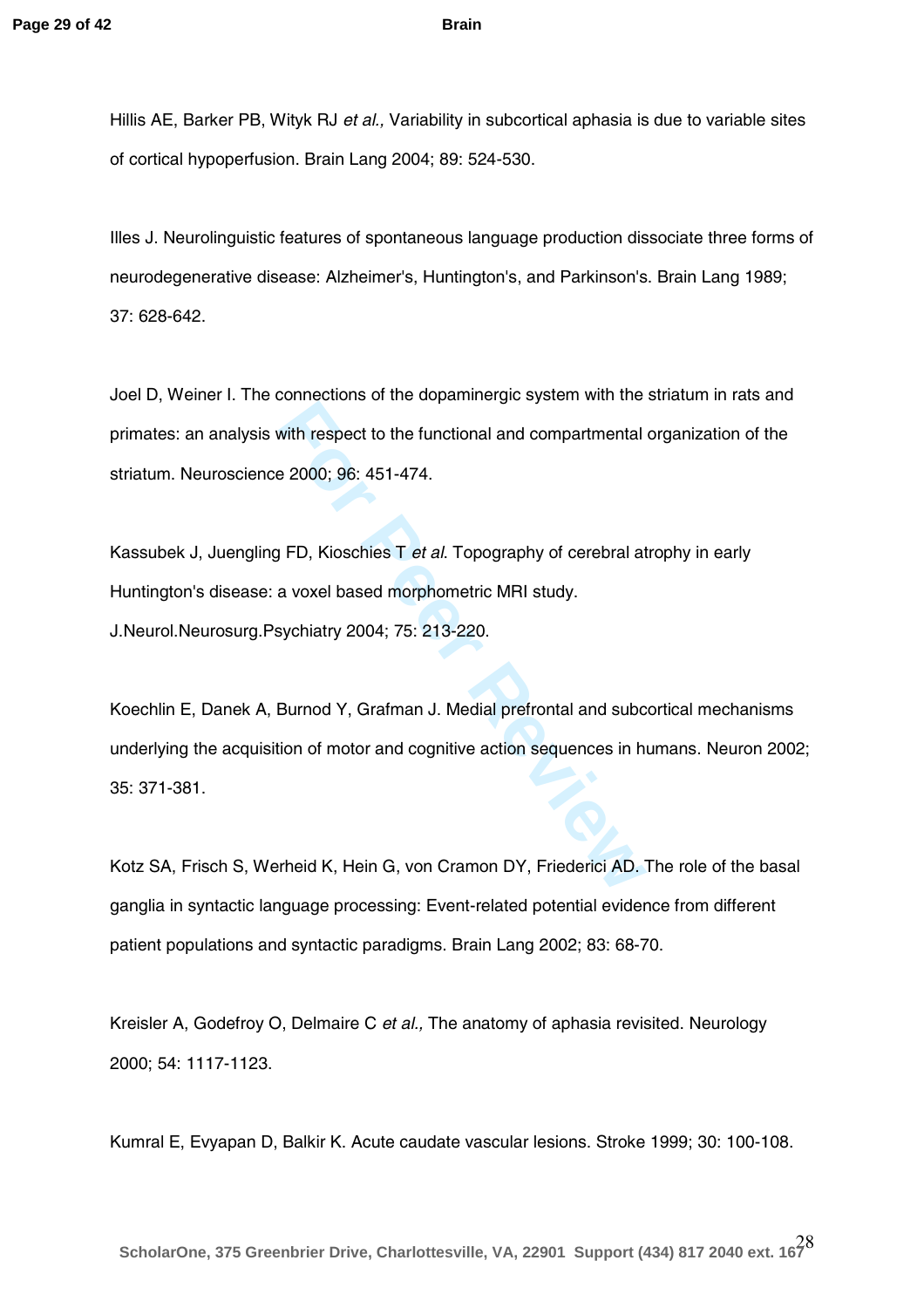Lawrence AD, Weeks RA, Brooks DJ *et al.,* The relationship between striatal dopamine receptor binding and cognitive performance in Huntington's disease. Brain 1998; 121 (Pt 7): 1343 -1355.

Lehericy S, Ducros M, Krainik A *et al.,* 3-D diffusion tensor axonal tracking shows distinct SMA and pre-SMA projections to the human striatum. Cereb.Cortex 2004a; 14: 1302-1309.

Lehericy S, Ducros M, Van de Moortele PF *et al.,* Diffusion tensor fiber tracking shows distinct corticostriatal circuits in humans. Ann.Neurol. 2004b; 55: 522 -529.

Longworth CE, Keenan SE, Barker RA, Marslen-Wilson WD, Tyler LK. The basal ganglia and rule -governed language use: evidence from vascular and degenerative conditions. Brain 2005; 128: 584 -596.

Factures House, Feran, 2004b; 55: 522-52<br>
Fircuits in humans. Ann.Neurol. 2004b; 55: 522-52<br> **For Peer Reviews** A, Marslen-Wilson WD, Tyler LK.<br> **For Peer Example 2014**<br> **For Peer Reviews A**, Marslen-Wilson WD, Tyler LK.<br> Mair RG, Koch JK, Newman JB, Howard JR, Burk JA. A double dissociation within striatum between serial reaction time and radial maze delayed nonmatching performance in rats. J.Neurosci. 2002; 22: 6756 -6765.

Marcus GF, Fernandes KJ, Johnson SP. Infant rule learning facilitated by speech. Psychological Science 2007; 18: 387 -391.

Mattis S. Mental status examination for organic mental syndrome in the elderly patient. In: Bellak L, Karasu TB, editors. Geriatric Psychiatry. New York: Grune & Stratton, 1976.

Mintz TH. Frequent frames as a cue for grammatical categories in child directed speech. Cognition 2003; 90: 91 -117.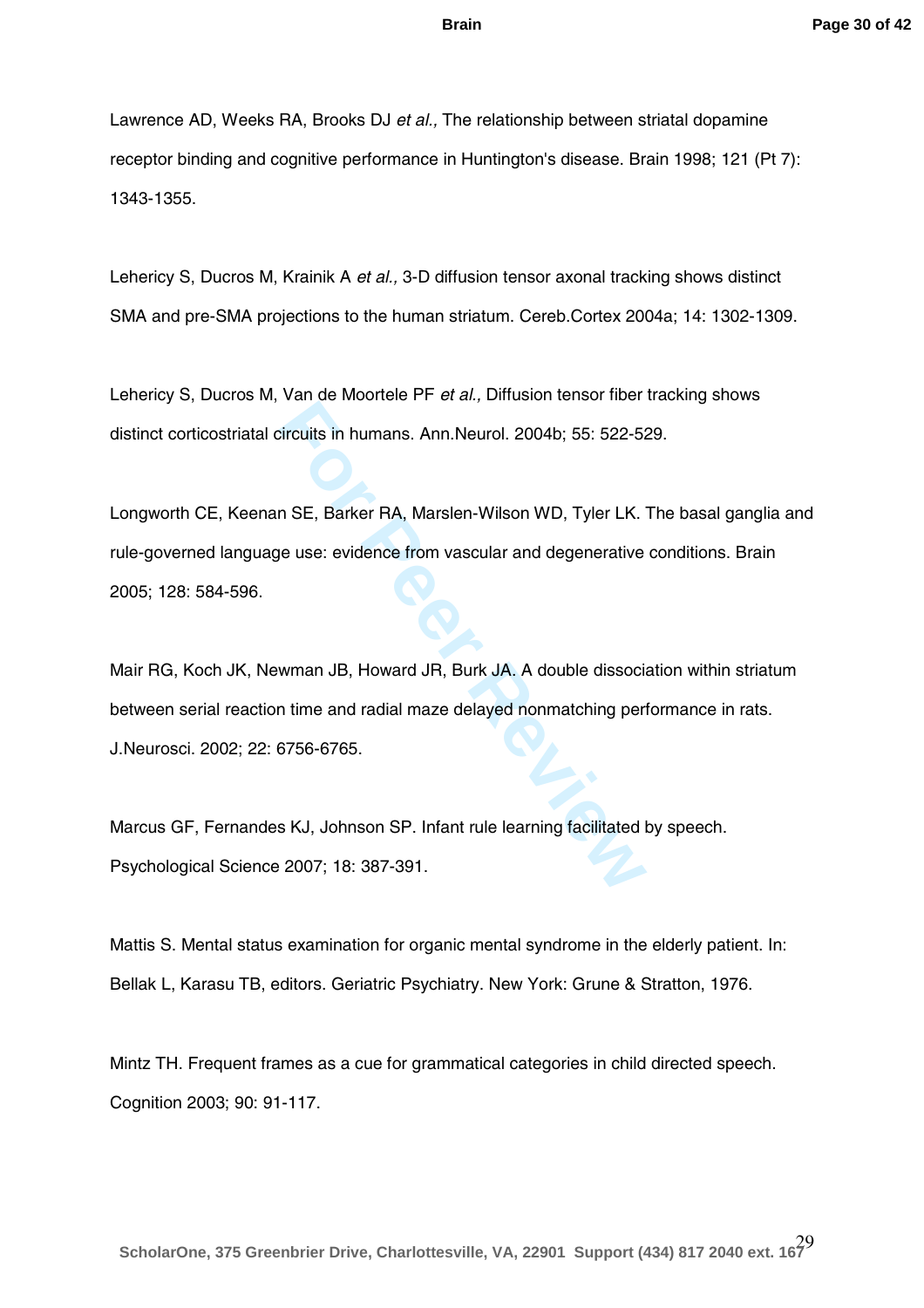Myers RH, Vonsattel JP, Stevens TJ *et al.,* Clinical and neuropathologic assessment of severity in Huntington's disease. Neurology 1988; 38: 341 -347.

Nopoulos P, Magnotta VA, Mikos A, Paulson H, Andreasen NC, Paulsen JS. Morphology of the cerebral cortex in preclinical Huntington's disease. Am.J.Psychiatry 2007; 164: 1428 - 1434.

Onishi KH, Chambers KE, Fisher C. Learning phonotactic constraints from brief auditory experience. Cognition 2002; 83: B13 -B23.

Pacton, S and Perruchet, P. An Attention -Based Associative Account of Adjacent and Nonadjacent Dependency Learning. J.Exp.Psychol.Learn.Mem.Cogn 2008; 34: 80 -96.

**For Persons Constrainers** Constraints in 2002; 83: B13-B23.<br> **For Peer Reviews Associative Account of** the Peer Reviews Associative Account of the Peer Reviews Details and Review Department S, Gerhardt GA, Ronesi J, Lovin Partridge JG, Apparsundaram S, Gerhardt GA, Ronesi J, Lovinger DM. Nicotinic acetylcholine receptors interact with dopamine in induction of striatal long-term depression. J.Neurosci. 2002; 22: 2541 -2549.

Pasupathy A, Miller EK. Different time courses of learning -related activity in the prefrontal cortex and striatum. Nature 2005; 433: 873 -876.

Peña M, Bonatti LL, Nespor M, Mehler J. Signal -driven computations in speech processing. Science 2002; 298: 604 -607.

Peschanski M, Cesaro P, Hantraye P. Rationale for intrastriatal grafting of striatal neuroblasts in patients with Huntington's disease. Neuroscience 1995; 68: 273 -285 .

Rieu D, Bachoud -Levi AC, Laurent A, Jurion E, Dalla BG. [French adaptation of the Hopkins Verbal Learning Test]. Rev.Neurol.(Paris) 2006; 162: 721 -728.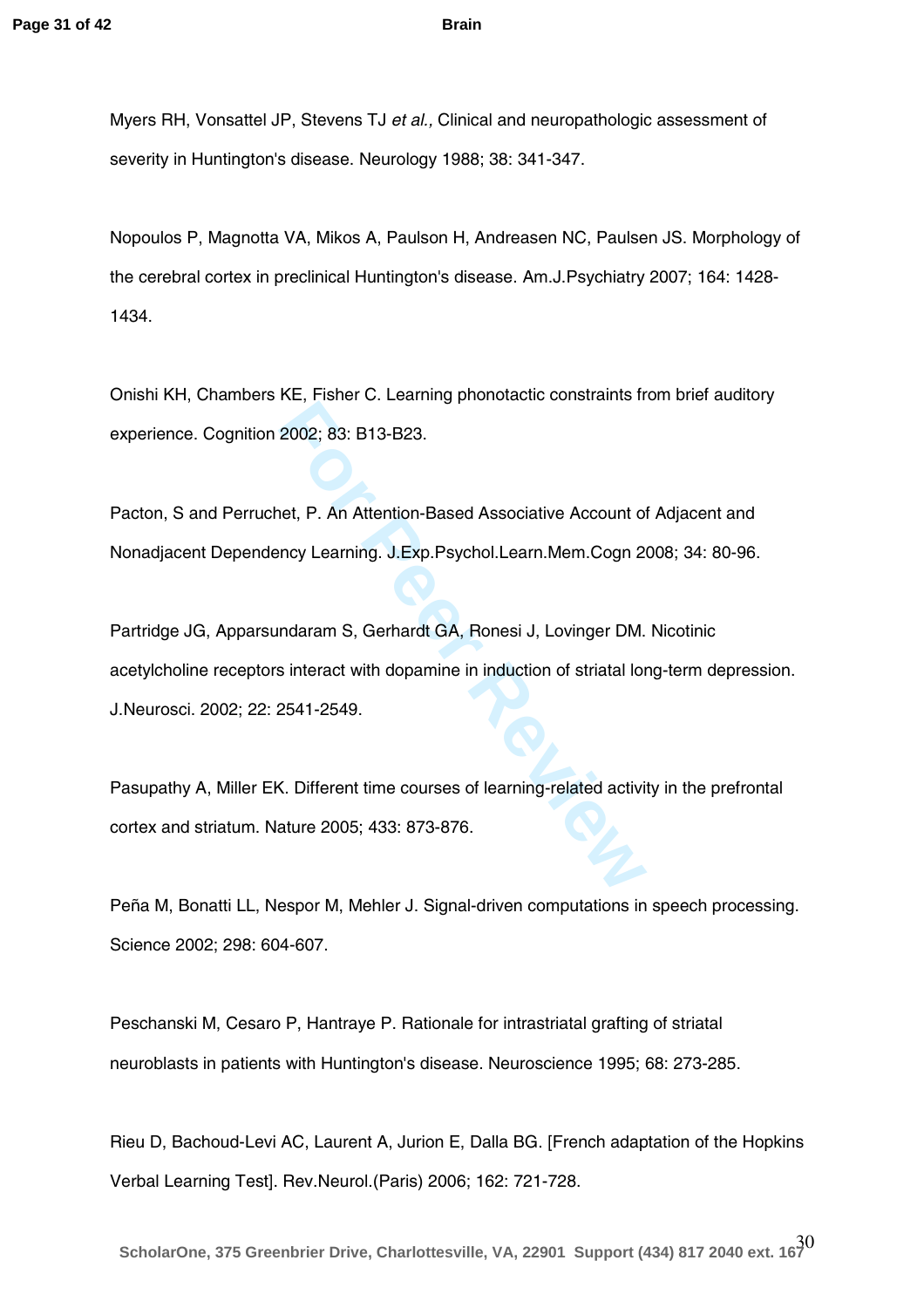Rosas HD, Koroshetz WJ, Chen YI *et al.,* Evidence for more widespread cerebral pathology in early HD: an MRI -based morphometric analysis. Neurology 2003; 60: 1615 -1620.

Rowan A, Vargha -Khadem F, Calamante F *et al.,* Cortical abnormalities and language function in young patients with basal ganglia stroke. Neuroimage. 2007; 36: 431 -440.

Saffran JR, Aslin RN, Newport EL. Statistical learning by 8 -month -old infants. Science 1996a; 274: 1926 -1928.

Saffran JR, Newport EL, Aslin RN. Word segmentation: The role of distributional cues. J.Mem.Lang. 1996b; 35: 606 -621.

Santi A, Grodzinsky Y. Taxing working memory with syntax: bihemispheric modulations. Hum.Brain Mapp. 2007a; 28: 1089 -1097.

**For Periodical Bandwing by Contain that Review Periodic Bandwin Case 8.**<br>**For Peer Reviews 19.**<br>**For Peer Reviews 1089-1097.**<br>**Fa**: 28: 1089-1097.<br>**Working memory and syntax interact in Broca's**<br>**Pa: 28: 1089-1097.**<br>**Pa:** Santi A, Grodzinsky Y. Working memory and syntax interact in Broca's area. Neuroimage 2007b; 37: 8 -17.

Shoulson I. Huntington disease: functional capacities in patients treated with neuroleptic and antidepressant drugs. Neurology 1981; 31: 1333 –5.

Smith JG, McDowall J. The implicit sequence learning deficit in patients with Parkinson's disease: a matter of impaired sequence integration? Neuropsychologia 2006; 44: 275 -288.

Sotrel A, Paskevich PA, Kiely DK, Bird ED, Williams RS, Myers RH. Morphometric analysis of the prefrontal cortex in Huntington's disease. Neurology 1991; 41: 1117 -1123.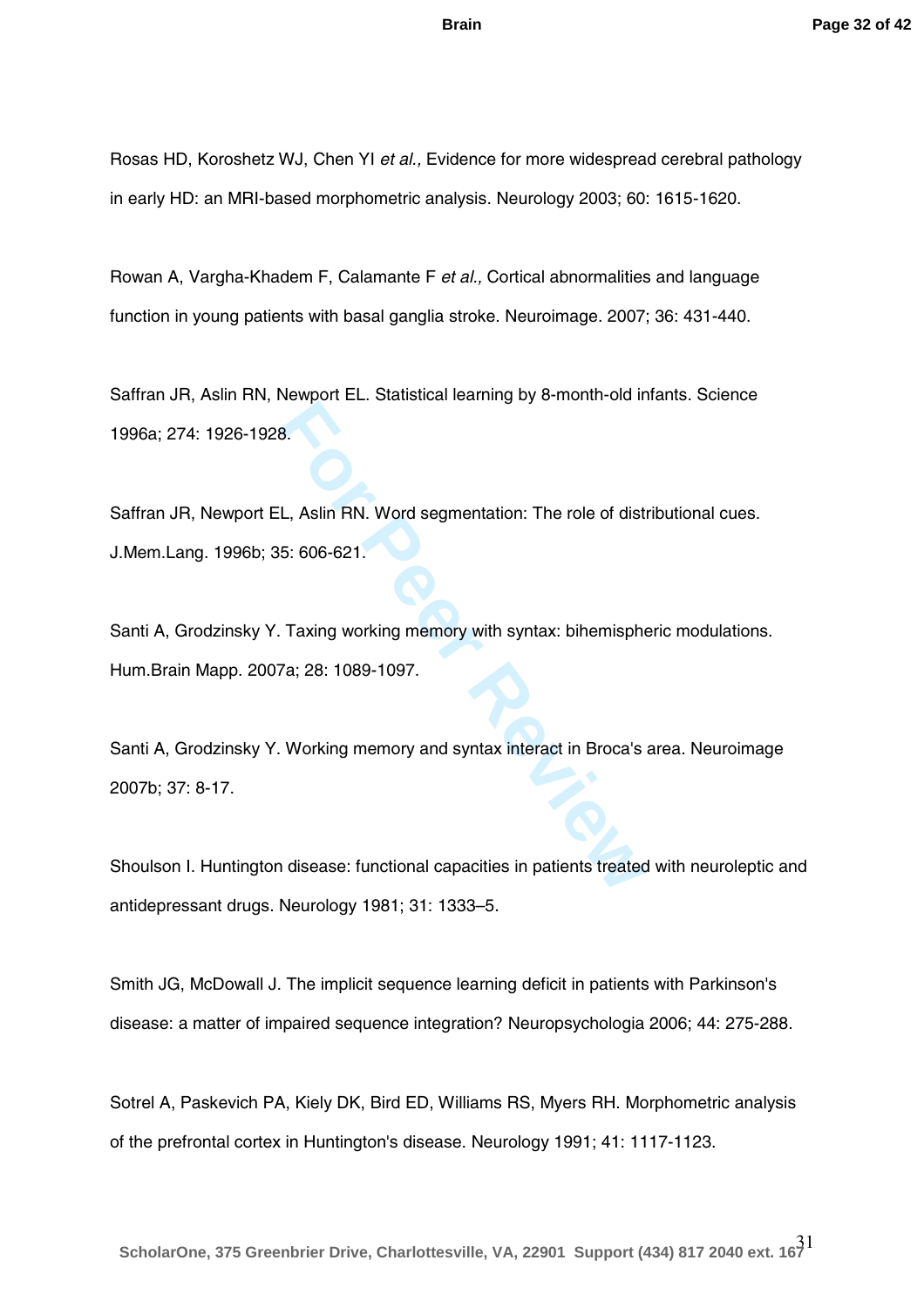Teichmann M, Dupoux E, Kouider S, Bachoud -Lévi A -C. The role of the striatum in processing language rules: evidence from word perception in Huntington's disease. J.Cogn Neurosci. 2006.

Teichmann M, Dupoux E, Kouider S *et al.,* The role of the striatum in rule application: the model of Huntington's disease at early stage. Brain 2005; 128: 1155-1167.

The Huntington Study Group. Unified Huntington's Disease Rating Scale: reliability and consistency. Mov Disord. 1996; 11: 136 -142.

Thieben MJ, Duggins AJ, Good CD *et al.,* The distribution of structural neuropathology in pre -clinical Huntington's disease. Brain 2002; 125: 1815 -1828.

Ensept States Hamington C Blocks Haming Scale<br> **For Peer Review And AJ**, Good CD *et al.*, The distribution of structural r<br>
's disease. Brain 2002; 125: 1815-1828.<br>
<br> **Example 125: 1815-1828.**<br>
<br> **Example 126: 19: 203-214** Tombaugh TN. Trail Making Test A and B: normative data stratified by age and education. Arch.Clin.Neuropsychol. 2004; 19: 203 -214.

Toro JM, Sinnett S, Soto -Faraco S. Speech segmentation by statistical learning depends on attention. Cognition 2005; 97: B25 -B34.

Ullman MT. The declarative/procedural model of lexicon and grammar. J Psycholinguist Res 2001; 30: 37 -69.

Vargha -Khadem F, Gadian DG, Watkins KE, Connelly A, Van Paesschen W, Mishkin M. Differential effects of early hippocampal pathology on episodic and semantic memory. Science 1997; 277: 376 -380.

Vonsattel JP, DiFiglia M. Huntington disease. J.Neuropathol.Exp.Neurol. 1998; 57: 369 -384.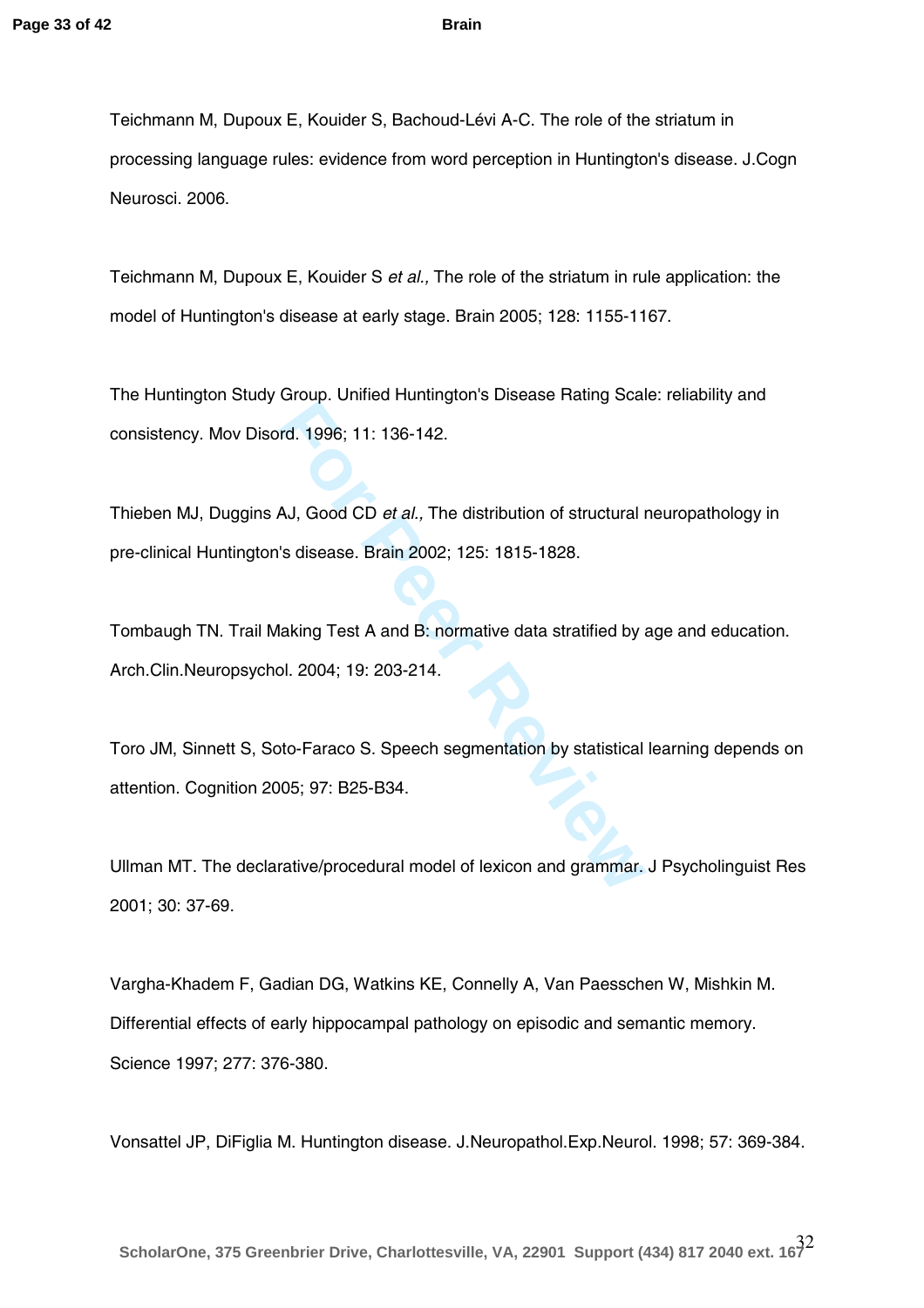Vonsattel JP, Myers RH, Stevens TJ, Ferrante RJ, Bird ED, Richardson EP, Jr. Neuropathological classification of Huntington's disease. J.Neuropathol.Exp.Neurol. 1985; 44: 559 -577.

Wallis JD, Anderson KC, Miller EK. Single neurons in prefrontal cortex encode abstract rules. Nature 2001; 411: 953 -956.

Wechsler D. Wechsler adult intelligence scale -revised manual. New York: Psychological Corporation; 1981.

Williams J. Learner -generated attention to form. Lang Learn 2001; 51: 303 -346.

Williams JN, Lovatt P. Phonological memory and rule learning. Lang Learn 2005; 55: 177 - 233.

**For Phonological memory and rule learning. Lang Learn 2001; 51: 3<br>
<b>Phonological memory and rule learning. Lang Learn 2001; 51: 3**<br> **For Phonological memory and rule learning. Lang Learn 2011**<br> **For Proper Reviewalt CONSC** Williams ZM, Eskandar EN. Selective enhancement of associative learning by microstimulation of the anterior caudate. Nat.Neurosci. 2006; 9: 562 -568.

Willingham DB, Koroshetz WJ, Peterson EW. Motor skills have diverse neural bases: spared and impaired skill acquisition in Hunington's disease. Neuropsychology 1996; 10: 315 -321.

Winer BJ, Brown DR, Michels KM. Statistical principles in experimental designs. New York: McGraw -Hill, 1991.

Yin HH, Knowlton BJ. The role of the basal ganglia in habit formation. Nat.Rev.Neurosci. 2006; 7: 464 -476.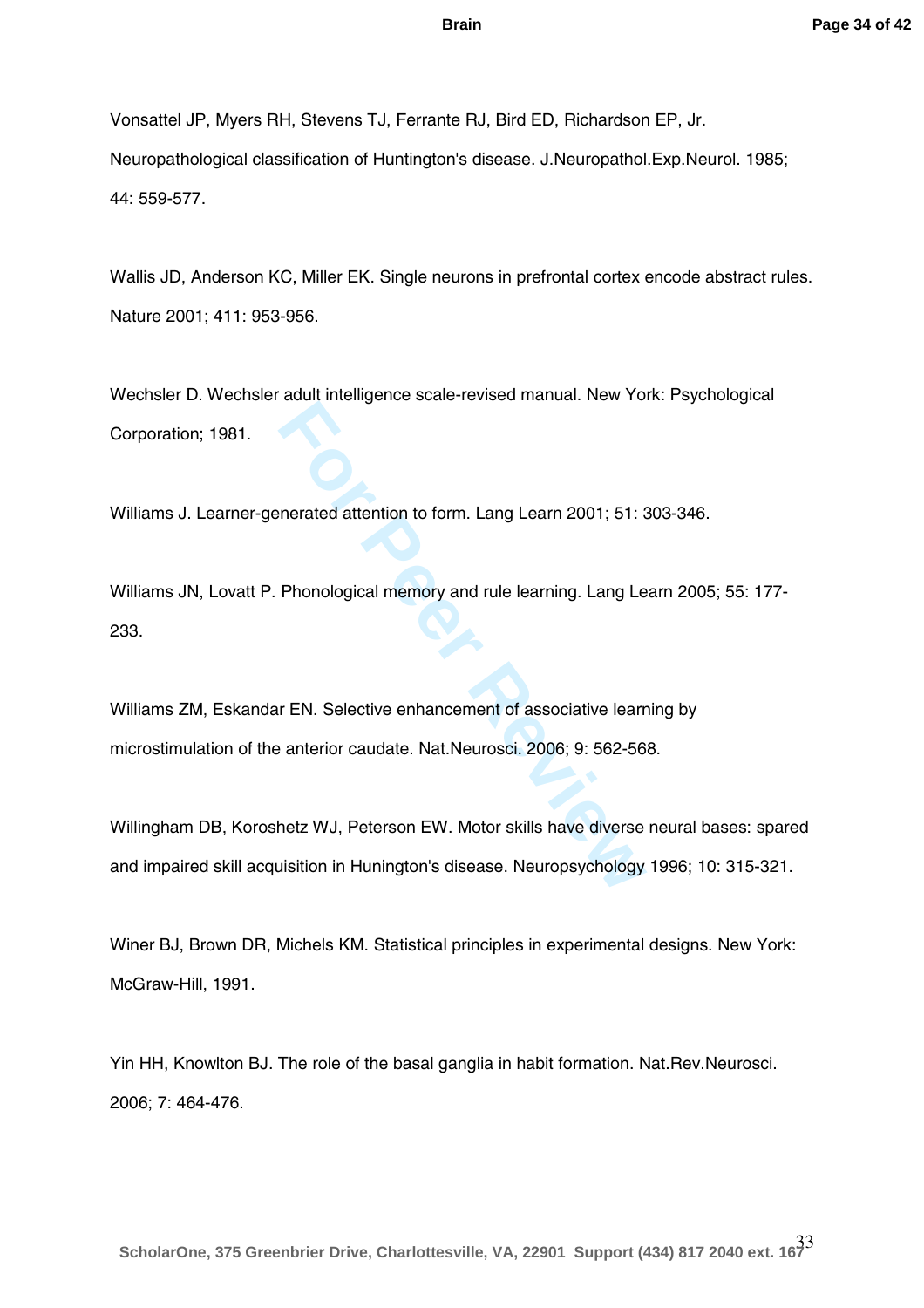Yin HH, Knowlton BJ, Balleine BW. Lesions of dorsolateral striatum preserve outcome expectancy but disrupt habit formation in instrumental learning. Eur.J.Neurosci. 2004; 19: 181 -189.

Yin HH, Knowlton BJ, Balleine BW. Inactivation of dorsolateral striatum enhances sensitivity to changes in the action-outcome contingency in instrumental conditioning. Behav.Brain Res. 2006; 166: 189 -196.

**For Peripanties**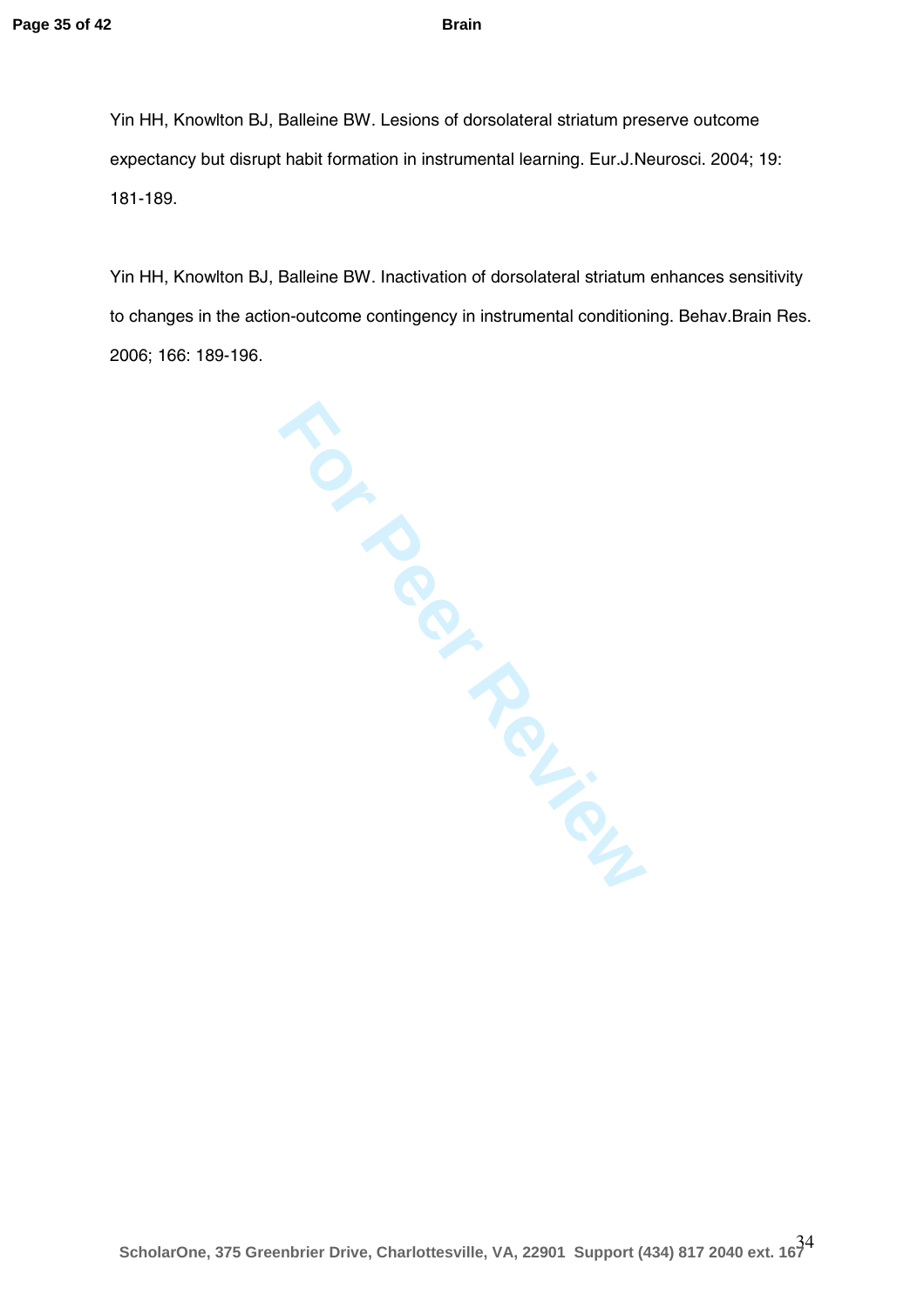Table 1. Demographic, genetic CAG information and bicaudate ratios for the Huntington's Disease patients analyzed in the study. Pre-HD: Pre-symptomatic gene-carriers of Huntington's Disease; HD<sub>1</sub>: Huntington's Disease patients at stage I; HD<sub>2</sub>: Huntington's Disease patients at stages II, III and IV.

|                                                                                                                  | Pre-HD           | $HD_1$                         | HD <sub>2</sub>                         | Controls                                                     |
|------------------------------------------------------------------------------------------------------------------|------------------|--------------------------------|-----------------------------------------|--------------------------------------------------------------|
| N                                                                                                                | 13               | 22                             | 21                                      | 20                                                           |
| <b>TFC</b>                                                                                                       | 13 <sup>13</sup> | $11.7 \pm 0.8$                 | $8 \pm 2$                               |                                                              |
| Sex                                                                                                              |                  |                                | 4 M/ 9 F 13 M/ 9 F 11 M/ 10 F 5 M/ 15 F |                                                              |
| Age in years                                                                                                     |                  |                                |                                         | $35.4 \pm 7.7$ $46.6 \pm 8.8$ $51.7 \pm 9.5$ $48.1 \pm 14.2$ |
| Education in years $12.2 \pm 2.5$ $12.2 \pm 2.9$                                                                 |                  |                                |                                         | $13.2 \pm 4$ $13.7 \pm 2.2$                                  |
| Years from onset                                                                                                 |                  | $5.7 \pm 3$                    | $8.5 \pm 3$                             |                                                              |
| CAG repeats <sup>a</sup> 42.2 ±1.3 44.2 ± 2.9 45.3 ± 4                                                           |                  |                                |                                         |                                                              |
| Bicaudate ratio <sup>b</sup>                                                                                     |                  | 11.6 $18 \pm 4$ 21.5 $\pm$ 4.4 |                                         |                                                              |
|                                                                                                                  |                  |                                |                                         |                                                              |
| <sup>a</sup> Pathological threshold > 35, <sup>b</sup> Normal value <10 (Starkstein et al., 1989) bicaudate rati |                  |                                |                                         |                                                              |
| N=1, HD <sub>1</sub> N=7, HD <sub>2</sub> N=8; HD: Huntington's Disease; F: Female/ M: Male; TFC: Total F        |                  |                                |                                         |                                                              |

<sup>a</sup> Pathological threshold > 35, <sup>b</sup> Normal value <10 (Starkstein et al., 1989) bicaudate ratio sample size: pre-HD N=1, HD<sub>1</sub> N=7, HD<sub>2</sub> N=8; HD: Huntington's Disease; F: Female/ M: Male; TFC: Total Functional Capacity score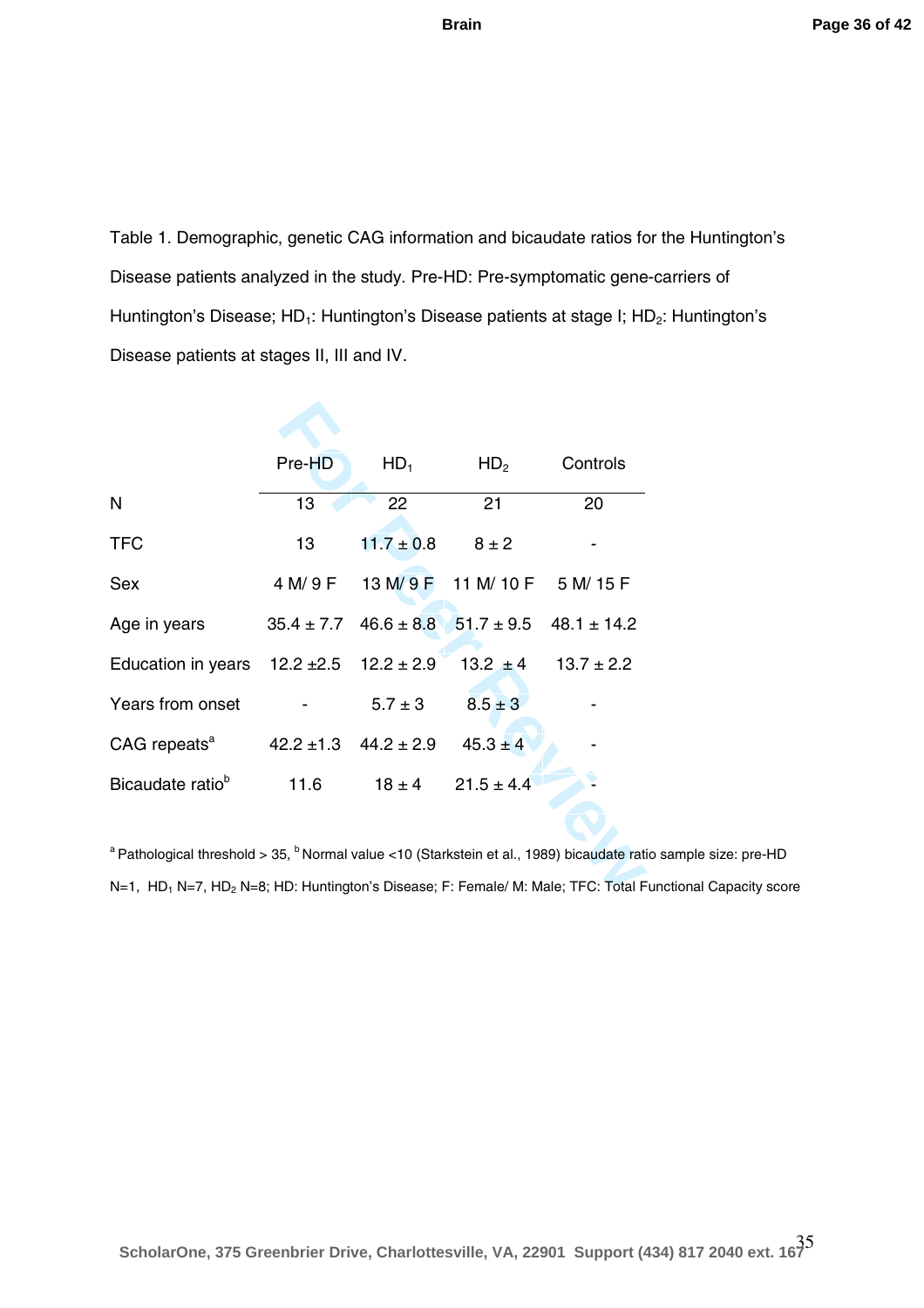Table 2. Results from the neurological and neuropsychological assessments. Pre-HD: Presymptomatic gene-carriers of Huntington's Disease; HD<sub>1</sub>: Huntington's Disease patients at stage I; HD 2: Huntington's Disease patients at stages II, III and IV. UHDRS: Unified Huntington Disease Rating Scale; MDRS: Mattis Dementia Rating Scale; TMT: Trail Making Test.

|                                                                                                                          | Pre-HD          | HD <sub>1</sub>   | HD <sub>2</sub>     |  |
|--------------------------------------------------------------------------------------------------------------------------|-----------------|-------------------|---------------------|--|
| <b>UHDRS</b> motor score                                                                                                 | $2.6 \pm 5$     | $27* + 17.9$      | $46*** \pm 16.5$    |  |
| <b>MDRS</b>                                                                                                              | $141.5 \pm 2.2$ | $129.5** \pm 9.1$ | $123.3***$ ± 10     |  |
| Hopkins A                                                                                                                | $29.6 \pm 2.7$  | $17.4***$ ± 6.4   | $16.9*** \pm 4.5$   |  |
| Hopkins B                                                                                                                | $11.1 \pm 1$    | $4.6*** \pm 2.7$  | $4.6*** \pm 3.6$    |  |
| Hopkins C                                                                                                                | $11.9 \pm 0.4$  | $9.7***$ ± 2      | $9.6***$ ± 2        |  |
| Letter Fluency <sup>a</sup>                                                                                              | $70.6 \pm 20.5$ | $43.9* \pm 21.9$  | $28.6***$ ± 16.9    |  |
| Stroop interference                                                                                                      | $47.5 \pm 8.4$  | $26***$ ± 10.4    | $18.8***$ ± 9       |  |
| <b>Symbol Digit Code</b>                                                                                                 | $49.5 \pm 9.9$  | $26.7***$ ± 8.7   | $17.3***$ ± 6.9     |  |
| TMT A                                                                                                                    | $34.9 \pm 11.7$ | $71.3***$ ± 42.2  | $92.7***$ ± 40.4    |  |
| TMT B                                                                                                                    | $59.9 \pm 20.4$ | $159***$ ± 72.9   | $206.2*** \pm 47.4$ |  |
|                                                                                                                          |                 |                   |                     |  |
| <sup>a</sup> Value for 2 minutes for the three letters P, R, and V; Pathological scores compared with the mean normative |                 |                   |                     |  |
| data are marked with * $p < 0.05$ , ** $p < 0.01$ , *** $p < 0.001$ .                                                    |                 |                   |                     |  |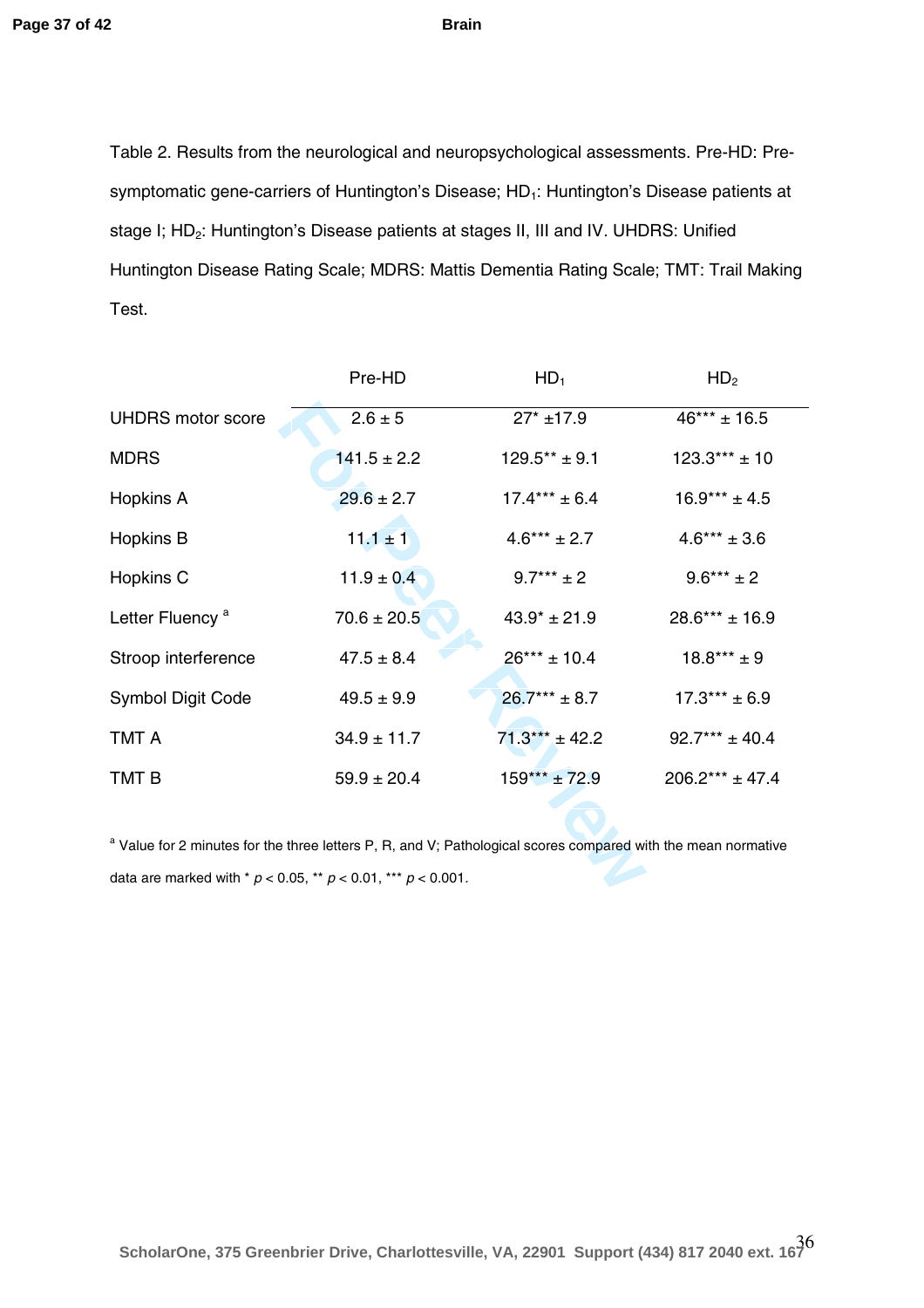#### **Page 38 of 42**

#### **Brain**

Table 3. Results of the partial correlation analyses between the language learning and clinical assessment measures. The partial correlation analyses controlled for the effect of the rule learning ability in the word learning correlations and o f the word learning ability in the rule learning correlations. Values of correlations of tests of executive function specific to one type of learning (in the word or rule test) are highlighted in bold.

|                             |            | Rule learning test  Word learning test | d.f |
|-----------------------------|------------|----------------------------------------|-----|
| <b>Cognitive Assessment</b> |            |                                        |     |
| Hopkins A-immediate recall  | $0.34*$    | n.s.                                   | 42  |
| Hopkins delayed recall      | $0.37*$    | n.s.                                   | 42  |
| Hopkins C -recognition      | n.s        | n.s.                                   | 43  |
| <b>MDRS-Memory</b>          | n.s.       | $0.37**$                               | 43  |
| <b>MDRS-Attention</b>       | $0.46***$  | n.s.                                   | 43  |
| Letter Fluency <sup>a</sup> | $0.59***$  | n.s.                                   | 46  |
| Stroop interference         | $0.61***$  | $0.49***$                              | 46  |
| <b>Symbol Digit Code</b>    | $0.52***$  | $0.53***$                              | 43  |
| <b>TMT A</b>                | $-0.53***$ | $-0.40**$                              | 43  |
| TMT <sub>B</sub>            | $-0.40**$  | $-0.54***$                             | 43  |
| <b>General Assessment</b>   |            |                                        |     |
| <b>UHDRS Motor score</b>    | n.s.       | $-0.32*$                               | 44  |
| <b>UHDRS TFC score</b>      | $0.34*$    | $0.47***$                              | 49  |

<sup>a</sup> Value for 2 minutes for the three letters: PRV for French norms; UHDRS: Unified Huntington Disease Rating Scale; TFC: Total Functional Capacity; TMT: Trail Making Test; d.f: degrees of freedom; "n.s.": non -significant ( *p* > .05); \* *p* < 0.05; \*\* *p* < 0.01; \*\*\* *p* < 0.001.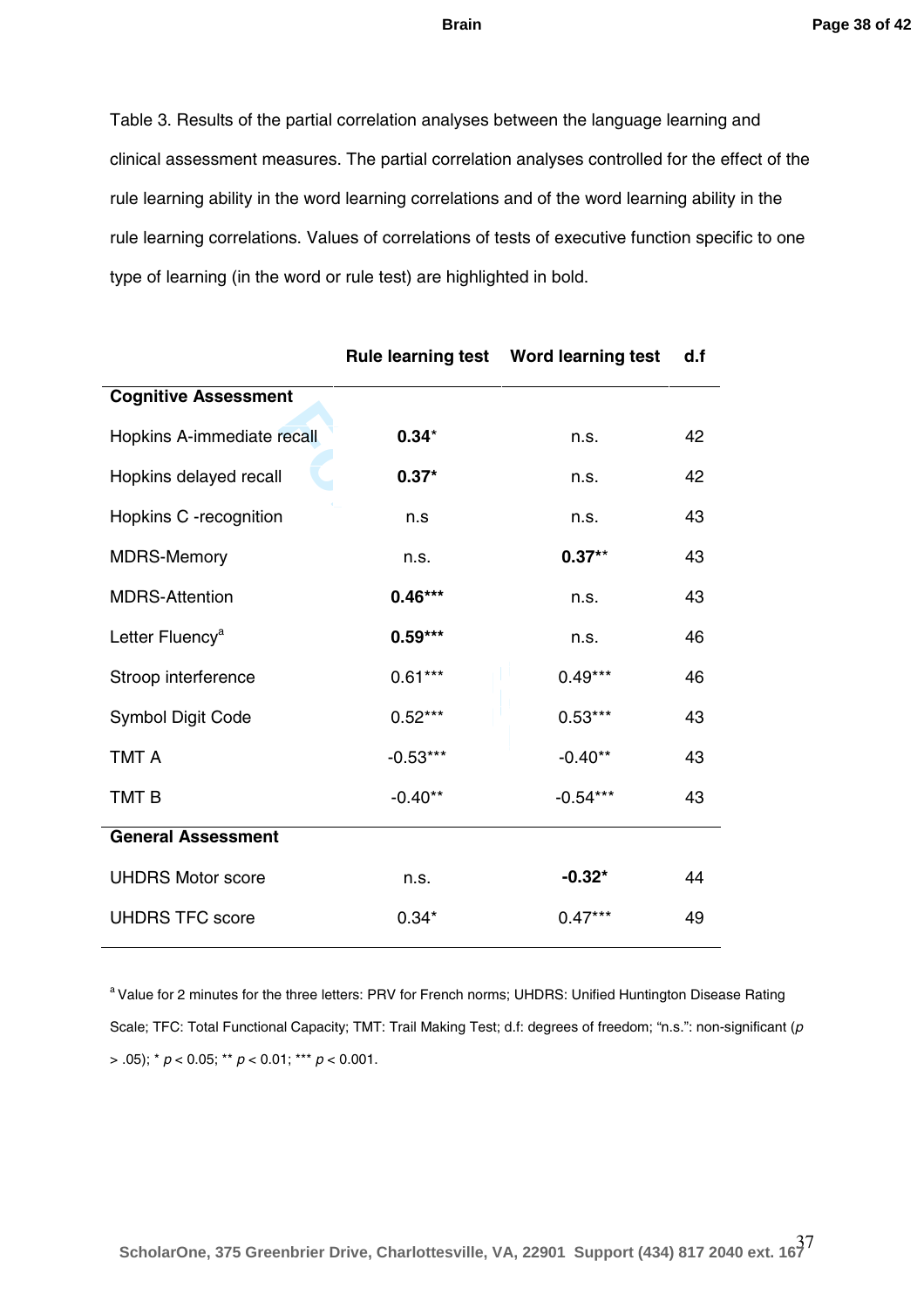Appendix 1. Syllables used in the different artificial languages. Middle syllables could be combined with the three structures of the language.

|            | <b>Embedded</b>   | <b>Middle</b> |                               |                  |
|------------|-------------------|---------------|-------------------------------|------------------|
|            | <b>structures</b> | syllables     | <b>Examples of test items</b> |                  |
|            |                   |               | Word                          | <b>Rule-word</b> |
|            | le_di             |               |                               |                  |
| Language 1 | bo_ma             | ka, fi, ro    | lerodi                        | lemadi           |
|            | $to$ ne           |               |                               |                  |
|            | ba_gu             |               |                               |                  |
| Language 2 | do_ke             | fe, pi, lo    | bapigu                        | badogu           |
|            | mo_ti             |               |                               |                  |
|            | pa_mi             |               |                               |                  |
| Language 3 | nu_de             | te, la, ko    | patemi                        | pabumi           |
|            | ri_bu             |               |                               |                  |
|            | da_lu             |               |                               |                  |
| Language 4 | me_po             | na, tu, go    | dagolu                        | dabilu           |
|            | re __ bi          |               |                               |                  |
|            |                   |               |                               |                  |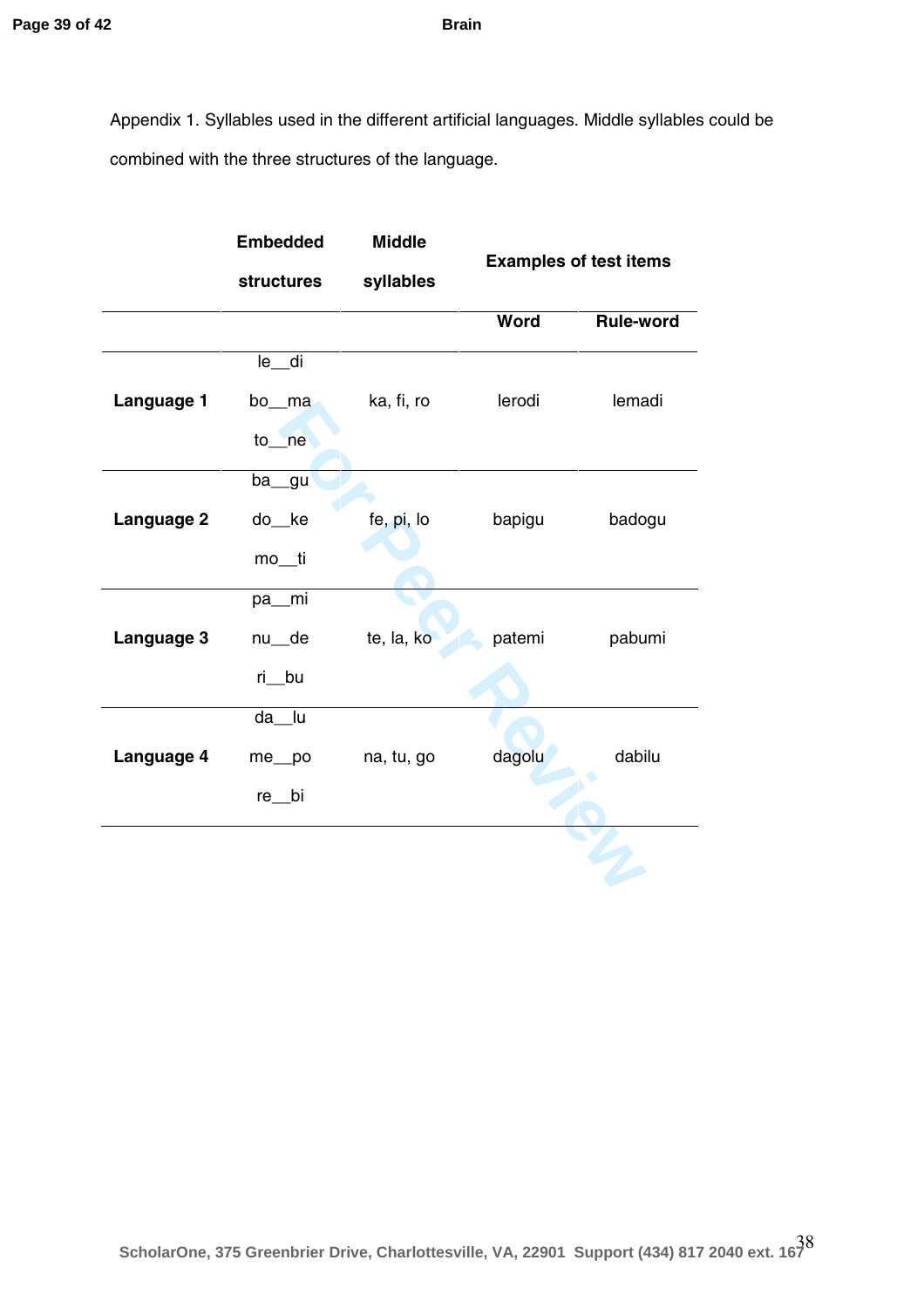#### Figure captions

Figure 1. Illustration of the material used in the learning phase. Words (i.e., patemi) and rules (i.e., the structure pa\_\_mi) could be acquired from the same material.

**Example 8 For Pecantally Sensual group and all the set of the disease. B. Rule learning performance of group is and the state and the patients when matched for their word leaditic gene-carriers of HD; HD<sub>1</sub>: HD patients a** Figure 2. Mean performance  $(\pm$  standard error of the mean) of the healthy control group and the Huntington's Disease gene carriers (HD) for the word and the rule learning tests. A. Rule and word learning performance of the healthy control group and all the HD patients of the study at different stages of the disease. B. Rule learning performance of the healthy control group, Pre -HD and stage I HD patients when matched for their word learning performance. Pre-HD: Pre-symptomatic gene-carriers of HD; HD<sub>1</sub>: HD patients at stage I; HD<sub>2</sub>: HD patients at stages II, III and IV.

Figure 3. Proportions of correct responses in the first and second block of the learning tests. Transfer scores are superimposed, calculated as the difference in performance from the first to the second block of languages tested (scores for words and rules together). \* *p* < .021. Bars indicate  $\pm$  standard error of the mean.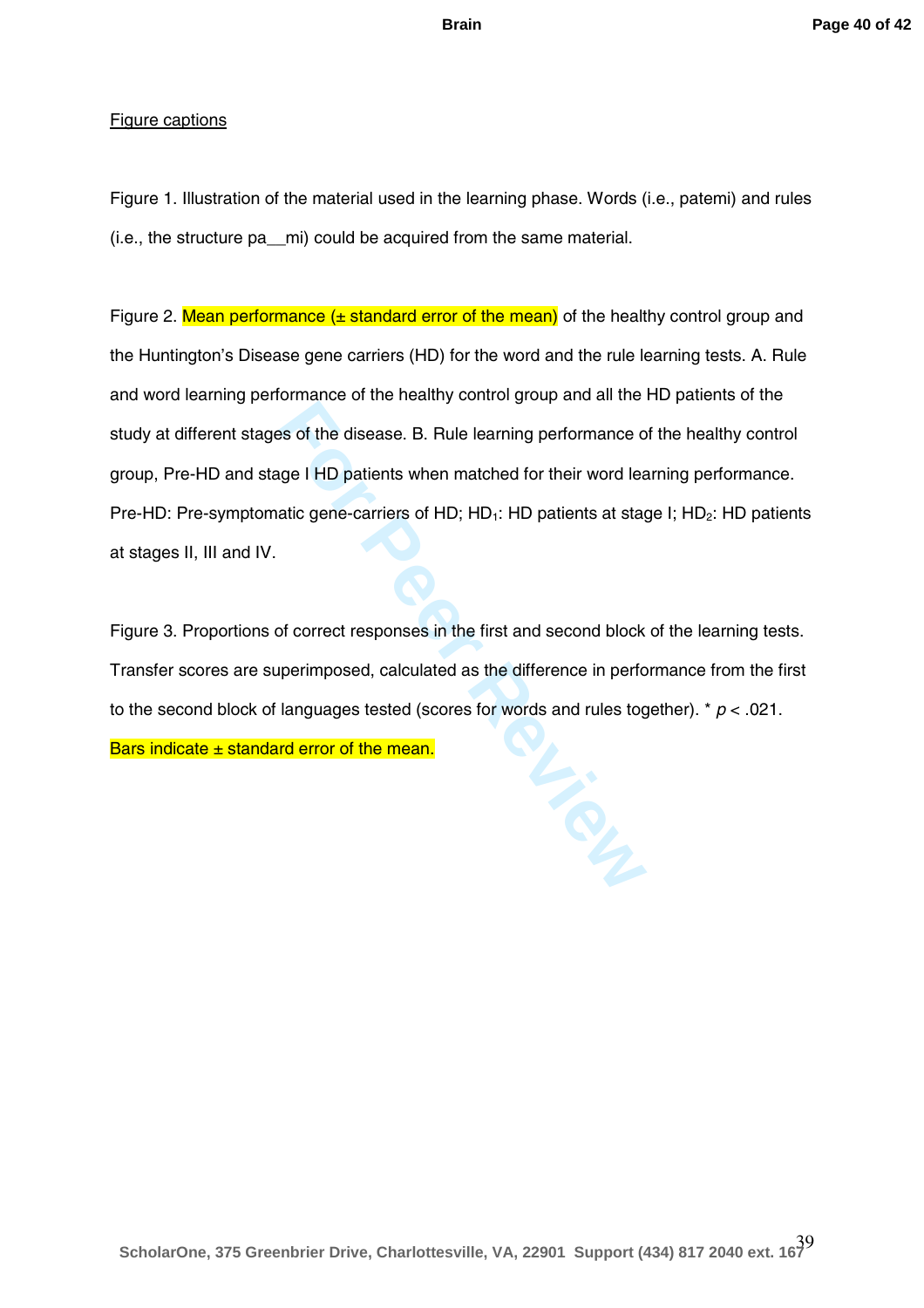# 4 Minutes **- all line**

## ...word\_word\_word\_word\_word\_word...



Illustration of the material used in the learning phase. Words (i.e., patemi) and rules (i.e., the structure pa\_\_mi) could be acquired from the same material.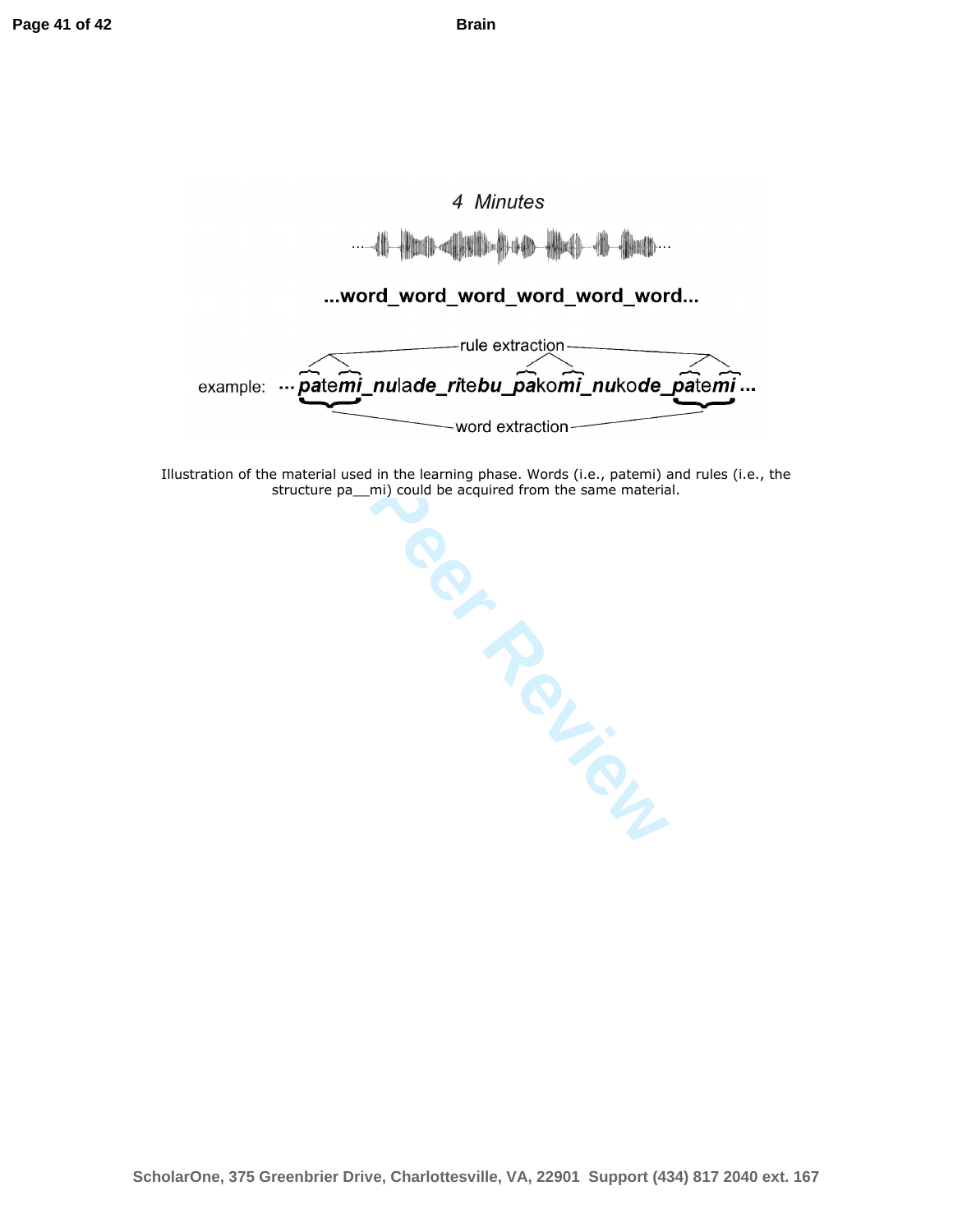

Mean performance  $($  ± standard error of the mean) of the healthy control group and the Huntington's Disease gene carriers (HD) for the word and the rule learning tests. A. Rule and word learning performance of the healthy control group and all the HD patients of the study at different stages of the disease. B. Rule learning performance of the healthy control group, Pre-HD and stage I HD patients when matched for their word learning performance. Pre-HD: Pre-symptomatic genecarriers of HD; HD1: HD patients at stage I; HD2: HD patients at stages II, III and IV.

**ScholarOne, 375 Greenbrier Drive, Charlottesville, VA, 22901 Support (434) 817 2040 ext. 167**